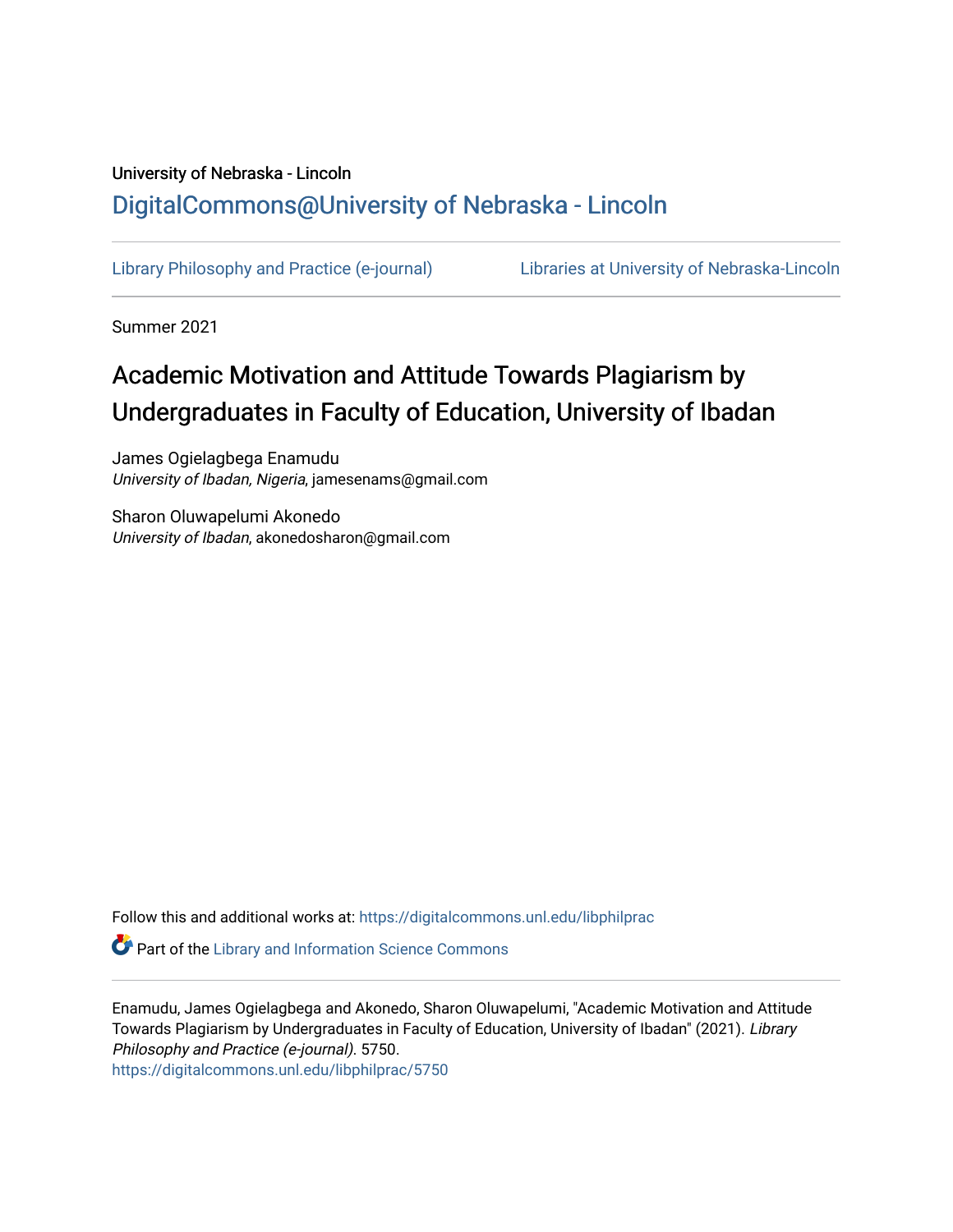# **ACADEMIC MOTIVATION AND ATTITUDE TOWARDS PLAGIARISM BY UNDERGRADUATES IN FACULTY OF EDUCATION, UNIVERSITY OF IBADAN**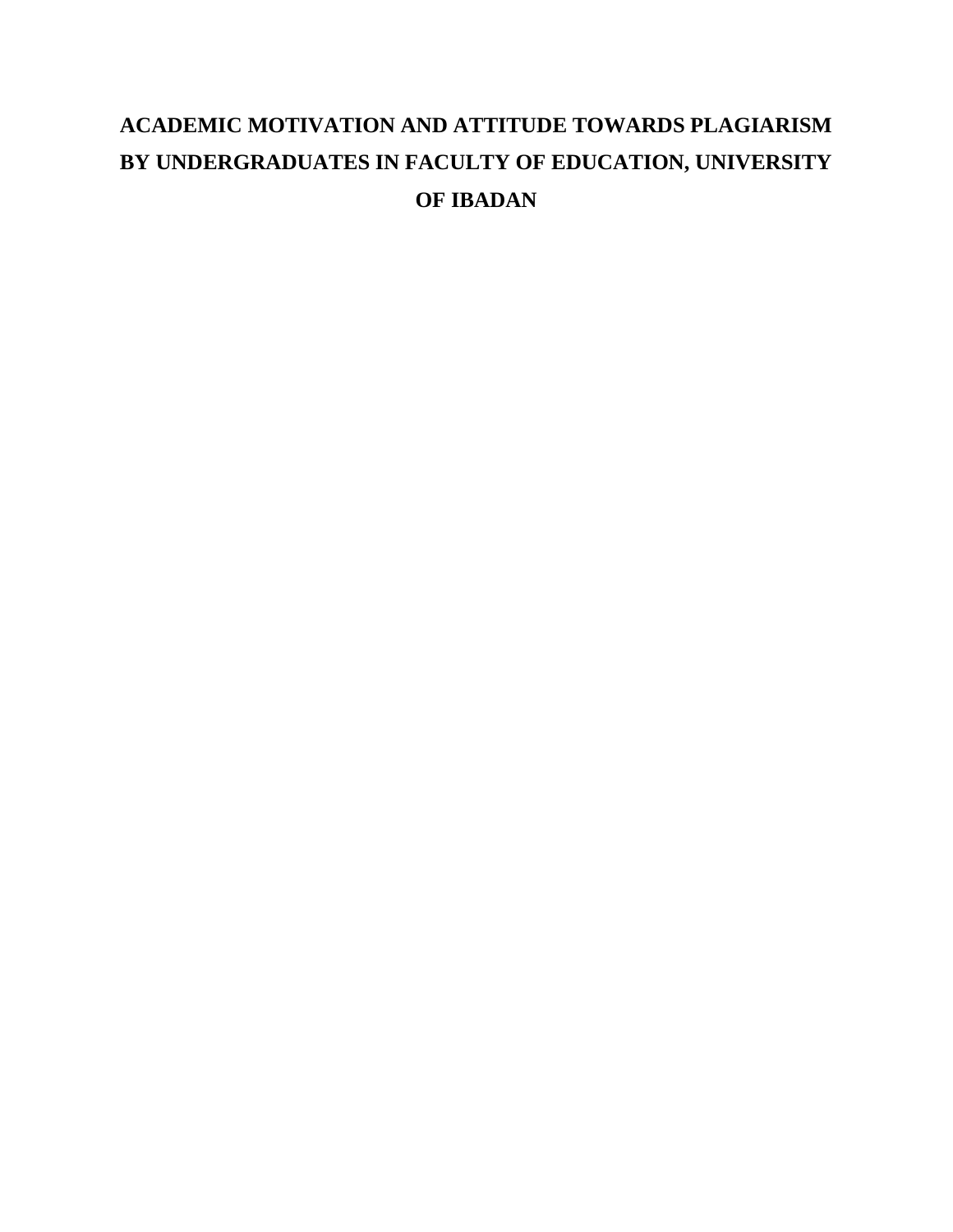# **TABLE OF CONTENTS**

|     |                                                                           | <b>Pages</b> |
|-----|---------------------------------------------------------------------------|--------------|
|     | Title page                                                                | $\mathbf{i}$ |
|     | Table of content                                                          | V            |
|     | List of Tables                                                            | vii          |
|     | Abstract                                                                  | viii         |
|     | <b>CHAPTER ONE: INTRODUCTION</b>                                          |              |
|     | 1.1 Background to the study                                               | $\mathbf{1}$ |
|     | 1.2 Statement of the problem                                              | 8            |
|     | 1.3 Objectives of the study                                               | 9            |
|     | 1.4 Research questions                                                    | 9            |
|     | 1.5 Scope of the study                                                    | 10           |
| 1.6 | Significance of the study                                                 | 10           |
|     | 1.7 Operational definition of terms                                       | 10           |
|     | <b>CHAPTER TWO: LITERATURE REVIEW</b>                                     |              |
|     | 2.1 Introduction                                                          | 12           |
| 2.2 | Concept of Plagiarism and prevalence in higher institutions               | 12           |
|     | 2.3 Academic Motivation of undergraduates                                 | 17           |
|     | 2.4 Attitude of undergraduates towards plagiarism                         | 21           |
|     | 2.5 Academic Motivation and attitude towards plagiarism by undergraduates | 26           |
|     | 2.6 Appraisal of the reviewed literature                                  | 31           |
|     | <b>CHAPTER THREE: METHODOLOGY</b>                                         |              |
|     | 3.1 Introduction                                                          | 32           |
|     | 3.2 Research design                                                       | 32           |
|     | 3.3 Population of the Study                                               | 32           |
| 3.4 | Sampling technique and sample size                                        | 33           |
|     | 3.5 Research Instrument                                                   | 34           |
|     | 3.6 Validity of the instruments                                           | 35           |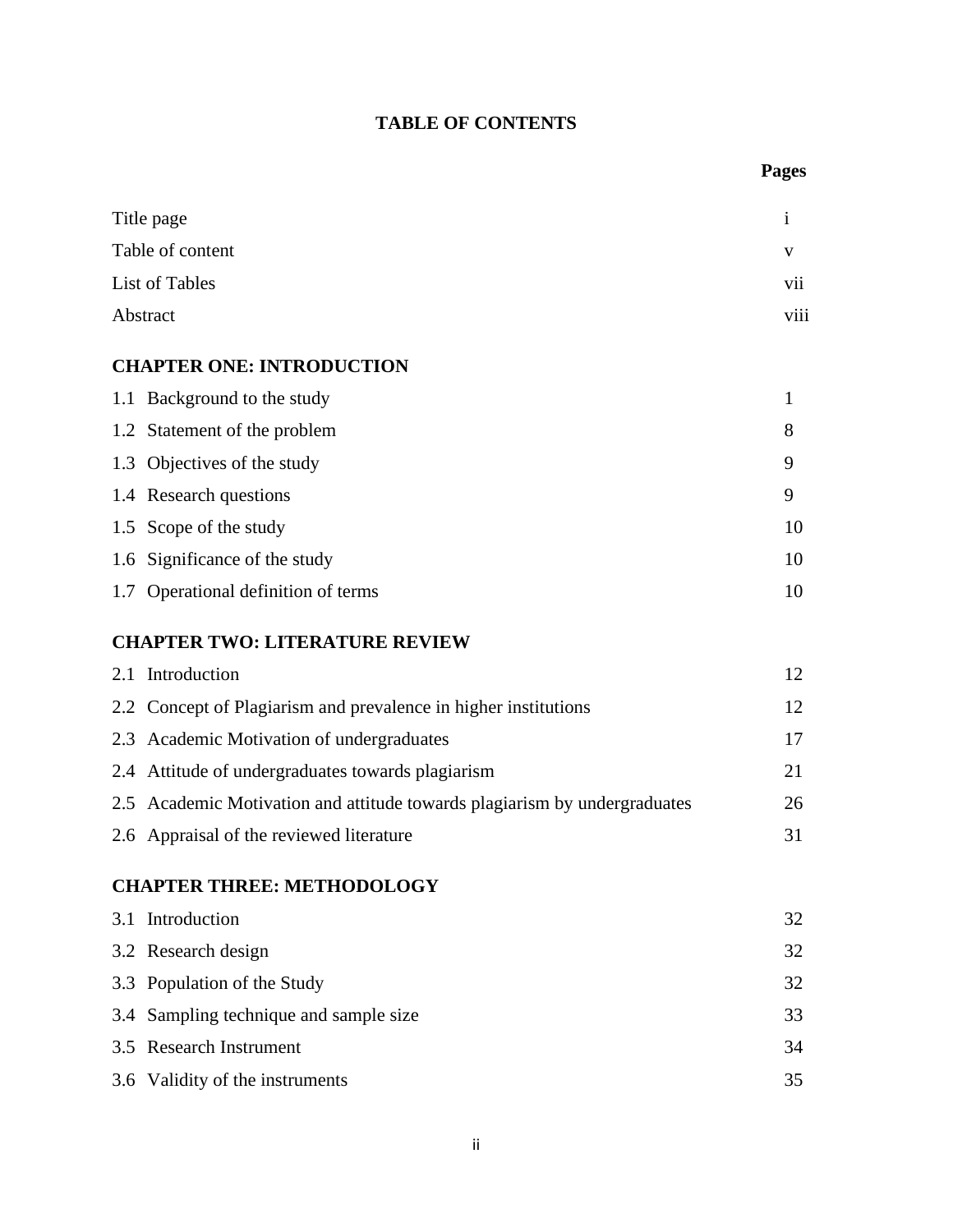| 3.7 Data collection procedure                                | 35 |
|--------------------------------------------------------------|----|
| 3.8 Method of data analysis                                  | 35 |
| <b>CHAPTER FOUR: RESULTS AND DISCUSSION</b>                  |    |
| 4.1 Introduction                                             | 36 |
| 4.2 Questionnaires distribution and returned rate            | 36 |
| 4.3 Demographic information of the respondents               | 36 |
| 4.4 Answer to research questions                             | 37 |
| 4.5 Discussion of findings                                   | 43 |
| <b>CHAPTER FIVE: SUMMARY, CONCLUSION AND RECOMMENDATIONS</b> |    |
| 5.1 Introduction                                             | 47 |
| 5.2 Summary of findings                                      | 47 |
| 5.3 Conclusion                                               | 47 |
| 5.4 Recommendations                                          | 48 |
| 5.5 Suggestions for further studies                          | 48 |
| <b>REFERENCES</b>                                            | 49 |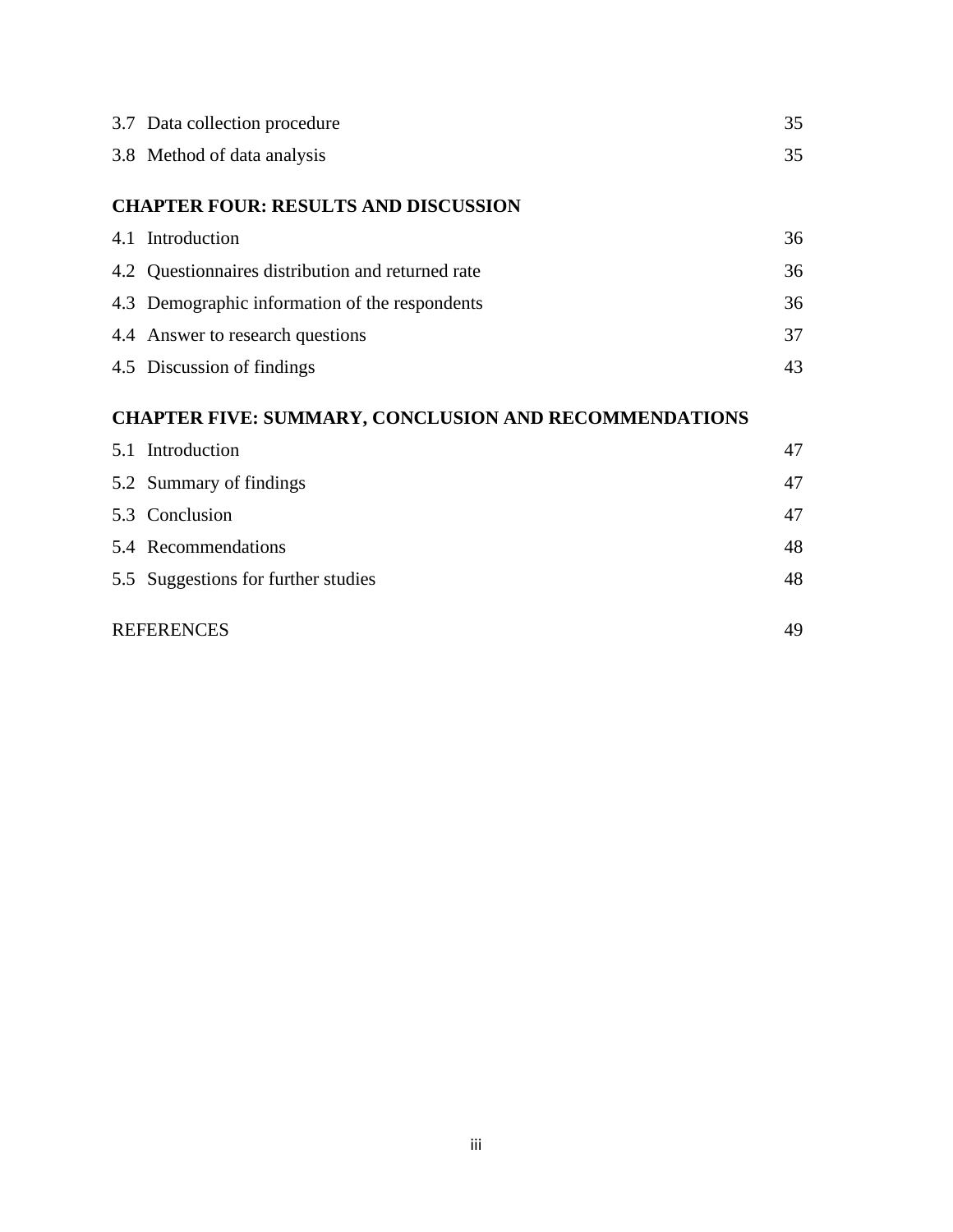# **LIST OF TABLES**

| <b>Tables</b> |                                                                               | <b>Pages</b> |
|---------------|-------------------------------------------------------------------------------|--------------|
|               | 3.1 Population of the study                                                   | 33           |
|               | 3.2 Sample size of the study                                                  | 34           |
|               | 4.1 Distribution of respondents by departments                                | 36           |
|               | 4.2 Demographic Information of respondents                                    | 37           |
|               | 4.3 Distribution for the level of academic motivation of the respondents      | 38           |
|               | 4.4 Attitude towards plagiarism by the respondents                            | 40           |
|               | 4.5 Acts that constitutes plagiarism                                          | 42           |
|               | 4.6 Pearson Product Moment Correlation (PPMC) showing the relationship        |              |
|               | between academic motivation and attitude towards plagiarism by undergraduates |              |
|               | of the Faculty of Education, University of Ibadan                             | 43           |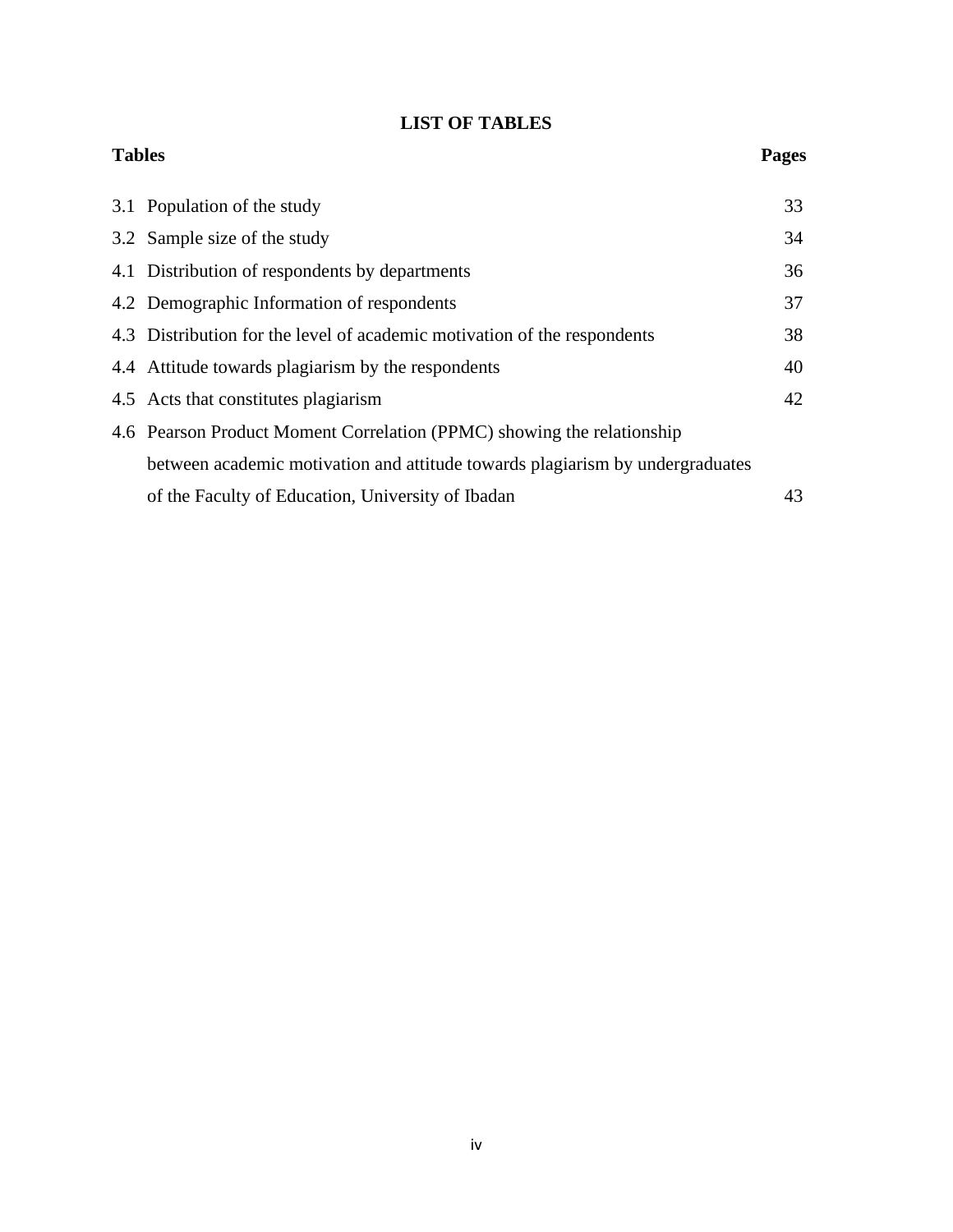#### **ABSTRACT**

Preliminary investigation revealed that the cause of unethical academic behaviour among students could be as a result of the attitude they have towards plagiarism which could be triggered by a number of factors one of which is academic motivation. Academic motivation is seen to be a psychological dimension which triggers attitude towards an academic phenomenon. However, few studies if any have been seen to investigate academic motivation and attitude towards plagiarism among undergraduates. Also, no identified study has investigated academic motivation and attitude towards plagiarism among undergraduates in Faculty of Education, University of Ibadan. Hence, the study investigated academic motivation and attitude towards plagiarism among undergraduates in Faculty of Education, University of Ibadan, Nigeria.

Descriptive survey design was adopted for the study. The population comprises of 2,366 undergraduates from the Faculty of Education, University of Ibadan. Sample size of 342 undergraduates was selected using the stratified random sampling technique. Data were collected with the aid of questionnaires and analysed with SPSS using frequencies, percentage, mean and standard deviation. The simple correlation was used to determine relationships among variables.

The findings revealed that the undergraduates were both intrinsically ( $\bar{x}$  = 3.15) and extrinsically ( $\bar{x}$  = 3.23) motivated. However, they are seen to be more extrinsically motivated than intrinsic motivated. It was also revealed from the findings that that the negative ( $\bar{x}$  = 3.19) attitude of students towards plagiarism surpasses their positive ( $\bar{x}$  = 2.76) attitude to the acts of plagiarism. However, the students were seen to have strong positive attitude towards plagiarism. the acts that constitute plagiarism from the perspective of the students are; Copy and paste, Word switching, Paraphrasing without having to name the source anymore, etc. There is weak positive significant relationship between academic motivation of the students and their attitude towards plagiarism.

Plagiarism like any other deviant behavior in the society might be difficult to eradicate, but with increased in undergraduates academic motivation, a well suitable attitude towards the act can be possessed by the undergraduates, thereby reducing undergraduates' involvements to the barest minimum. Hence, Management of the universities should come up with policies that would ensure the negative attitude of the students towards plagiarism is strengthened. This policy could include setting up a reward mechanism that would encourage original and novel work.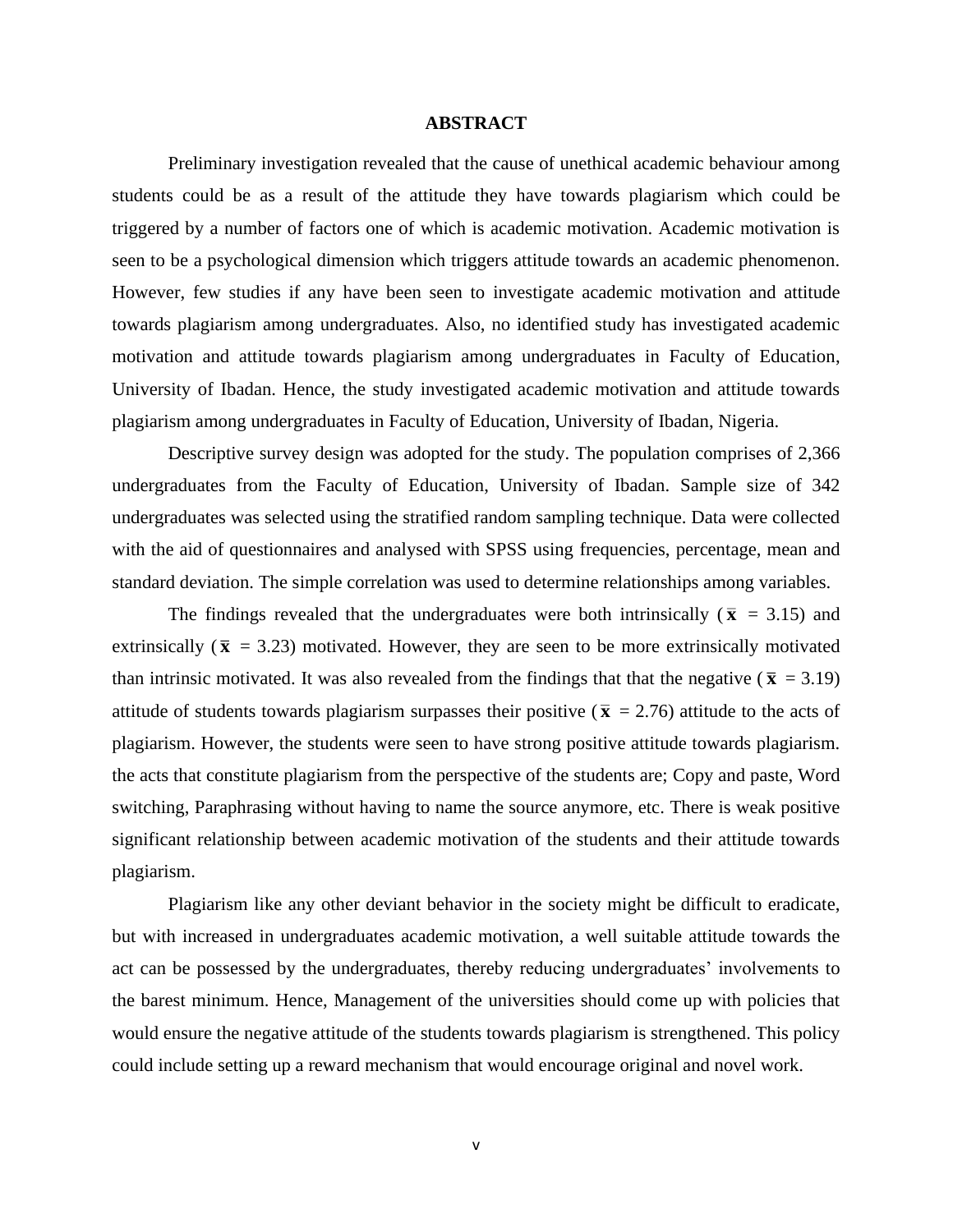**Keywords:** Academic Motivation, Attitudes, Plagiarism, Undergraduates

**Word Count: 375**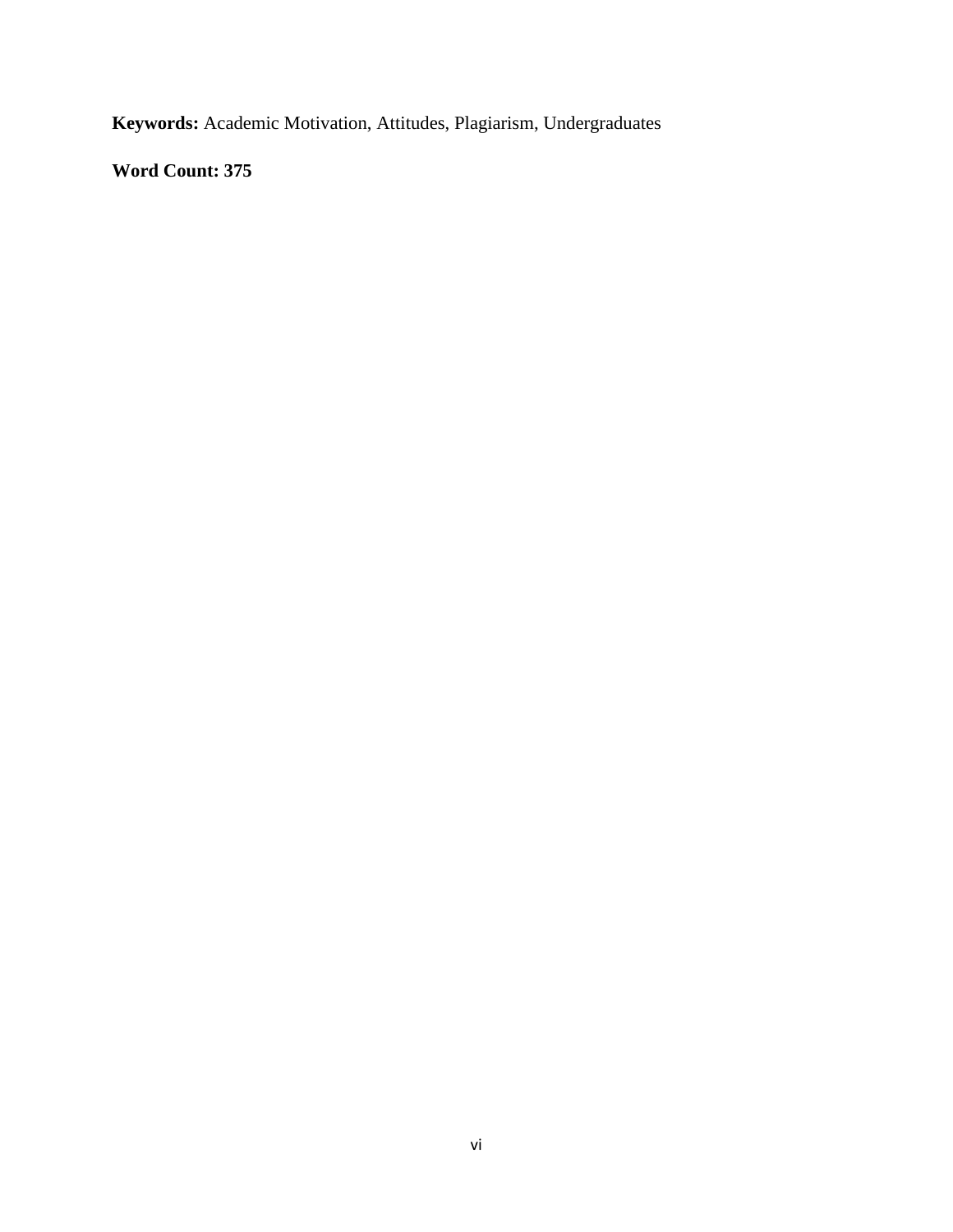#### **CHAPTER 1**

# **INTRODUCTION**

#### **1.1 Background to the study**

In the society of today, the importance of social-economic and technological development cannot be over emphasized. Hence, the need for high level manpower who are well educated and trained with the ability and skill set to take on task in different sectors in the society. These sectors include but not limited to health, financial, science and technology, research and innovation, education sector to mention a few. The education sector is seen to be a key sector in every society, as it is saddled with the responsibility of building a solid foundation through pre-primary, primary, secondary and tertiary education for all potential manpower in the society. This responsibility can be actualised easily with the aid of the universities taking a vital position in the society. Universities across the world occupy a unique position in educating and training man power through high education learning. Ajani (2015) asserted that with the universalisation of higher education, universities are expanding their educational fields to appeal to students with a greater variety of interest and are trying out various innovations in their educational programs, including incorporation of new teaching methods which is applicable to education related fields.

The university community is a center for higher learning, education and research. For access to be gained to this centre of higher learning and education, there must first be a completion of secondary education. Higher education centre such as the university, according to Griffin (2014) is growing at a tremendous pace both within Nigeria and outside the nation's borders. Aramide and Bello (2010) stated that universities provide necessary training for individuals wishing to enter professional careers; therefore, they strive to develop students' creativity, insight and analytical skills by acquainting them with complex ideas in an intellectually stimulating environment. Universities also provide unique opportunities for personal enrichment while also preparing students for future careers. A university consists of staff (academic and non-academic staff) and students (postgraduates and undergraduates). All of the above categories perform academic activities or related activities and extensively make use of information resources; however the focus of this study will be students.These students can either be undergraduates or postgraduates. Undergraduates according to Antleman (2010) are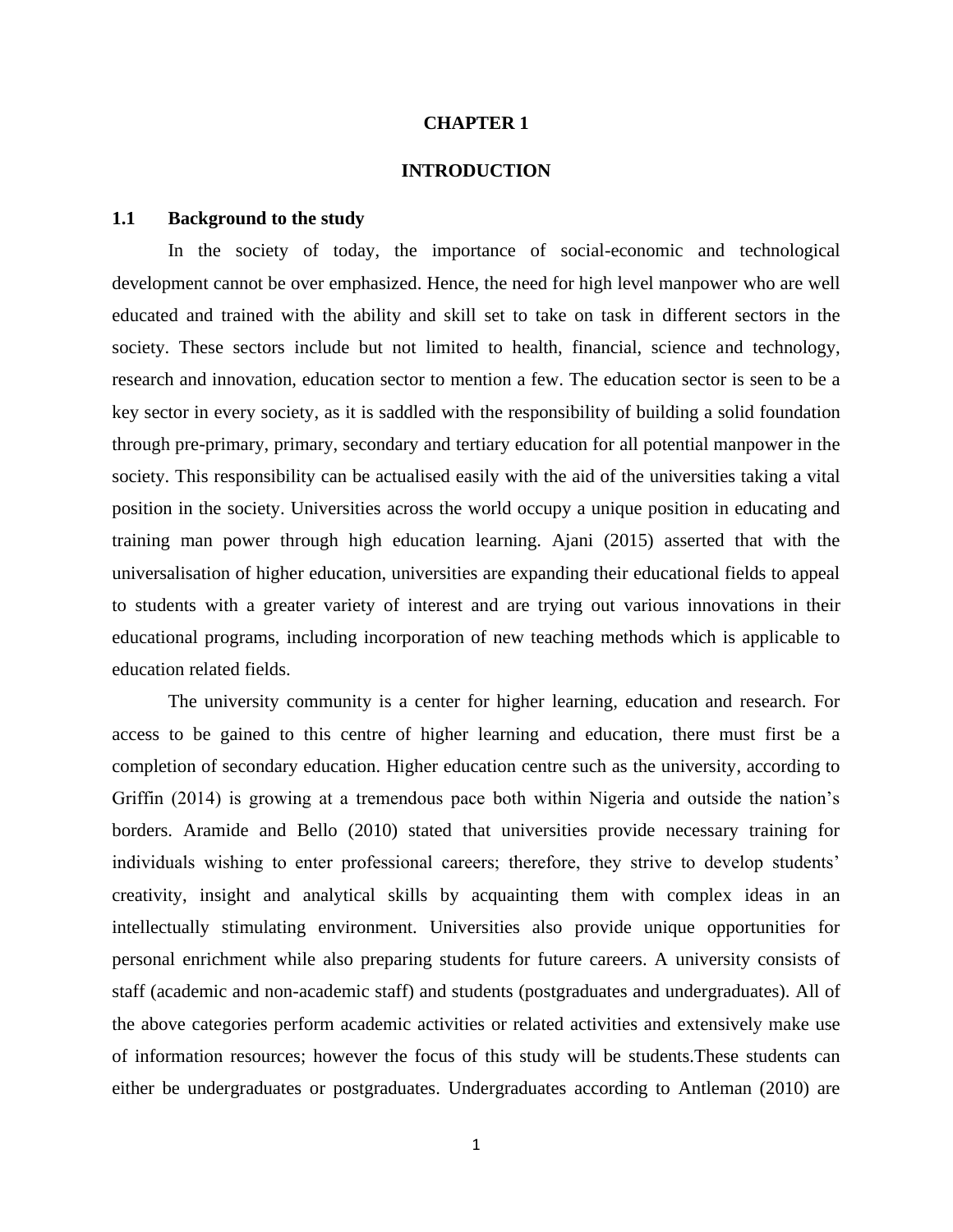both students at a college or university who have not yet received a first and especially a bachelor's degree. Hence, it can be said that undergraduates in the Faculty of Education are students admitted to the colleges/faculties of education in any university but are yet to receive a first or bachelor's degree in the education field. Some of the course that can be found in the Faculty of Education Include; Adult Education, Educational Management, Guidance and Counselling, Human Kinetics and Health Education, Special Education et cetera.

Undergraduates of the Faculty of Education are expected to be involved in academic activities such as paper presentations, assignments completion, seminar presentations, research works and several other activities. During the course of engaging in these academic activities, high level of academic integrity is expected in order to ensure that students with the right sets of skills are graduated so as to foster development of the society. But instead, academic dishonestyhas been on the rise and it has constituted a serious problem in higher institution, universities inclusive (Miller & Izsak, 2017). There are different types of academic dishonesty that are been carried out by students, Miller and Izsak (2017) citing Pavela (1997) gave and explained four types of academic dishonesty engaged in by students. These includes; cheating: the purposeful use of forbidden materials (e.g. copying from a friend or a hidden note in an exam, stealing a test, buying a paper); Fabrication: purposely falsifying data or results to make them conform to the study's expectations; Plagiarism: adopting someone else's ideas without citing the source, creating the impression that all or part of a paper belongs to the submitter when this is not the case; Facilitating academic dishonesty: helping another student perpetrate fraud (e.g. adding their name to a paper that they did not help write, allowing them to copy from your test).It is difficult to accurately assess the extent of academic dishonesty among students, since most of the data is based on self-report, which is subject to a social desirability bias. Nevertheless, there is a consensus amongst researchers that the accessibility of academic materials on the internet has led to an increase in the number of instances of fraud (Ison, 2015). Plagiarism as a type of academic dishonesty is the focal point in this study.

Plagiarism is an academic crime and undergraduatesare perceived to be one of the major offenders. Khan (2016) asserted that plagiarism can be considered as a kind of academic dishonesty as it is rightly believed to lessen or sometimes eliminate the actual value of a scholarly or academic work. Plagiarism, is a global academic problem that has seriously bedeviled the academia in recent times (Maina, Maina and Jauro, 2014). Indeed, it is arguably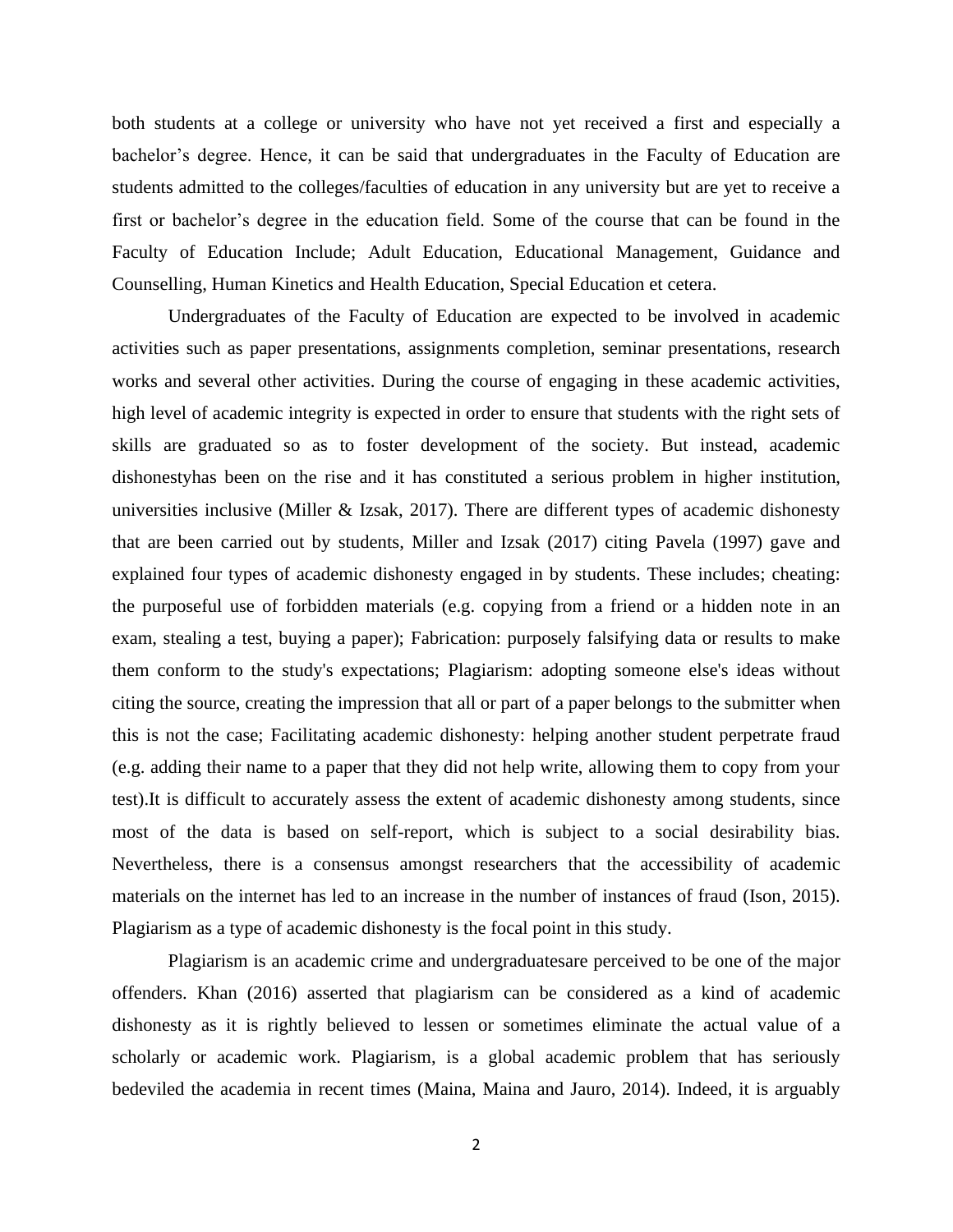one of the most prominent problems confronting scholarly and academic writing in tertiary institutions. The issue of academic plagiarism is one of the most topical issues in the discourses that border on academic dishonesty and scholarly fraud in tertiary institutions worldwide. As a matter of fact, the issue of the upsurge of problem of plagiarism is more troubling than other unresolved forms of academic dishonesty and scholarly fraud issues in higher institutions worldwide (Bretag, 2013; Singh and Guram, 2014).The problem associated with plagiarism have continued to reoccur but still a common definition has not really been attributed to the concept as scholars have tried to give a relatively related definition based on their understanding of the concept that it is a theft of intellectual property.

Plagiarism as a nebulous concept can traditionally be defined as violation of someone else's intellectual property rights. Pupovac, Bilic-Zulle, Mavrinac and Petrovecki (2010) asserted that plagiarism can be widely defined as misappropriation of other's people work, words or ideas, claiming to be one's own and giving to perpetuator undeserved benefits. Rhoades (2008) and Onuoha and Ikonne (2013), described plagiarism asthe act of adopting and using ideas, thoughts, writing/texts, figures, data, analyses, argumentations, pictures, techniques, computer programs and inventions of others as one's without acknowledging or making proper acknowledgment of the source/s of the work. Furthermore, in order to get a proper understanding of the concept, Quinn (2011) explained plagiarism in the following ways which are: 1) Copying a text from another source without surrounding it with quotation marks and without citing the reference; 2) Paraphrasing the words of someone else without citing the source which is common among students; 3) Incorporating a figure or a drawing from another source without acknowledging the source of such figure or drawing; 4) Using information that is not common knowledge without citing the source; 5) Using ideas or theories of another person without giving full credit to that person.

Based on general observation from previous studies (Quinn, 2011; Onuoha and Ikanne, 2013; Hosny and Fatima, 2014; Oyewole and Abioye, 2018), undergraduates involve in plagiarism by copying all or part of other students' work and posing it as their idea. Even some go to the extent of copying from their lecturer's lecture note during an academic writing without giving credit to the lecturer. In addition, according to Howard (2000) cited in Hosny and Fatima (2014), students including undergraduates could resort to 'smart' forms of plagiarism by altering some words, grammatical structures, or using synonyms of the original words instead of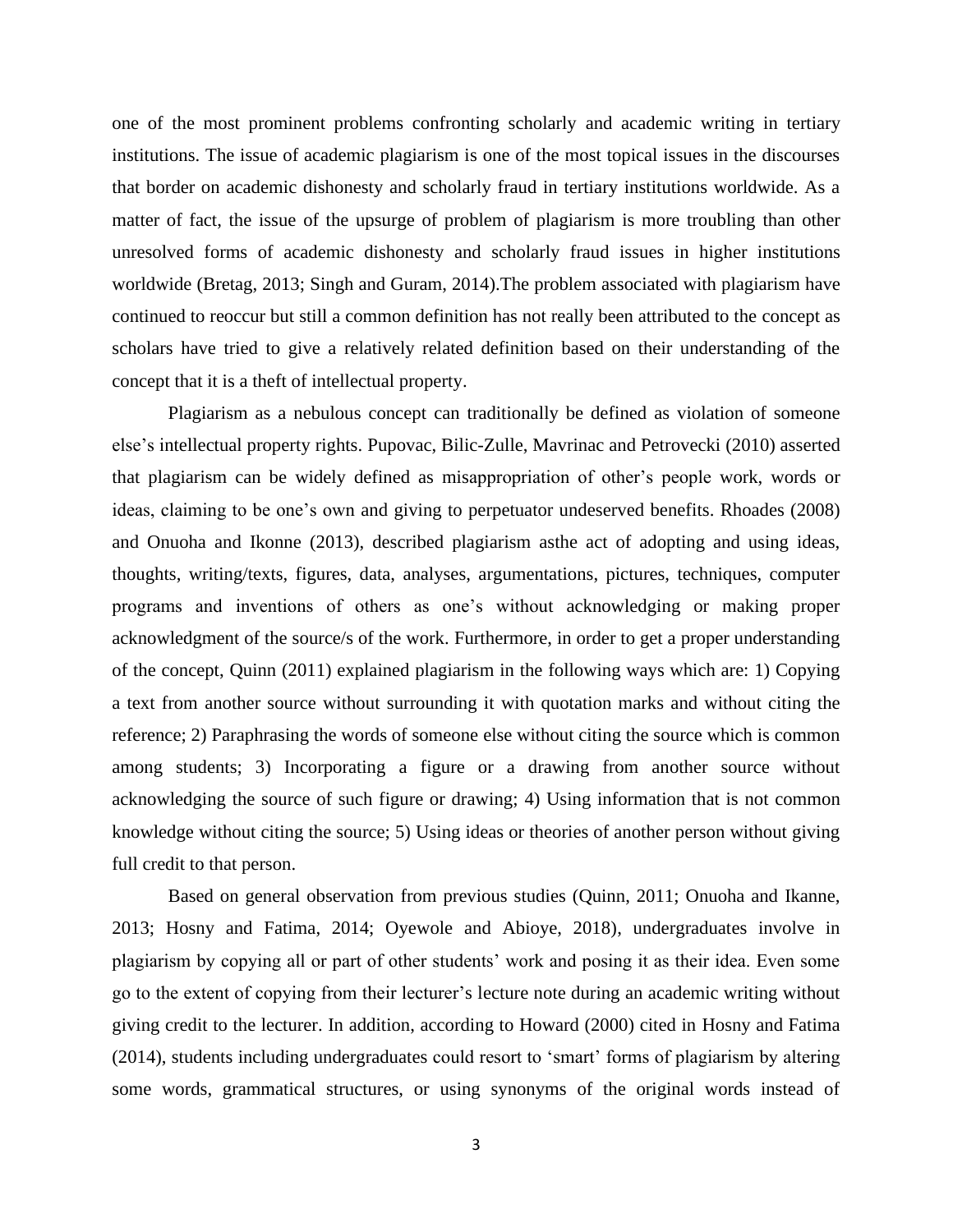straightforward copying and pasting to disguise their plagiarism. Hosny and Fatima (2014) opined that plagiarism can be considered as one form of cheating. However, what makes it not to be fully considered as cheating is due to the fact that cheating is intentional, but the act of plagiarism may be unintentional as students may not be aware of the seriousness of their acts and it being considered a form of fraud. No matter the awareness level of the act, it is generally regarded as grave academic misconduct and is often associated with unethical acts that are condemnable like deception, cheating, academic crime, intellectual dishonesty and moral failing (Hu and Lei, 2015).

Undergraduates involve in plagiarism for several reasons, Sprajc, Urh, Jerebic, Trivan and Jereb (2017) in a study presented some reasons why students plagiarisse. These include; ICT and web reasons; Control reasons; Academic skill reasons; Teaching factors;pressure;pride; and other reasons. Based on the ICT and web reason, it was identified that some students believe that the Internet has made it easy to copy, combine materials from multiple sources, translate from other languages, share documents, information and data,copy/paste due to advent of modern technology. This then makes students get involved in the act of plagiarism consciously or unconsciously. In relation to the control reasons, some students believe that there is no teacher control, faculty control and universal control on plagiarism, no penalties, no honour codes on plagiarism, no electronic system control, they do not understand the consequences of plagiarism neither will they be caught. As such they get themselves involved in the act.

Furthermore, the academic skill reasons as identified by sprajc et al. (2017), asserted that some students run out of time, were unable to cope with the workload, do not know how to cite, have little or no knowledge on how to find materials and research, have a weak reading comprehension skill, weak writing kills and sometimes find it difficult to express ideas, that is why they get themselves involved in plagiarism. In relation to the Teaching factors, the study showed that some tasks are too difficult for students to accomplish, poor explanation (i.e bad teaching), too many assignments in a short time, plagiarism not explained by teachers, not satisfactory course content, etc. More so, pressure refers to family pressure, peer pressure, faculty pressure, money pressure, fear of failure and job pressure. All these forms of pressure are part of the reasons some students plagiarise.

In addition, pride as identified by the study as reason for plagiarism may be in form of student not wanting to look stupid in front of peers or professor, they do not want to embarrass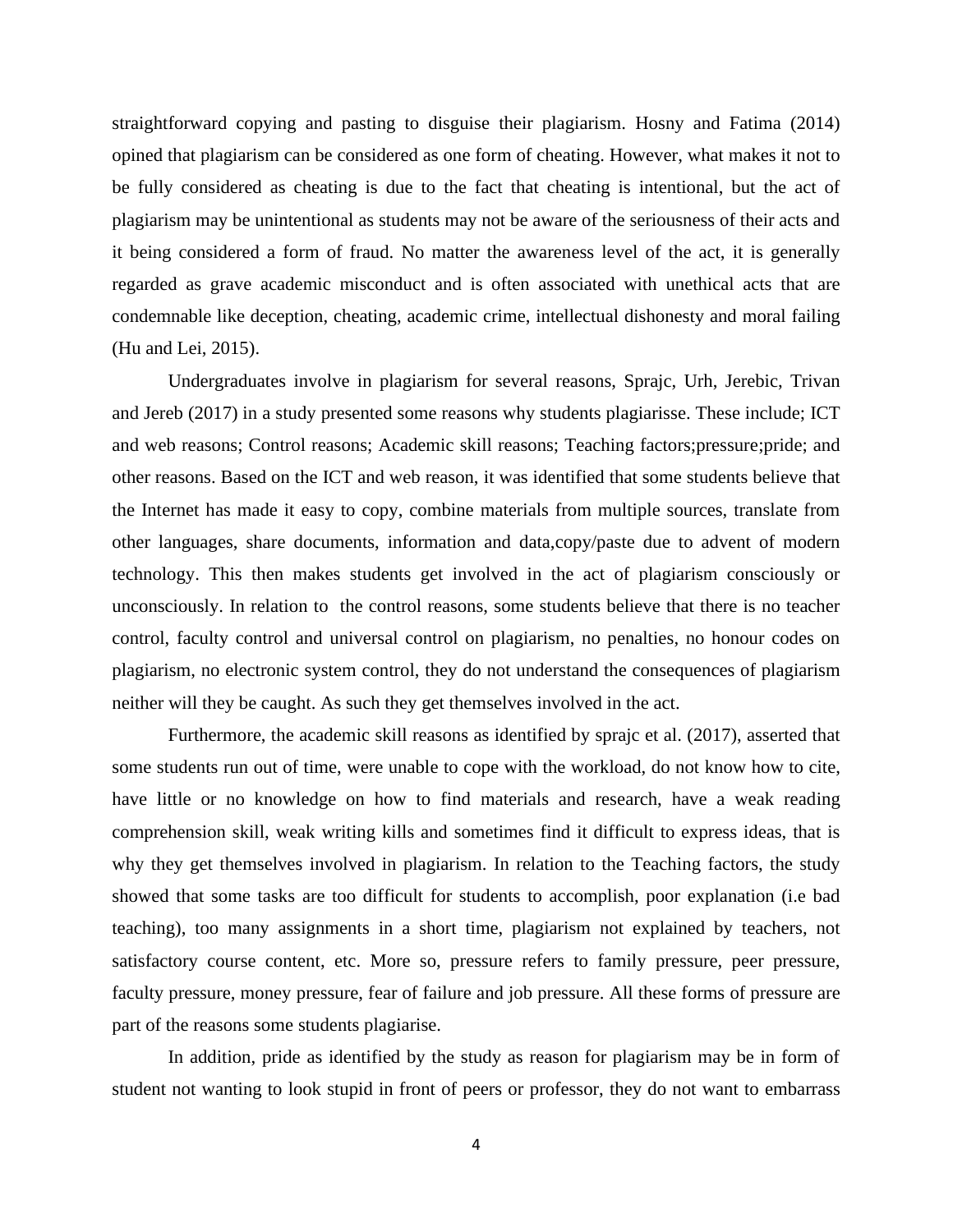family and self, the focus on how their competences will be judged relative to that of others, focusing on learning according to self-standard, fear of asking for help, fear of performing poorly and the believe that the assigned academic work would not help personally/professionally. Other reasons as identified could be that students do not want to work hard, they do not want to learn anything, the believe that their work is not good enough; believe that it is easier to plagiarise than work and also to get better higher mark. The identified reasons are also in agreement with reasons identified by Ma, Lu, Turner and Wan (2007), they suggested that reasons that contribute to academic plagiarism by undergraduates include: peer culture, websites that facilitate plagiarism, pressure for high academic achievement, few consequences and/or punishments and the lack of understanding of the concept of plagiarism. Hosny and Fatima (2014) further asserted that student plagiarise for a variety of reasons ranging from peer culture, pressure to succeed, high family expectations, importance of good grades, external work commitments, heavy course loads, fear of future career damage, competition with other students to the limited time students have to complete assignments.

Undergraduates in Faculty of Education could be exposed to various types of plagiarism. An example of this is the act of colluding or collaborating with friends by copying or downloading their papers from the Internet, after which the original names will be removed and replaced with the name of the plagiarists without modifications to the full text (Roig, 2006). Other forms to which the undergraduates can plagiarise include copying without reference, quoting without acknowledgement, paraphrasing without attribution,copying from the Internet without paraphrasing and due acknowledgement, using fictitious citations and the act of duplicating one's work known as self-plagiarism (Quinn, 2011). Cryptomnesia is another type of plagiarism that could be committed by undergraduates. It is type of plagiarism that is unintentional and could be committed unconsciously. An undergraduate would be guilty of cryptomnesia according to Oyewole, Rasheed and Ogunsina (2018) if he or she uses another person's idea without attribution based on the faulty impression or belief that the idea seems original as a result of frequent usage in different works. Moreover, because cryptomnesia is unintentional does not make the act less serious.

The issue of plagiarism it is arguably one of the most prominent problems confronting scholarly and academic writing in tertiary institutions. Hence, the need for drastic actions to be taken in other to address the issue of plagiarism so that quality assurance of tertiary education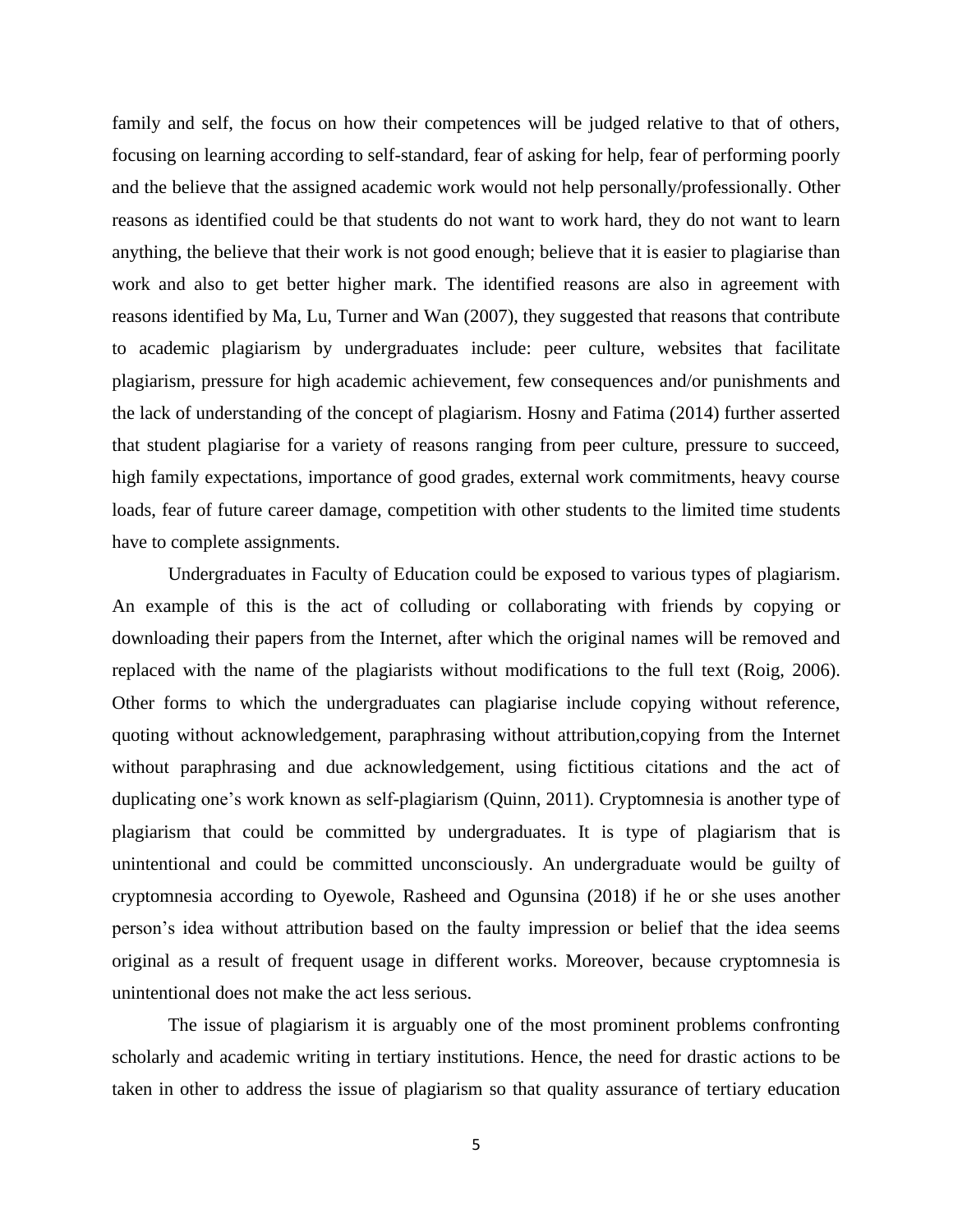among undergraduates provided would not be questioned (Oyewole and Abioye, 2016). In order to address the issue and then take actions, there is a need to understand the academic attitude of the undergraduates towards plagiarism.

It is best to note that the attitude of individual can also affect series of decisions of such individual, because it can be said to be a mental and neutral state of readiness organised through experience exerting a directive or dynamic influence upon individual`s responses to all objects or situations with which it is associated (Adekunle, Omoba and Tella, 2007).Attitude could either be positive or negative. A positive attitude towards plagiarism depicts that the undergraduate of Faculty of Education are favourably disposed towards it, while the negative attitude connotes abhorrence of the act. The study of Kirthi, Pratap, Padama and Kalyan (2015) on attitude towards plagiarism among postgraduate students and faculty members of a Teaching Health Care Institution in Telangana, revealed that students even though they understood what plagiarism is and its effect on academic writing, they still had a positive attitude towards it.The respondents indicated that plagiarising part of a paper is seen to have great scientific value.

Furthermore, Shimi, Gomez, Nageshand Sujatha (2014) revealed that there was no clear attitude towards plagiarism. They further stated that it might be understood that students justify and support plagiarism even though they know that it is wrong. The students that involve themselves in plagiarism believe and think that the act is less serious than cheating during an exam, because it is not directly done during exam, or because it is more difficult to discover if it is a plagarised work or not; and the source of information mostly remain unknown (Hosny and Shameem, 2014). The attitude towards plagiarism is influenced by series of factors in which academic motivation is seen to be one. Jurdi, Hage and Henry (2011) noted that, demographic, academic, psychological and situational factors (Academic motivation) could potentially influence both attitude towards plagiarism and the tendency to engage in plagiarism.

Motivation is a concept that has been widely studied in education and in other field of study. It is a complex psychological phenomenon to which one major definition and view point is not given, but Psychologists have spent considerable effort trying to construct theories and patterns that that explain motivation, particularly in the academic context (Rowell and Hong, 2013; Seifert, 2018). Although many significant psychological components influence student behaviors, motivation in academics is considered one of the most important foundations essential for students' academic development (Steinmayr and Spinath, 2009). Scheel, Madabhushi and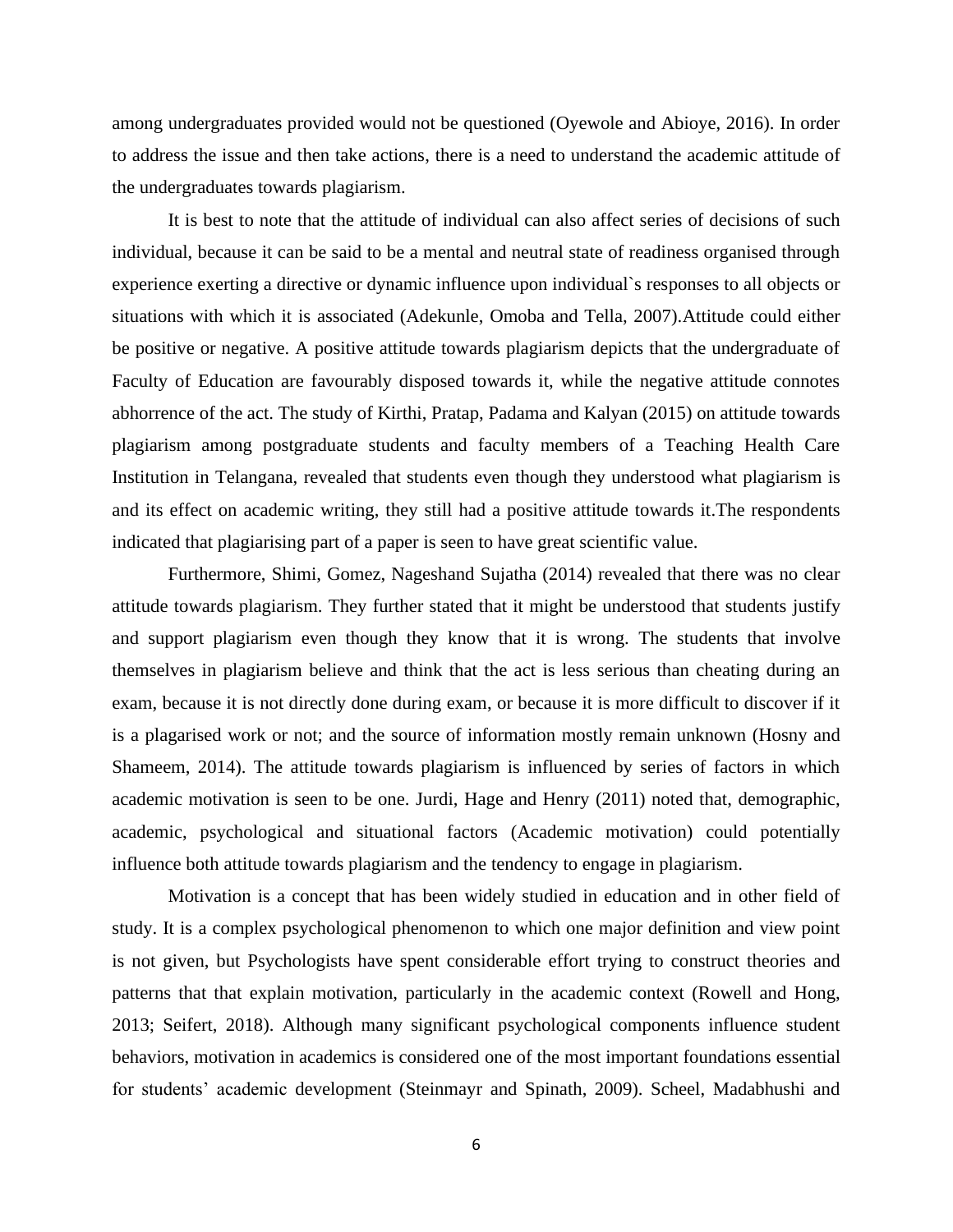Backhaus (2009) asserted that academic motivation from a psychological dimension is considered important, if not the most important in human learning, development and involvement in academic activities. Student academic motivation refers to a student's level of engagement in the learning process and academic activities which may either trigger academic integrity or academic dishonesty.

When discussing academic motivation among students, scholars typically recognise two major types of motivation: intrinsic and extrinsic (Center on Education Policy CEP, 2012). Intrinsic motivation refers to self-motivation. In other words, it is a student's desire to learn information, achieve a goal or perform a task simply because the student takes pleasure in doing so and sees the value in it (CEP, 2012). Intrinsic motivation is believed to be the most powerful type of motivation. When student are intrinsically motivated, they are less likely to be deterred by factors such as peer pressure, complacency or indecisiveness (Fabien, 2015). Therefore it can be said that when an undergraduate is self-motivated, his/her level of involvement in plagiarism, a form of academic dishonesty is also influenced. This is because the person is willing to learn, therefore he/she is aware and knowledgeable that involving in plagiarism can affect how much he or she can learn and how far they can go in achieving a set goal.

On the other hand, extrinsic motivation refers to working to achieve a goal because it will produce a certain result. Students who are extrinsically motivated do not necessarily take pleasure in the learning process, but they may show engagement in school because they want to graduate or because they do not want to disappoint their parents (CEP, 2012). In other words, these students are motivated by outside forces such as peer pressure, teacher influence, complacency, indecisiveness or parental pressure which are seen as part of the reasons why student may involve themselves in plagiarism or not, whereas intrinsic motivation comes from within which brings about a powerful self-will that could also lead to their involvement in plagiarism or not. CEP (2012) further posited that either type of motivation (intrinsic or extrinsic) may produce positive results in academics. Regardless of the type of motivation a student possesses, researchers believe a high level of motivation is vital to academic success. Not only has a high level of motivation been linked to better academic performance, it has also been linked to better conceptual understanding, higher self-esteem, increased satisfaction with school, increased graduation rates and better social adjustment (Knapper, 2017).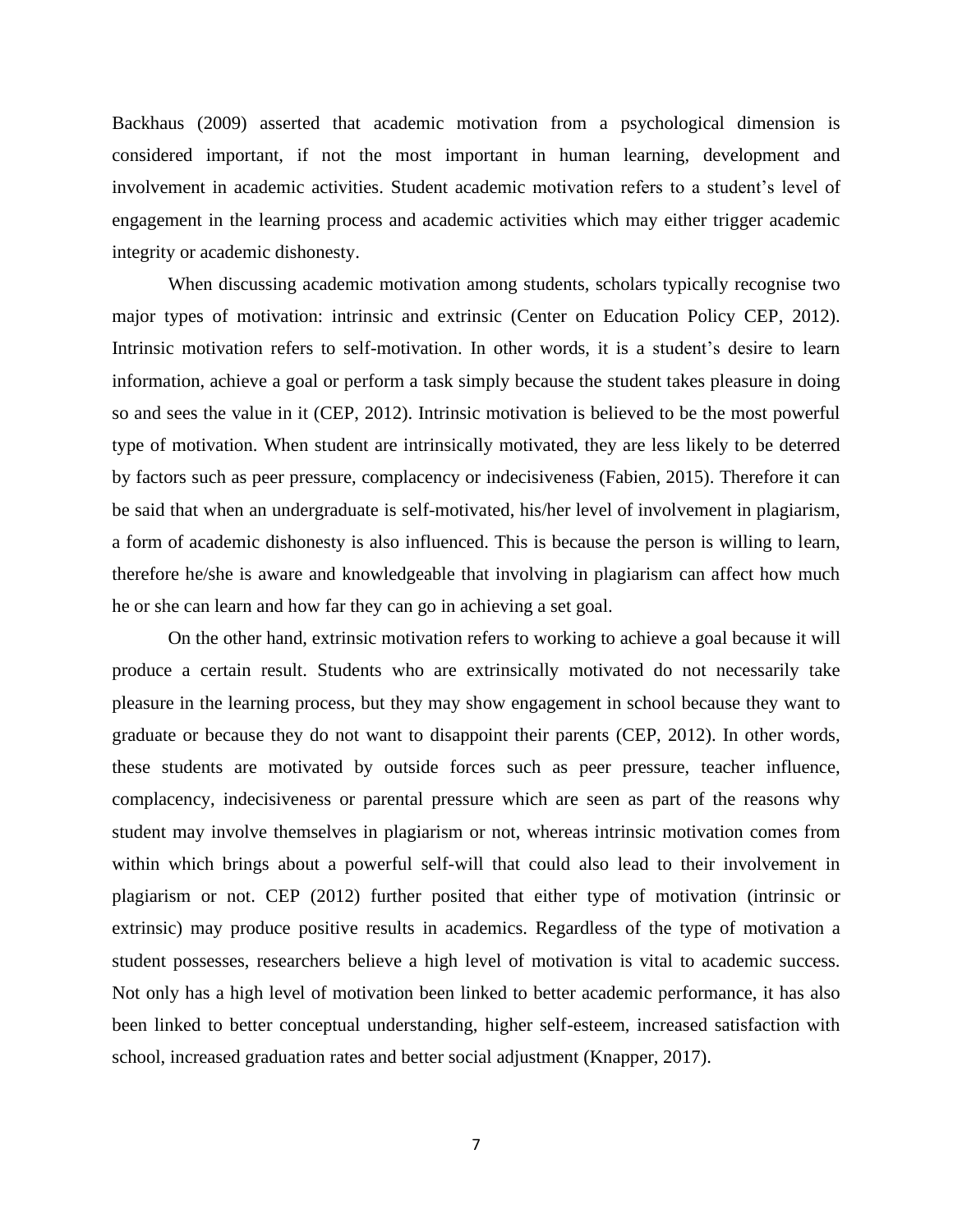CEP (2012) stated thatif students are unmotivated, it is extremely difficult to improve their academic performance in school because motivation affects how students relate to their teachers, how much time they devote to studying, and how they go about seeking help when they are having difficulties with an assignment. Furthermore, students with higher self-efficacy (i.e intrinsic motivation) tend to be less involved in plagiarism (Murdock and Anderman, 2007) while students motivated by extrinsic goals beyond the goal of learning (e.g. good grades and high pay) tend to be more involved than students motivated by intrinsic goals, like the desire to learn and develop their skills (Miller and Izsak, 2017). This just shows that academic motivation of students can impact their attitudes and behaviors in the context of plagiarism.

Hence, in order to ascertain that academic motivation of students can impact their attitude towards plagiarism, this study seeks to investigate academic motivation and attitude towards plagiarism by undergraduates in Faculty of Education, University of Ibadan who are seen to be a major assetto be saddled with the responsibility to build a solid foundation for potential manpower in the Nigeria society.

# **1.2 Statement of the problem**

Undergraduate student in the Faculty of Education are expected to engage in academic activities such as paper presentations, assignments completion, seminar presentations, research works and several other activities. While involving in academic activities, the students in Faculty of Education are expected to cultivate a negative attitudetowards plagiarism so as to ensure that the quality of work done stand the test of time and students with the right skill sets are graduated so as to foster development of the society. These attitudes include; proper citing of ideas and contents used from someone else work, surrounding text copied from another source with quotation mark, acknowledging the source of figure or drawing been incorporated, paraphrasing and giving due acknowledgement to contents copied from the internet et cetera. But instead, a positive attitude towards plagiarism has been on the rise as the students seem not to be concerned about academic integrity. This behaviour in turn is seen to have a long lasting effect on students which could lead to them exhibiting unethical behaviour in the society.

The cause of this unethical academic behaviour among students could be as a result of the attitude they have towards plagiarism which could be triggered by a number of factors one of which is academic motivation. Academic motivation is seen to be a psychological dimension which triggers attitude towards an academic phenomenon. However, few studies if any have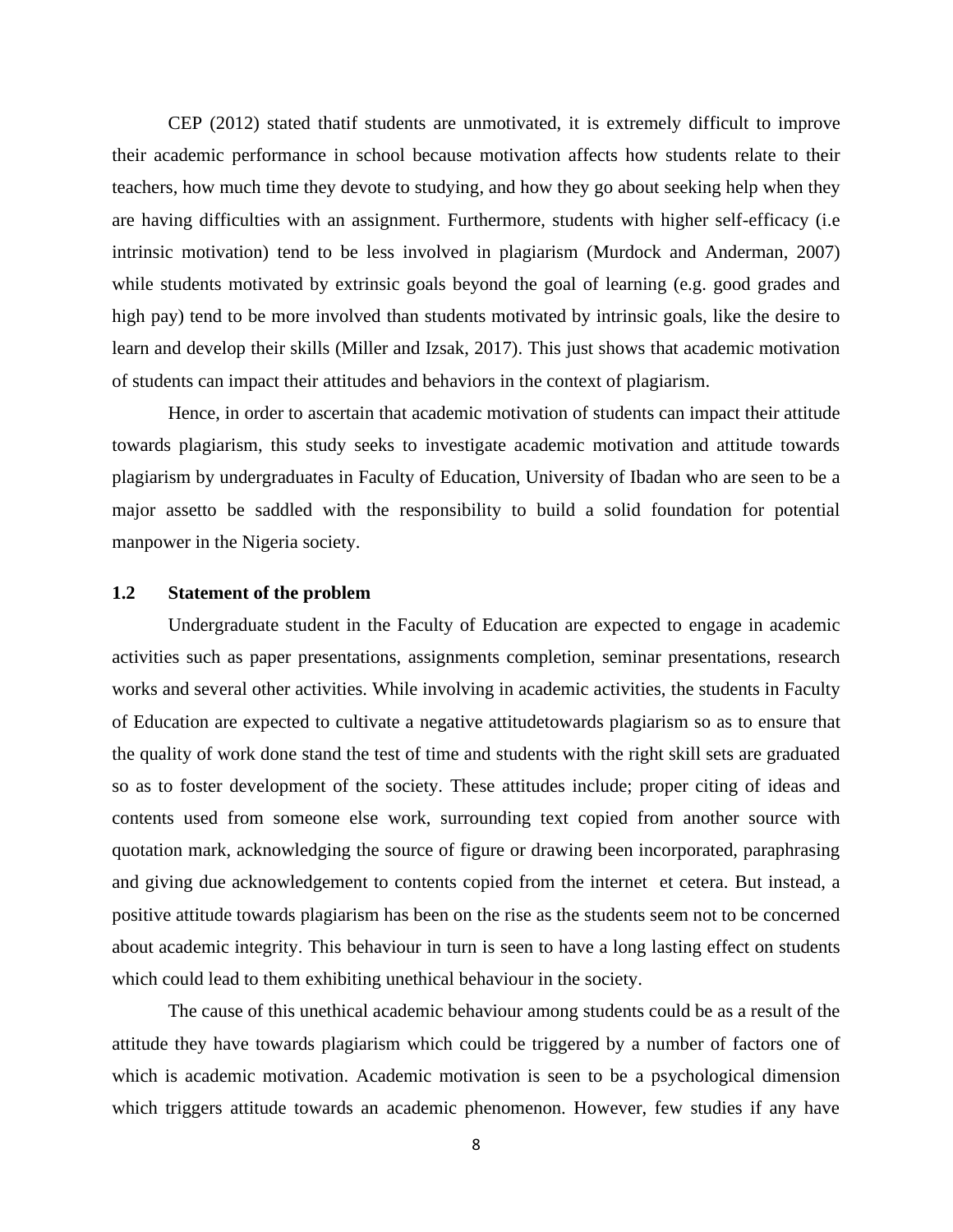investigated academic motivation and attitude towards plagiarism among undergraduates. Also, no identified study has investigated academic motivation and attitude towards plagiarism among undergraduates in Faculty of Education, University of Ibadan. It is on this bedrock that this study seeks to investigate academic motivation and attitude towards plagiarism among undergraduates in Faculty of Education, University of Ibadan, Nigeria.

## **1.3 Objectives of the study**

The main objective of this study is to investigate academic motivation and attitude towards plagiarism by undergraduates in Faculty of Education, University of Ibadan. The specific objectives are to;

- i. examine the academic motivation of undergraduates in Faculty of Education, University of Ibadan;
- ii. find out the attitude towards plagiarism by undergraduates of Faculty of Education, University of Ibadan;
- iii. find out acts that constitute plagiarism from the perspective of the undergraduates in Faculty of Education, University of Ibadan; and
- iv. examine the relationship between academic motivation and attitude towards plagiarism by undergraduates of Faculty of Education, University of Ibadan;

# **1.4 Research questions**

The following research questions were derived from the specific objectives of the study;

- 1. What is the level of academic motivation of undergraduates in Faculty of Education, University of Ibadan?
- 2. What is the attitude towards plagiarism by undergraduates of Faculty of Education, University of Ibadan?
- 3. What are the acts that constitute plagiarism from the perspective of the undergraduates in Faculty of Education, University of Ibadan?
- 4. What is the relationship between academic motivation and attitude towards plagiarism by undergraduates of the Faculty of Education, University of Ibadan?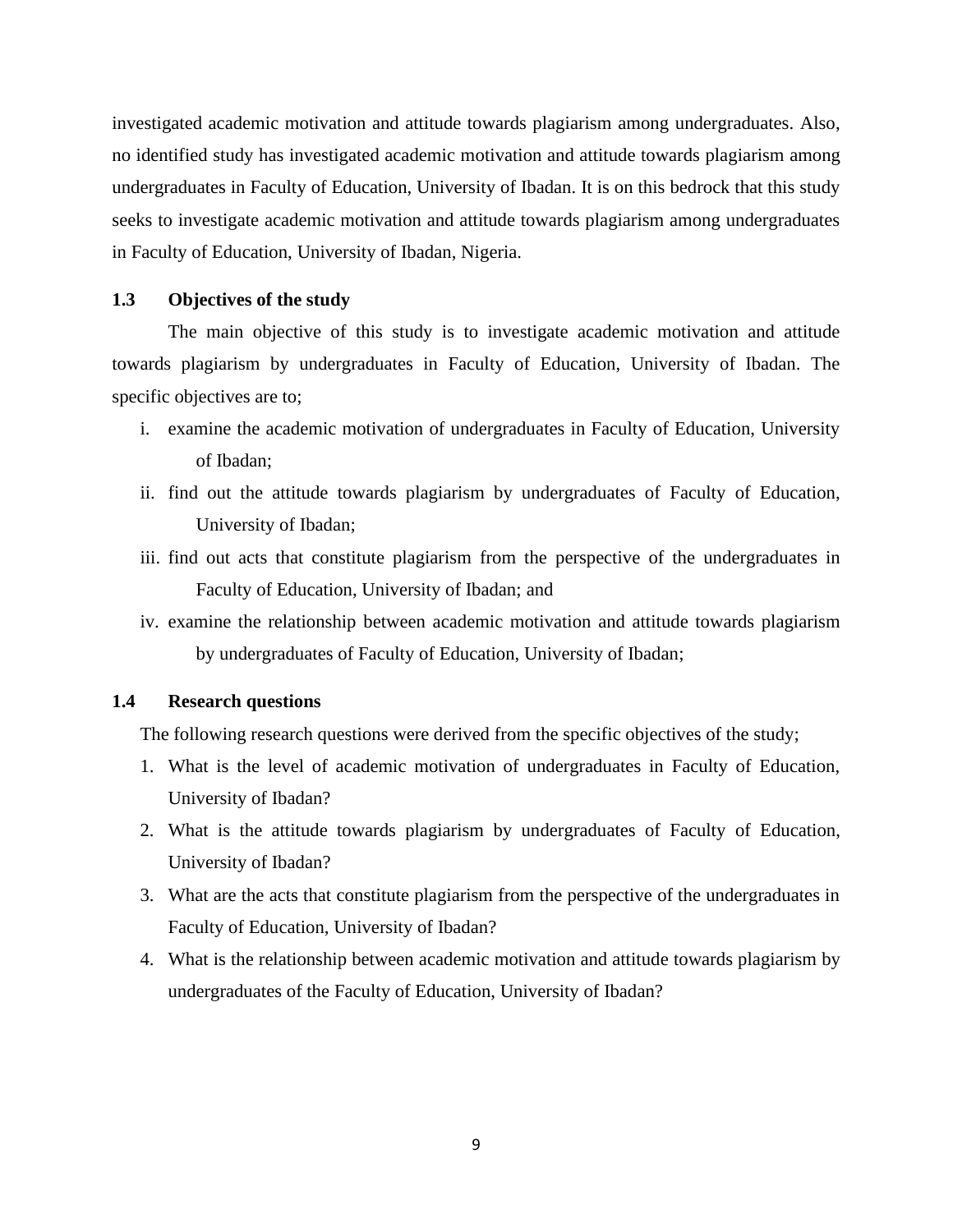#### **1.5 Scope of the study**

The study examined academic motivation and attitude towards plagiarism among undergraduates. The elements of academic motivation of interest were intrinsic and extrinsic academic motivation. The indicators of attitude towards plagiarism were positive and negative attitude. The undergraduates of interest were undergraduates of the Faculty of Education, University of Ibadan, Nigeria.

### **1.6 Significant of the study**

The study is very important as it help expose the knowledge environment and stakeholders (Management, Lecturers and students) in the university to the attitude of undergraduates in Faculty of Education, University of Ibadan towards plagiarism. It would also reveal the level of academic motivation of the undergraduates being studied.The management would understand the attitude undergraduates in Faculty of Education display towards plagiarism so they can come up with policiesthat would ensure theright attitude need is imbibed on the students and maintained. Also, the lecturers would know from the findings the level of academic motivation of undergraduates in Faculty of Education, University of Ibadan so they can either deploy ways in improving it or work on their ability to meet up a standard that can influencestudents'academic motivation.

Furthermore, the study will reveal the undergraduates in Faculty of Education attitude towards the act of plagiarism and the act they perceive to constitute plagiarism. The knowledge gotten would then make it possible for the management and lecturer to understand the undergraduatesattitude and the act the students consider as plagiarism making it possible to come up with effective solution that is result driven. The knowledge gotten from the study would make the students understand why it is important to get the right academic motivation the relationship that exist between their academic motivation and the attitude they possess towards plagiarism. In addition, the study would make the students understand the need to possess a negative attitude towards plagiarism while involving in academic activities so that the quality of the work they do can stand the test of time.

#### **1.7 Operational definition of terms**

The following terms are defined as used within the context of this study: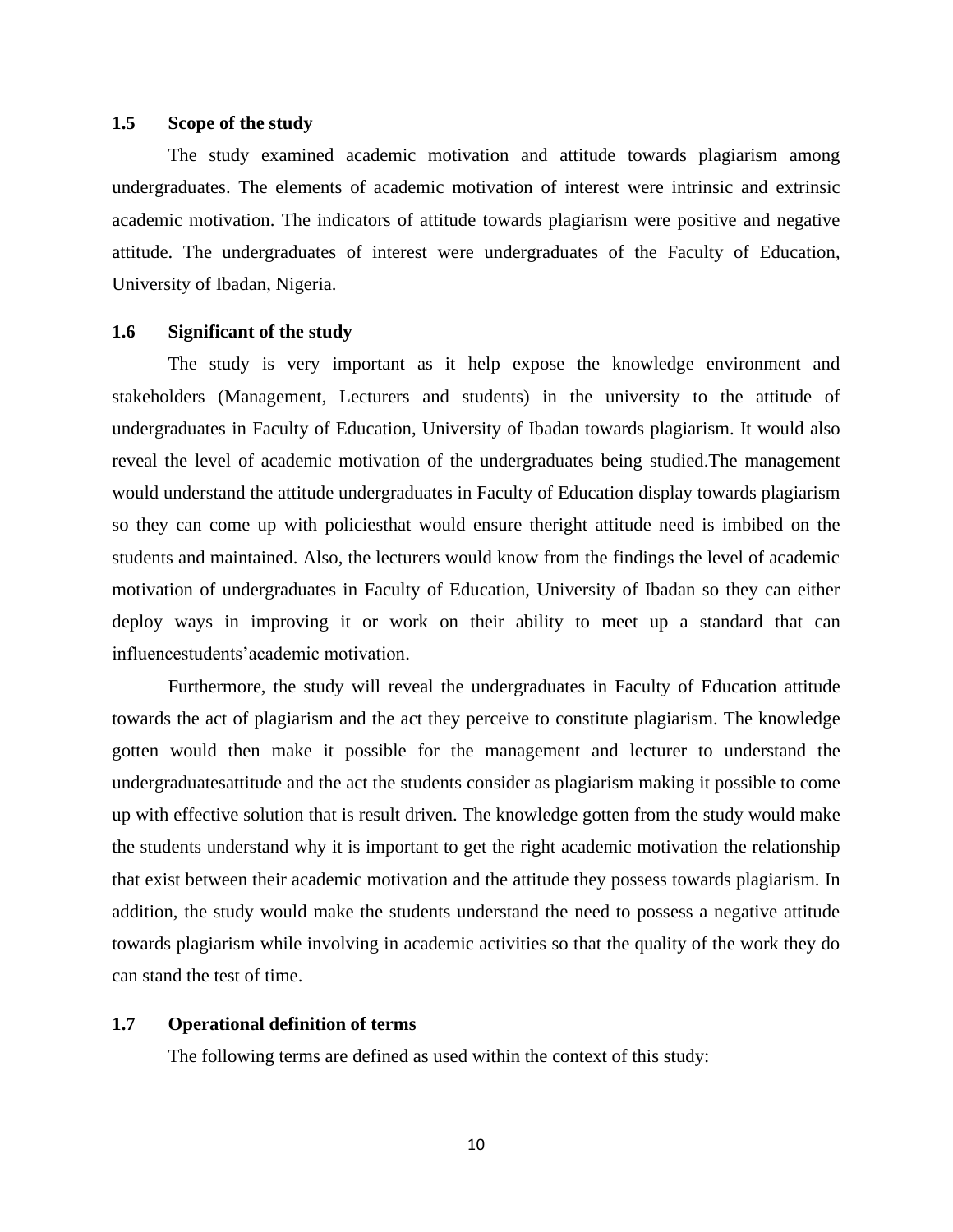**Academic motivation:** This refers to the undergraduates' in Faculty of Education intrinsic and extrinsic willingness to perform academic activities which may either a positive or negative attitude towards plagiarism.

**Attitude:** This refers to the undergraduates in Faculty of Education affective, behavioral and cognitive feelings either positive or negative, towards plagiarism.

**Plagiarism:** This refer to the act of adopting and using ideas, thoughts, writing/texts, figures, data, analyses, argumentations, pictures, techniques, computer programs and inventions of others as one's own without acknowledging or making proper acknowledgment of the source/s of the work.

**Undergraduates:** These are students in the Faculty of Education, University of Ibadan pursuing a bachelor degree. They may either be in 100, 200, 300 or 400level.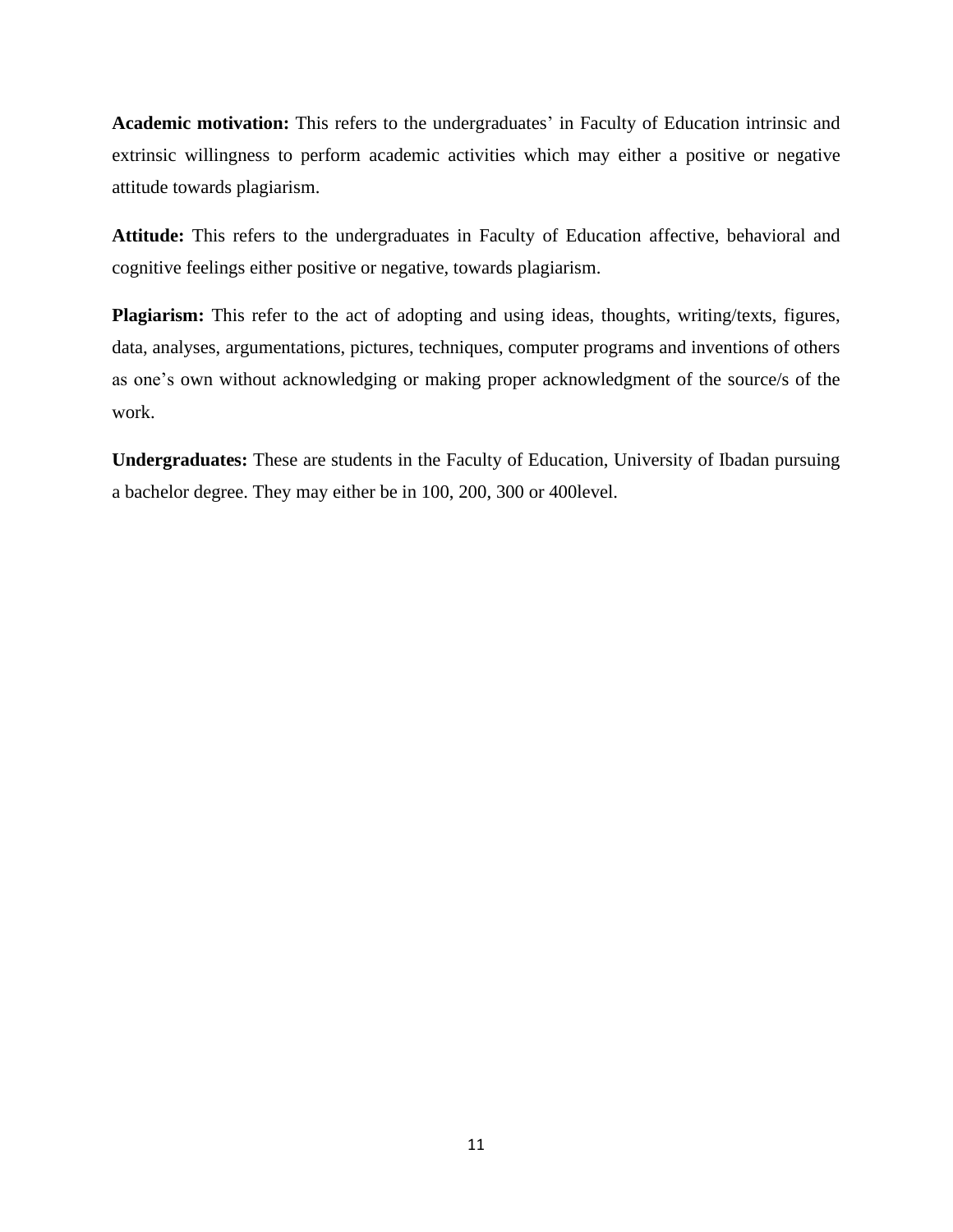# **CHAPTER TWO LITERATURE REVIEW**

### **2.1Introduction**

This chapter presents the review of the relevant literatures that are of significance to this study. The review will be conducted with the use of this outline;

2.2 Concept of plagiarism and prevalence in higher institutions

- 2.3 Academic motivation of undergraduates
- 2.4 Attitude of undergraduates towards plagiarism

2.5 Academic motivation and attitude towards plagiarism by undergraduates

2.6 Appraisal of the reviewed literature

## **2.2 Concept of plagiarism and prevalence in higher institutions**

Plagiarism has been found to be a very common phenomenon in the world of academics most especially among students. Many attempts have been made by various individuals and organisations to give a proper definition to this term that has become very popular among stakeholders in the academic world. Plagiarism may simply be defined as the act of using another person's production without crediting the source or the act of stealing and passing off the ideas or words of another as one's own. To engage in plagiarism is to commit literary theft which is a serious offence in the academic profession whether as a student or teacher. In other words, plagiarism can be said to be tantamount to an act of fraud. This is particularly so because it involves both stealing someone else's work and lying about it afterwards. Interestingly, plagiarism sometimes occur in form of simple and innocent acts of carelessness such as failing to put a quotation in quotation marks or giving incorrect information about the source of a quotation.

Maimunah et al. (2018) in their own words described plagiarism as an act of using others' ideas, methods, or any written words, without having permission and with the intention that might be acknowledged as the work of the deceiver". In other words, the major aim of plagiarism is mostly to present as new or original, an idea or product derived from an existing source. This view is well supported by Fishman (2009) who also posited that "plagiarism occurs when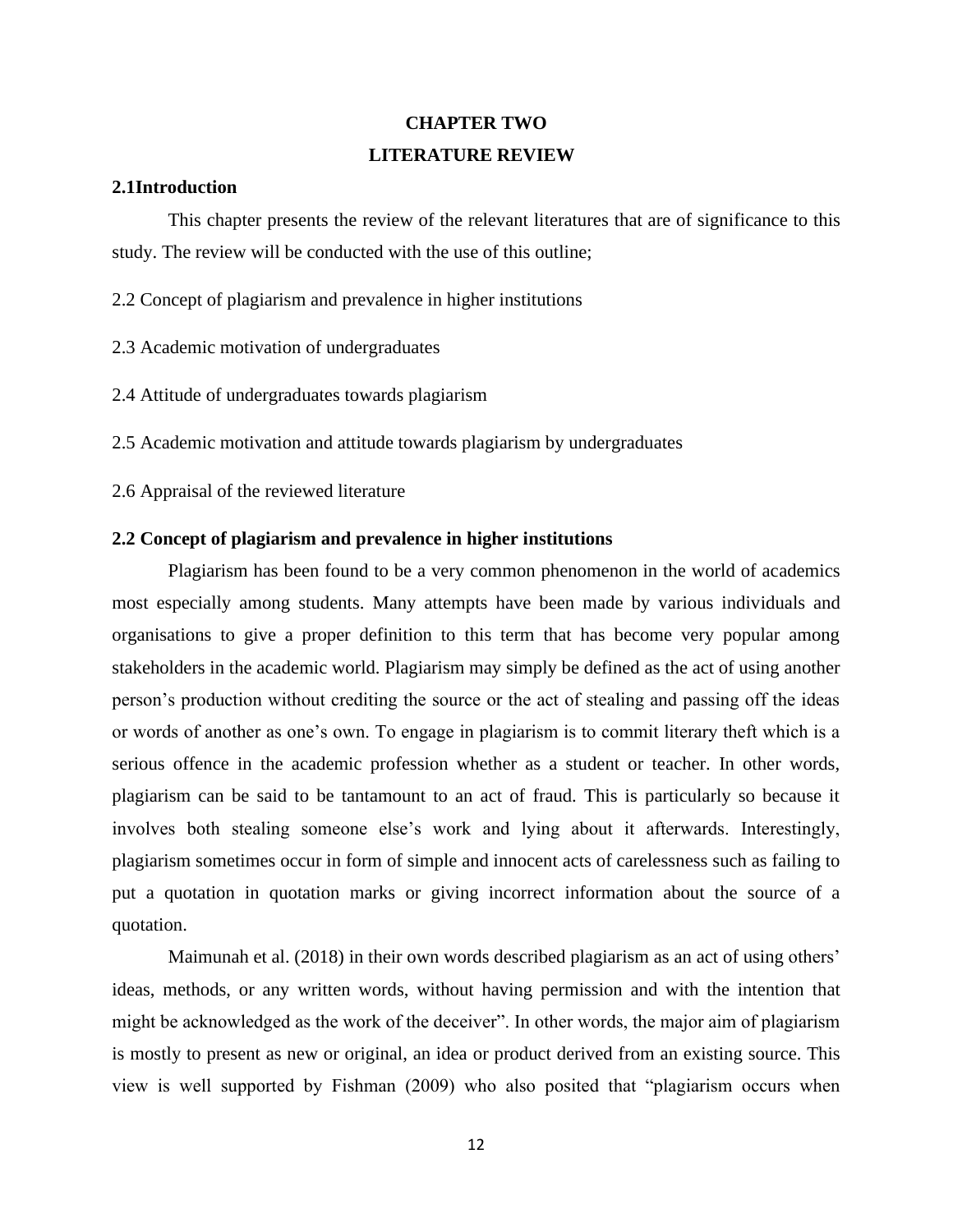someone uses words, ideas, or work products attributable to another identifiable person or source without attributing the work to the source from which it was obtained, in a situation in which there is a legitimate expectation of original authorship, in order to obtain some benefit, credit, or gain which need not be monetary". This further suggests that the perpetrators of plagiarism often carry out such acts in order to obtain some form of benefits or credit which in most cases includes high grade (among students) and increased status or promotion (among academic staff). The Park University USVC also defines plagiarism in their own terms as Plagiarism is defined as "the act of appropriating any other person's or group's ideas or work (written, computerized, artistic, etc.) or portions thereof and passing them off as the product of one's own work in any academic exercise or activity" (UVSC Catalog 2003-2004, 29).

Scholars have submitted that plagiarism as an act may be intentional or unintentional. For instance, Park (2003) stated that genuine lack of understanding is a major reason for plagiarism. He opines that some students plagiarise unintentionally, when they are not familiar with the accepted method of quoting, paraphrasing, citing and referencing and/or when they are not clear about the meaning of common knowledge and the expression 'in their own words' (Jereb et al, 2018). In contrast with this, Rigby et al. (2015) posited that "under certain circumstances, students are willing to deliberately cheat by commissioning and submitting work as their own; that is, in order to gain advantage proportionate with the level of risk". In other words, the lower the likelihood of being caught, the more likely students are to engage in acts of plagiarism, even at a cost. Tayraukham (2009) also found that students engaged in plagiarism deliberately, howbeit for different reasons. He submitted that most of the students plagiarised in order to provide the right answers to study questions, with the ultimate aim of obtaining higher gradesrather than gaining expertise in the subject of study. This submission is in tandem with that of Anderman and Midgley (2004) who also affirmed that a relatively higher performance-oriented classroom climate will increase cheating (plagiarism) behaviour while a higher mastery-oriented classroom climate decreases cheating (plagiarism) behaviour. This means that the quest for higher grades and 'better performance' can lead students to willfully engage in the act of plagiarism.

To ascertain the fact that plagiarism can be intentional or unintentional, the various conditions under which plagiarism can be said to have occurred must be revealed. According to USMVC catalog (2003-2004), plagiarism involves: portraying material partially or completely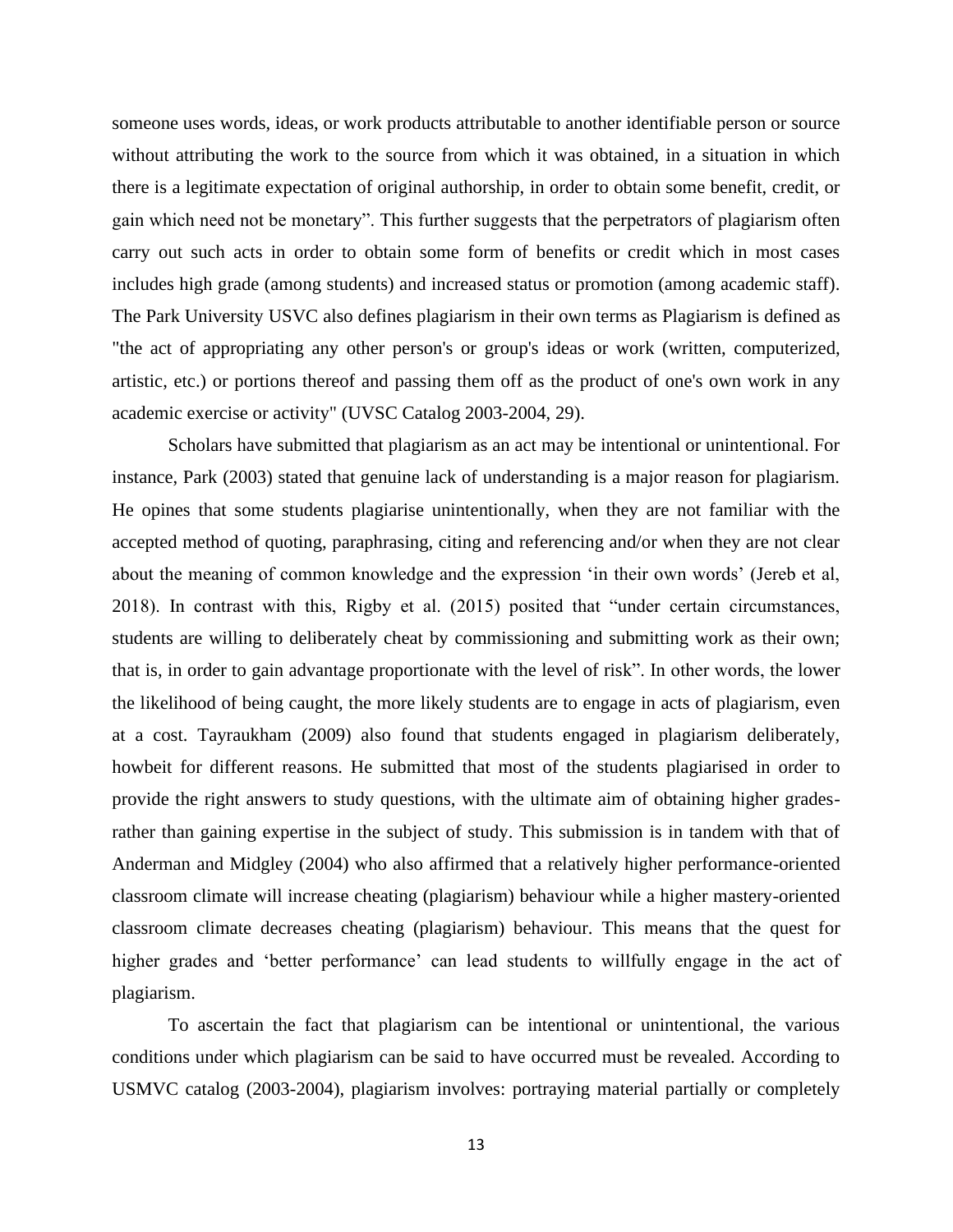written by someone else as your own work, summarizing, paraphrasing or quoting without crediting the source and, using facts (statistics, research findings, graphics, etc.) that are not common knowledge without citing the source you obtained them from. This means that paraphrasing, stating someone else's ideas in your own words, can lead a student to unintentional plagiarism. Jotting down notes and ideas from sources and then using them without proper attributions to the authors or titles in introductory phrases may also result in a paper that is only a combination of your words combined with the words of others that appear to be yours. Of course, there is also plagiarism that happens intentionally. For instance, when a student knowingly submits a work belonging to someone else, claiming it to be his or her own, that is an outright act of plagiarism. Other form of deliberate plagiarism as put up by Ryerson University student affairs department include: copying and pasting directly from online sources, purchasing an essay, or putting your name on a paper that someone else wrote (Ryerson University Student Learning Support, 2016). In their own study, Soyemi and Ojo (2015) also opined that Students engage in plagiarism either intentionally or unintentional. When intentional, the student is aware of his or her actions but still goes ahead to plagiarise perhaps because of benefits he or she intends to gain.

Tripathi and Kumar (2009) noted that plagiarism includes copying words or ideas from someone else without giving credit; failing to put a quotation in quotation marks; giving incorrect information about the source of a quotation; changing words but copying the sentence structure of a source without giving credit; copying so many words or ideas from a source that it makes up the majority of your work. They went on to categorise plagiarism under various sub-headings. These types of plagiarism include: not citing sources (where the writer turns in another person's work verbatim as his/her own), cited but plagiarised sources (where the writer cites the source of the work but neglects specific details), copy and paste plagiarism (copying without using quotation marks or referencing the source), word switch plagiarism (taking a sentence from a source and changing a few words to make it look original), metaphor plagiarism, idea plagiarism (presenting the author's ideas as yours), reasoning style/ organisation plagiarism (following a source article sentence by sentence or paragraph by paragraph) and data plagiarism (outright lifting of data from another source). Additionally, Walker (2010) also categorized three kinds of plagiarism. First, is a sham in which someone copies other original words without placing them into a quotation, although the words are mentioned as a source.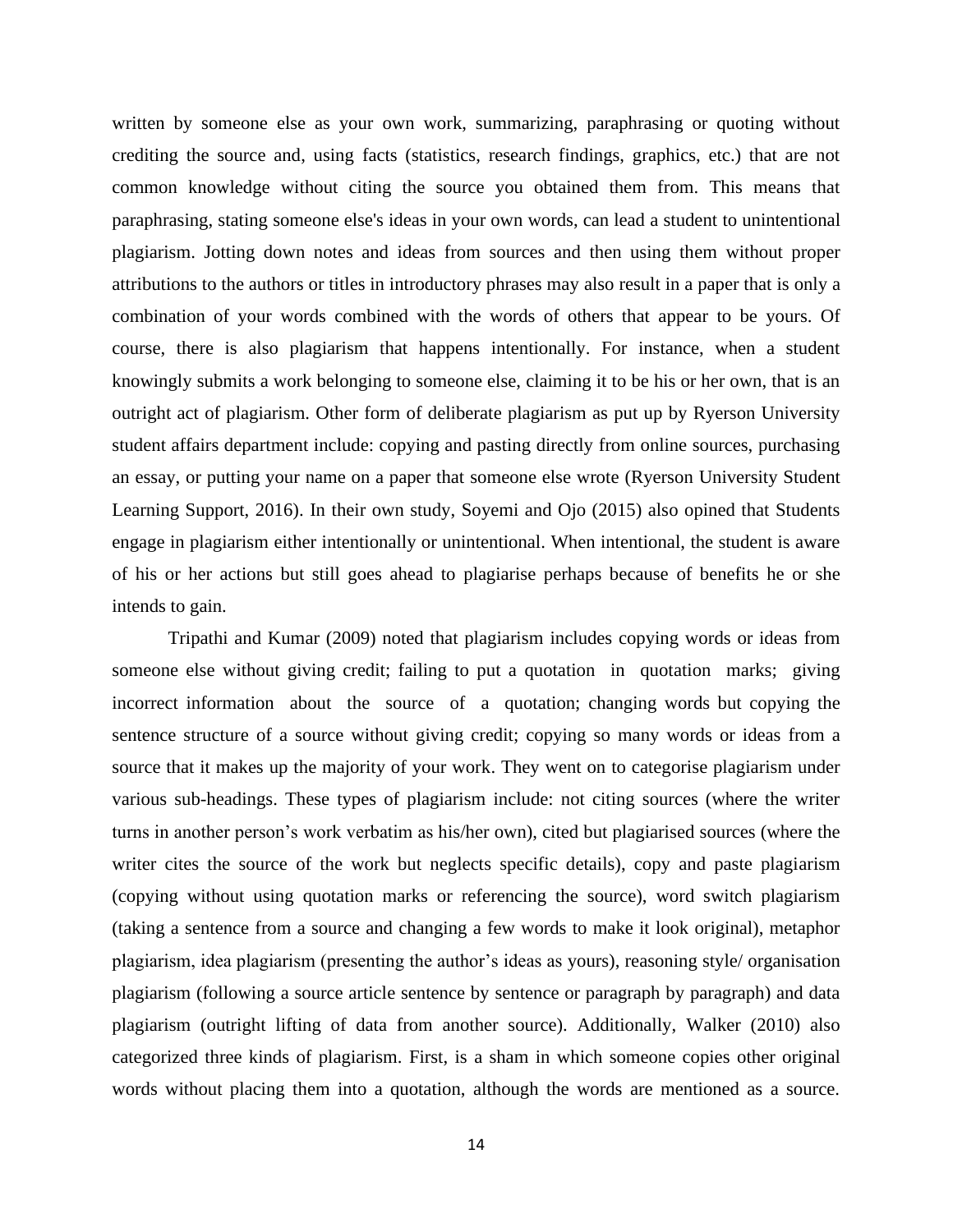Second, is verbatim in which someone copies other people's precise words, but he or she does not give the author a credit or acknowledgment. Third, is purloining in which someone utilizes the paper or work of other students from other places or classes.

The problem of plagiarism has always been in existence. Moreover, the emergence of the World Wide Web and subsequently the digital age has escalated the incidence especially among the undergraduates (Cromwell, 2006; Appiah, 2016). Internet source still remain the main source of undergraduate plagiarism. Moreover, though students considered plagiarism as a serious issue the practice is still ongoing (Sentleng  $\&$  King, 2012). Some countries have plagiarism policy but others don't. Hence the practice is still ongoing especially surfing internet for journals and related academic articles.

Plagiarism is perceived to be a growing problem and universities are being required to devote increasing time and resources to combating it (Gullifer & Tyson, 2010). This is because copying and theft of other researchers' work simply runs contrary to the primary objective of setting up Universities in the first place which is to find solutions to challenges of mankind. This problem is now very prevalent in Nigerian Universities and institutions of higher learning, and is now considered one of the primary reasons why Nigerian tertiary Institutions chunk out halfbaked graduates (Okeke, 2001; Oladeji et al., 2016). The prevalence rate of plagiarism has been reported in different studies turns out to be different in various fields, countries, educational levels and times.

This act of academic dishonesty has been found to be multiplying rapidly in this era of technologies where students are using technology opportunities to acquire someone's work and submitting as their own work. This fraudulent behaviour of students in tertiary higher learning institutions and universities is of great concern today in the era of the internet (Eret  $\&$  Ok, 2014).As a result of explosion of plagiarism among university students, many universities in developed countries have been using technologies to combat deceitful plagiarism behaviour of students (Thompsett & Ahluwalia, 2010). Despite the fact that current advancement of technology for detecting plagiarism in many universities of developed world, countries in sub-Saharan Africa are yet not using software for detecting plagiarism. The problem of plagiarism in developing countries is immense to the extent that most assignment in particular, take-home assignments, and thesis/dissertation contain the elements of plagiarism behaviour of students (Anney and Mosha, 2015) Thus, Sentleng and King, (2012) examined the rate of student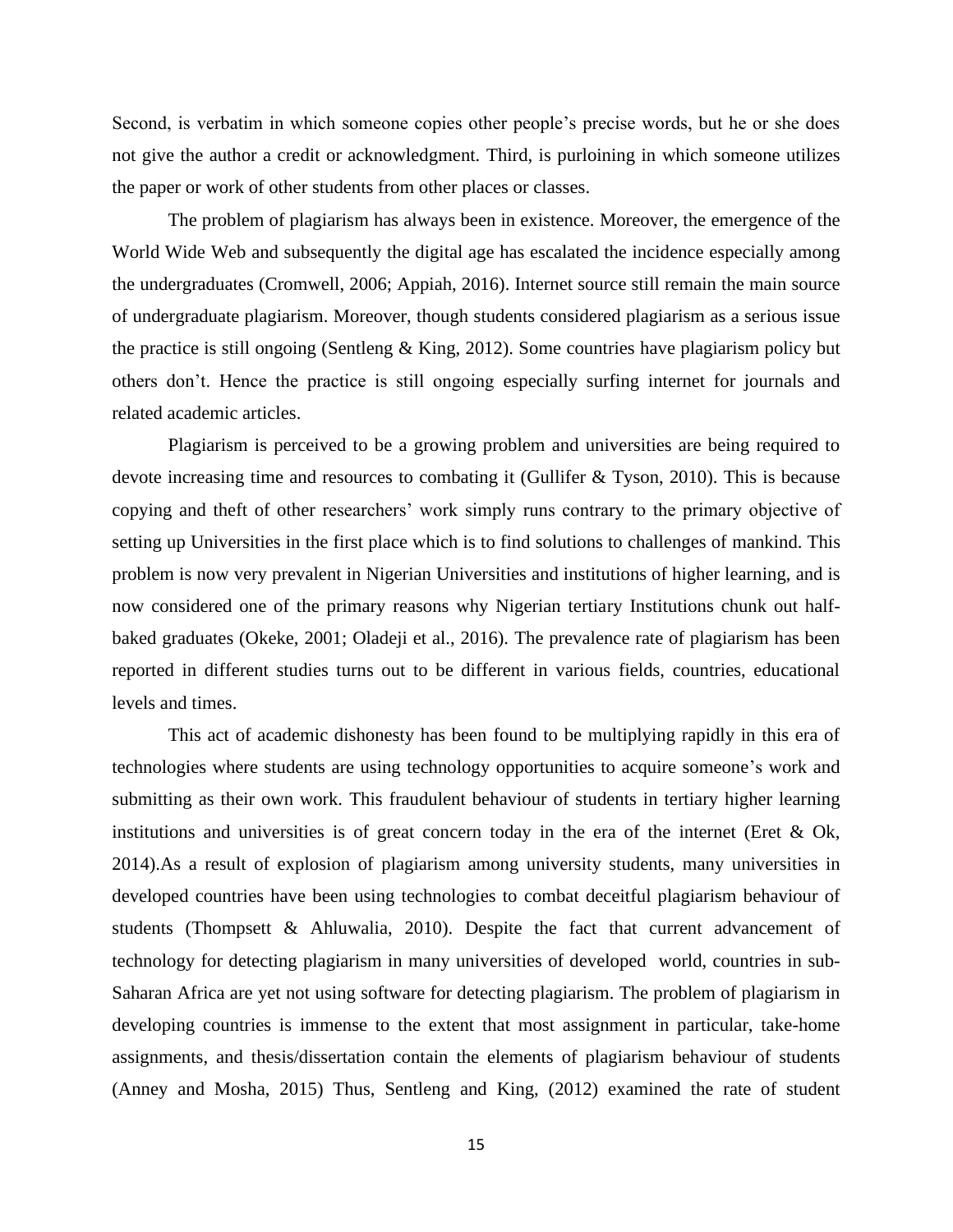plagiarism relating to the academic assignment and concluded that there is the need to deploy most sophisticated detection software to address the Plagiarism.

While plagiarism softwares have been successfully developed and actively utilized in higher education systems in developed nations to reduce high rate of plagiarism, so as to safeguard academic integrity, not much is known in the literature on this subject in many Third World countries higher educational systems. In the light of this, cases of plagiarism in academic presentations could be very easy to spot in developed countries than in developing countries. Also, management of tertiary institutions in developed countries may likely find it easier to reduce cases of plagiarism than their counterparts in developing countries. In Nigeria specifically, the situation seems to be very general because despite of the efforts being expended by management of universities across the country in launching anti-plagiarism software to curb the escalation of plagiarism in higher institutions of learning in the country, cases of plagiarism are increasing as the day goes by (Omonijo et al., 2017). This reveals that the result of their efforts has not been commensurate with the alarming cases of plagiarism reported on a regular basis (Idiegbeyan-ose, Nkiko and Osinulu, 2016).

In Nigerian higher education institutes, users of computer and the internet do not only face the challenge of insufficient computers, but they themselves lack the required skill to operate the internet (Omonijo et al. 2017). Although, a few private universities provide effective and efficient Internet facilities for academic activities (Onovughe, 2012). In such private universities, many students, faculty and staff may fall victim of plagiarism, due to lack of adequate knowledge about it. In other words, they use their Internet opportunities to retrieve materials for their academic use without proper paraphrasing of such materials simply because they are not aware of its implications. In another development, the danger of plagiarism in public higher institutions, where softwares to check plagiarism are not available could be grievous. There exists a tendency for students, staff and faculty of such institutions to use internet materials for their academic papers wrongly. Omonijo et al. (2017) also submitted that in institutions where the use of print materials is rampant, it may be very difficult to detect cases of plagiarism. But students, faculty and staff of such institutions are in danger of not knowing what actually constitutes plagiarism and it may be responsible for its prevalence as well as escalation in leaps and bounds and it may likely affect their academic advancement.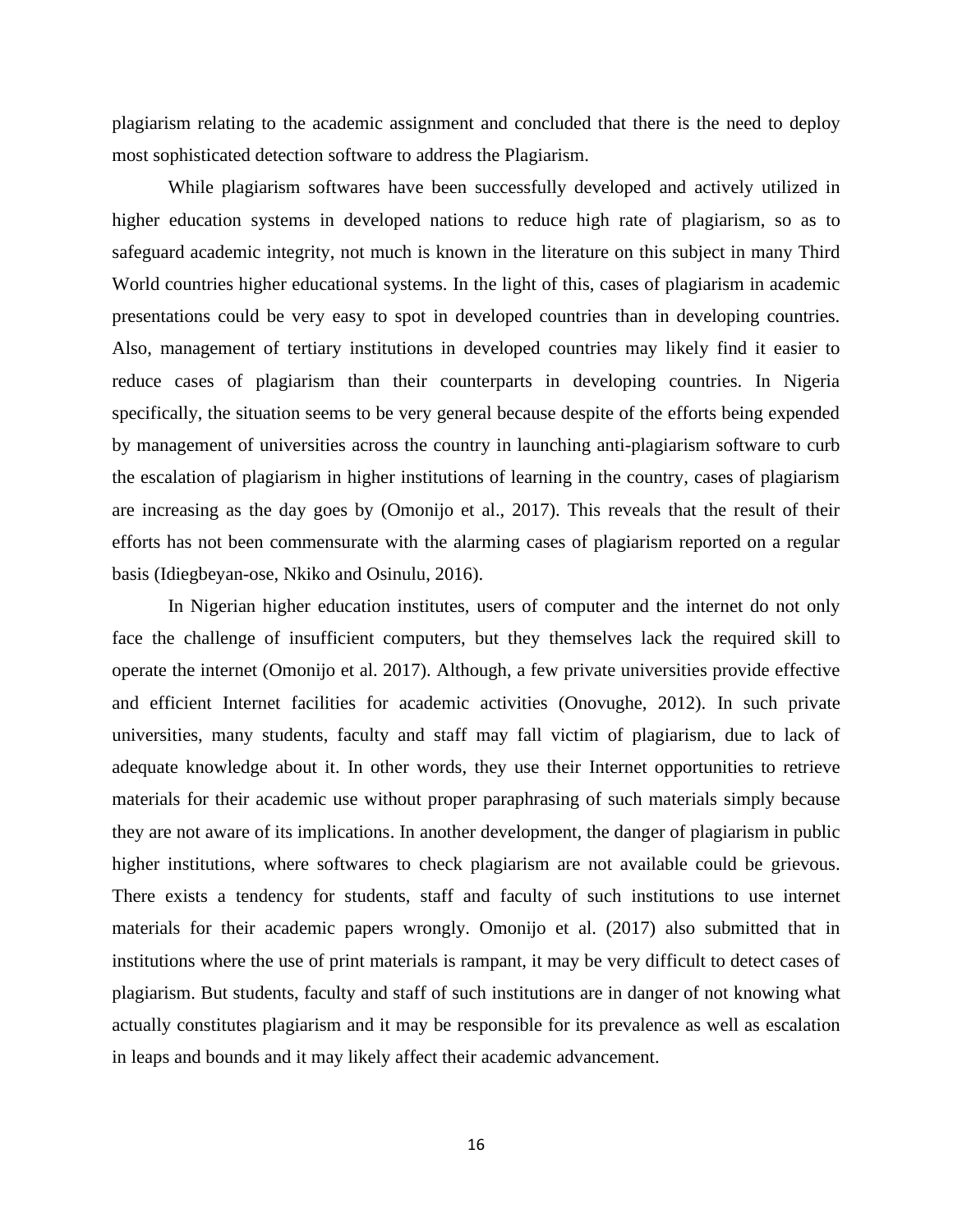Various scholars have attempted to identify different reasons why plagiarism has become rampant among staff and students of higher institution of learning. For instance, Idiegbeyan-ose, et al., (2016) reported that ignorance, skill deficiency, and academic pressure were the primary causes of plagiarism. Jereb et al. (2018) listed the reasons why students plagiarise to include: poor explanations, bad teachings, dissatisfaction with course contents, poor research and writing skills, and negative attitude towards assignment. In the opinion of Cleary (2012), there are ten major reasons why students plagiarise. These are laziness, panic, lack of confidence, static knowledge, inability to integrate source materials into their own arguments, the failure to understand why sources are important, sloppiness, failure to understand how to deal with citations, novelty and familiarity to a collaborative work model. Other reasons for plagiarism as noted by Razera, Verhagen, Pargman and Ramberg (2010) are lack or insufficient training on scientific writing, lack of students' motivation and lack of time due to poorly designed assessment procedure, lack of referencing and citation skill as well as low level of knowledge about correct use of web based materials.

Soyemi and Ojo (2015) also posited that the common reasons why students plagiarise include: easy access to information resources, commercialization of research process (existence of online vendors where students can purchase research papers), efficiency gain, time management and poor academic planning, as well absence of consequences for those who plagiarise. To this end, Oladeji et al. (2016) explained that since there is no known documented policy that addresses plagiarism, nothing then stops a student, lecturer or intending publisher from plagiarising.

#### **2.3 Academic motivation of undergraduates**

In order to achieve specific needs, and goals in life, human beings acquire sufficient motivation to see them through. Motivation as an innate phenomenon exists as a result of influence from external/internal stimuli, environmental factors, goals, and internal conditions (Amrai et al.,2011).Accordingly, motivation defines the reason behind people's behaviour and determines why they behave in a particular way. Motivated behaviours are energetic, oriented and permanent. Motivation can be classified as extrinsic or intrinsic (Nwankwo, 2005). Extrinsic motivation arouses an individual to do something for the benefits associated with it. Intrinsic motivation on the other hand, propels a student to seek for knowledge for its own sake rather than for benefits accruable to it. Motivation is a crucial factor contributing to satisfaction,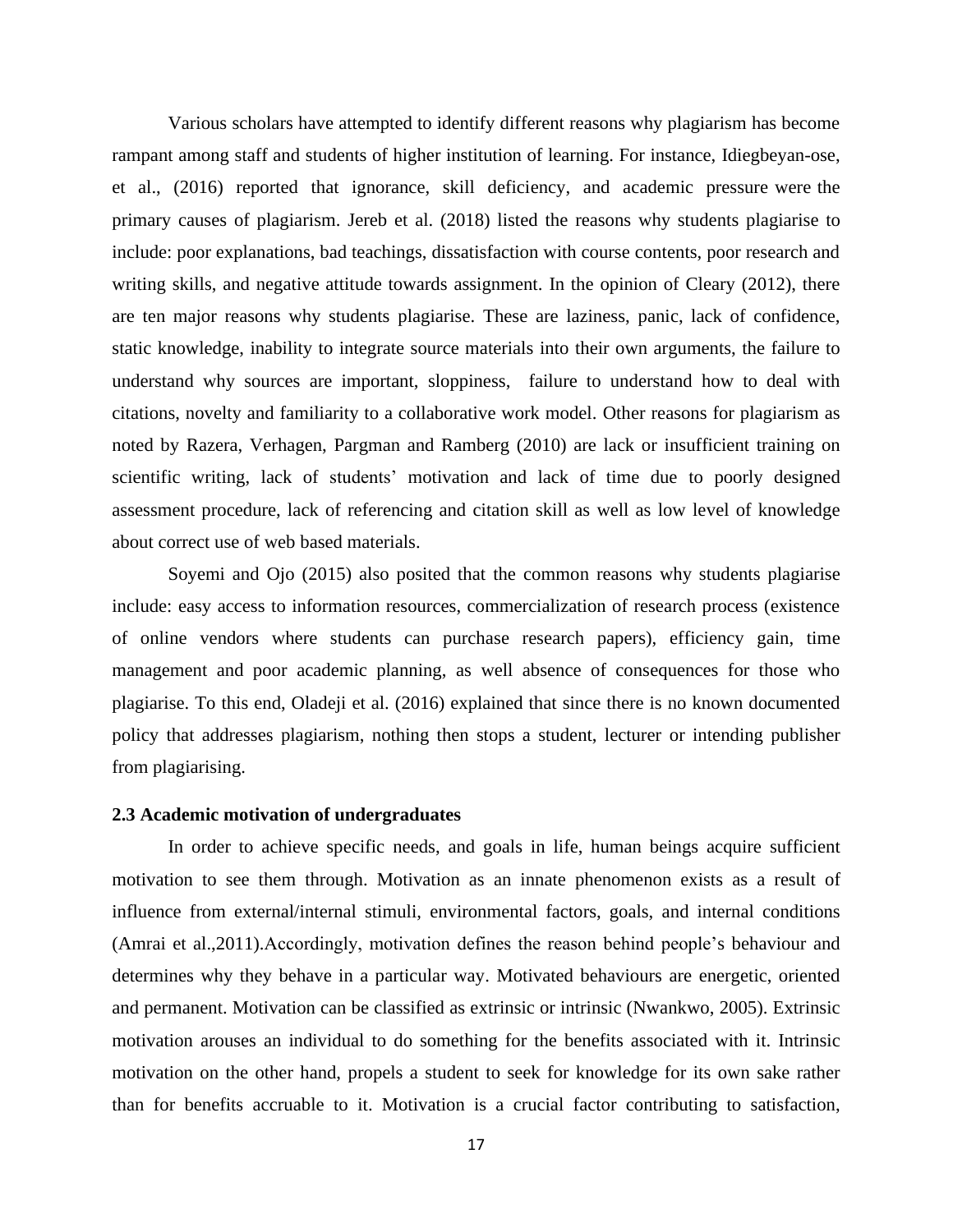progress and achievement in a student's academic career. Mohamadi (2006) noted that through motivation, individuals are stirred to effectively complete assignments in an effort to achieve a goal, degree, or advance their professional career. It therefore follows that the dynamics of a student's academic motivation along with their individual feelings of competence and selfefficiency are areas to be explored.

Various interpretations regarding the concept of motivation exist. In the field of education, motivation is often described as being a tridimensional phenomenon comprising of an individual's reasons and goals, emotional responses, and beliefs in ability and competence to successfully complete a specific task (Amrai et al., 2011).According to Pintrich and Zusho (2002) "academic motivation refers to internal processes that instigate and sustain activities aimed at achieving specific academic goals". According to Samat, Kamal and Rajib (2017), academic motivation is the motivation specially used in academic affairs where students are actively involved. Academic motivation is the type of motivation involved in learning under the school setting. It arouses and sustains interest of students in their academic activities goading them to put in maximum efforts necessary to achieve desired academic goals (Izuchi and Onyekuru, 2017).

Many scholars have affirmed the importance of motivation in the context of education due to its relationship with behaviours, learning strategies as well as learning abilities. Their motivation for academic achievement therefore attributes to behaviors which lead to learning (Gonda, 2017). Masaali (2007) suggests that academic motivation is such a permeative inclination towards successfully pursuing a task, and spontaneously assessing performance. Accordingly, internal motivation for academic achievement is considered a psycho-cognitive condition, acquired once an individual perceives themselves as having autonomy (Gonda, 2017). This is further affirmed by the bulk of academically driven behavior involving insistence on hard work, choosing difficult tasks which may involve effort, as well as learning to achieve mastery (Amrai et al., 2011).

Izuchi and Onyekuru (2017) also affirmed that academic motivation provides incentives to undertake academic tasks. It arouses interest in learning and sustains it. They hold that a highly motivated student spares no effort in a quest for knowledge and academic glory. He/she does not shy away from difficult academic tasks and assignments, rather he/she tackles them head-on. He/she develops effective learning skills in the process and subsequently high meta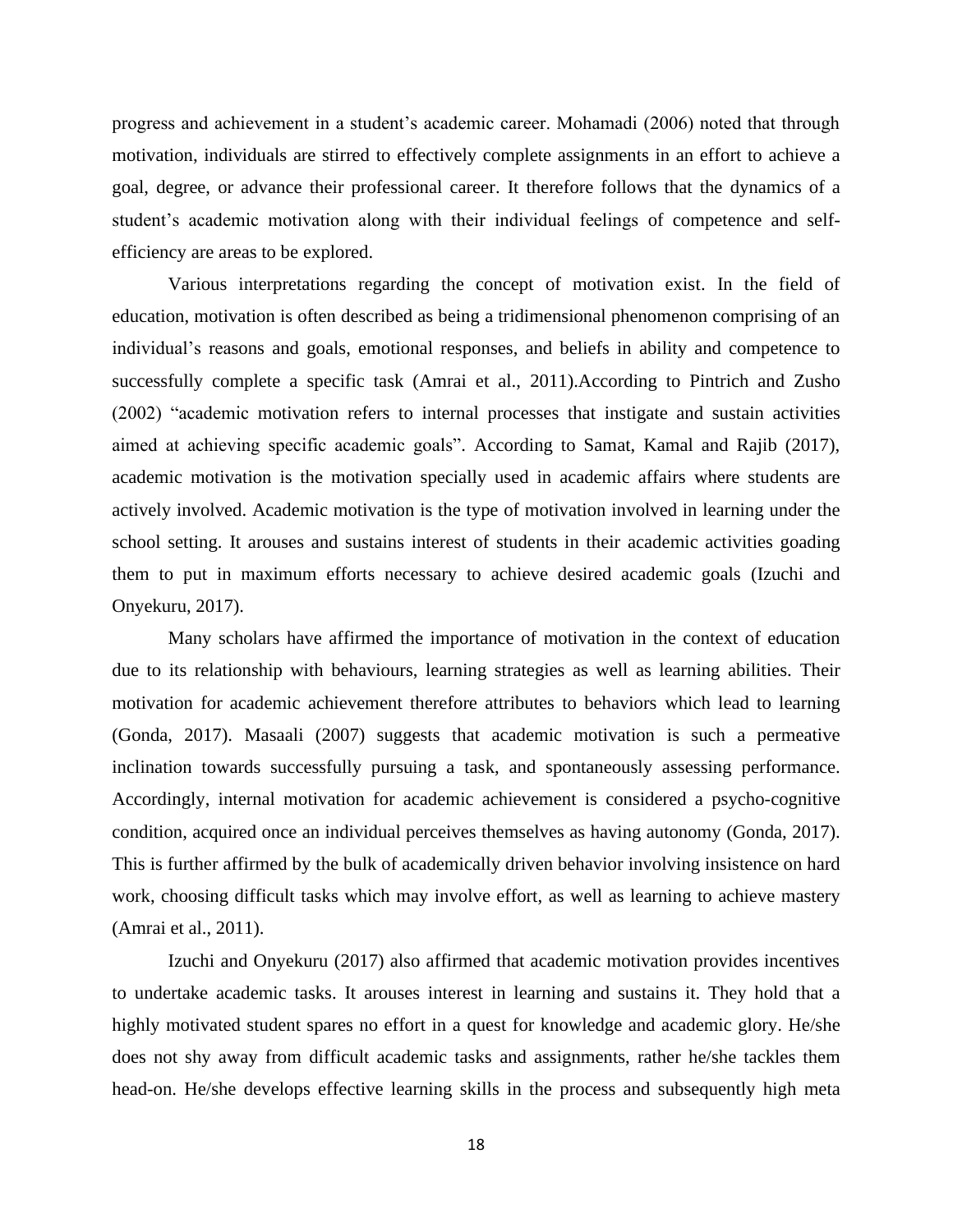cognitive strategies. Motivation for academic achievement is attributed to behaviours which lead to learning achievement (Moore, Armstrong and Pearson, 2008). The bulk of behaviours indicating the academic motivation involve insisting on doing difficult assignments, hard work or putting effort into learning to reach mastery level and choosing assignments which need great effort (Askari, 2006). The effective factors in academic motivation which can influence academic achievement include personality, family, school or social variable (Moore, Armstrong and Pearson, 2008). Subcomponents of academic motivation which can influence academic achievement as enumerated by Amrai, Motlagh, Zalani and Parhon (2011) include interest in task, effort required, competition, social power, affiliation, social concern, praise, token and previous academic achievements.

Academic motivation is one of the factors that affect students' performance in school. Tucker, Zayco and Herman (2002) referred to it as academic engagement. They opined that academic motivation also has to do with the cognitive, emotional, and behavioural indicators of student investment in their attachment to education. It is therefore evident that students who are not motivated to succeed will not work hard.

Several studies have been conducted on this topic which has led to the evolution of various theories of motivation. Goal motivation theory, for example, which is one of the widely accepted theories of motivation, postulates that there are two main types of motivation for achievement at school, which are: ability or performance goal orientation and task goal orientation (Adegboyega, 2017). Students with an ability or performance goal orientation are concerned with proving their competence by getting good grades or performing well compared to other students (Nuthanap, 2007). In other words, what drives this set of students is the quest or strong desire to "excel" in their academics by having high grades/points. On the other hand, students with a task goal orientation are motivated by a desire to increase their knowledge on a subject or by the enjoyment from learning the material. Studies have shown that students with a task goal orientation are more likely to engage in challenging tasks, seek help as needed, and adopt useful cognitive strategies, and, possibly most importantly, tend to be happier both with school and with selves as learners (Adegboyega, 2017).

In tertiary institutions, academic motivation among students can be determined by a number of factors which may or may not fall under either goal orientation or task orientation. For instance, in a research carried out by Adegboyega (2017) to understand what motivates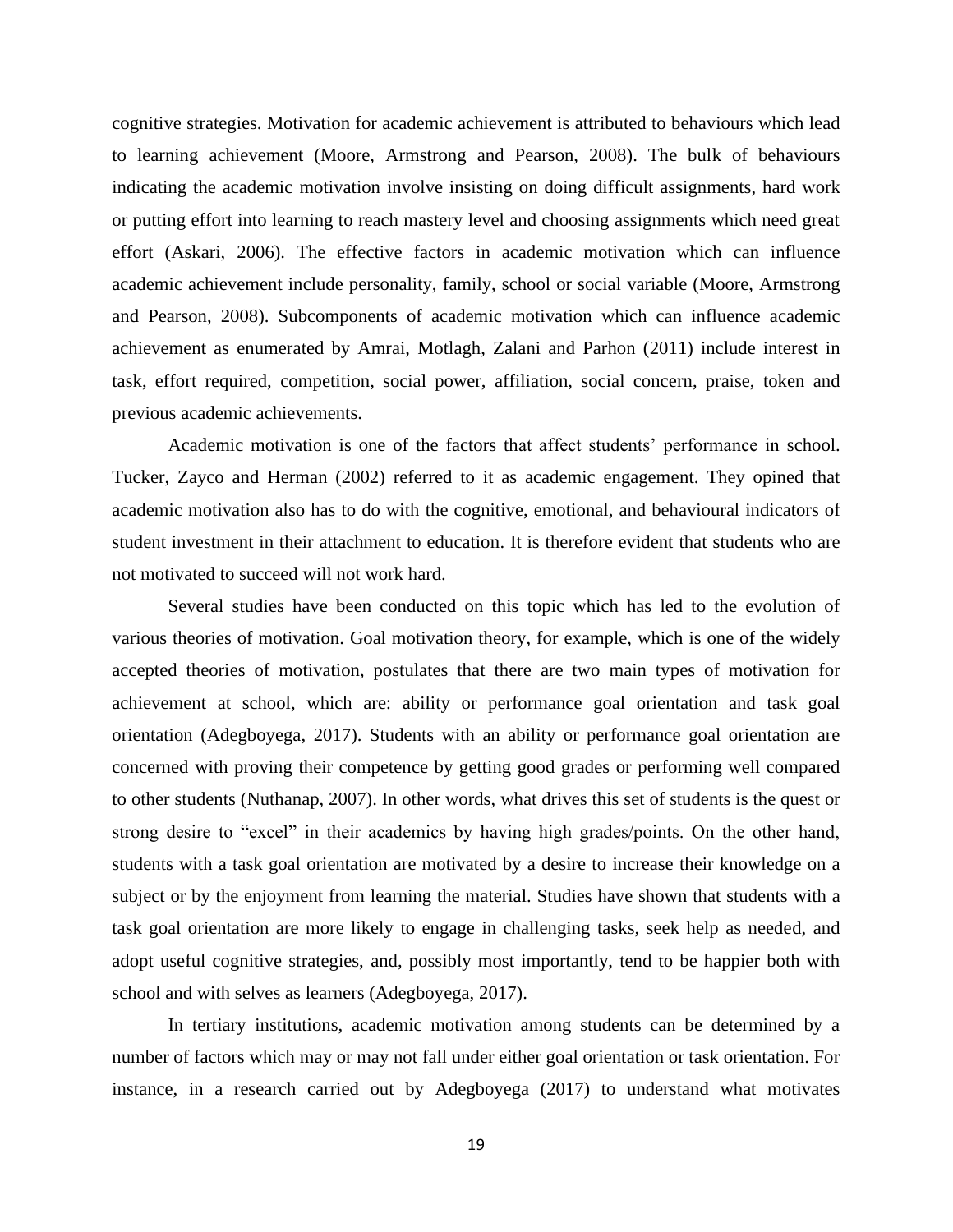undergraduates of Nigerian universities, it was discovered that undergraduates in Nigeria had a high level of academic motivation and some of the factors that account for this high level of motivation include: always wanting to learn as much as possible from the lessons in their class; setting goal in the classroom which includes: to avoid performing poorly; and avoiding performing poorly in the class among others.

In the past decades because of the effect of motivation for academic achievement on students' success, psychologists have recognized and examined the effective factors in motivation for academic achievement. The results of their research indicated that personality, family, university and social variables are related to this construct (Masaali, 2007). For instance, Hajian and Nasiri (2003) in their research found out that the most important motivational factor in choosing medicine as an academic major have been the personality factors such as social status. In another study, the motivation in students of dentistry was reported differently across males and females (Gallagher, Patel, Donaldson, Wilson, 2007). In a research on students of dentistry, for example, male students were more concerned about the factor of income and female students cared more about family's recommendations (Hashemipour, 2006).Furthermore, researchers consider variables of hope for the future, self-esteem, quality of instructional factors, family income and married students as the chief factors in decreasing academic motivation (Molavi, 2007).

Other factors that influences academic motivation of tertiary institution students as identified by Babatunde and Olanrewaju (2012) is self-perception or self-concept and academic engagement. They described self-perception as an individual's feelings or confidence levels in accomplishing particular academic tasks. As students develop, they better understand how other view their skills and better distinguish between their efforts and abilities. As a result, their selfperception becomes increasingly accurate. This invariably suggests that students with a positive self-perception are more likely to be motivated to take their academics more seriously.

Student academic engagement on the other hand has been defined as the extent to which students identify with and value schooling outcomes, and participate in academic and nonacademic school activities (Babatunde and Olanrewaju, 2012).Its definition usually comprises a psychological component pertaining to students' sense of belonging at school and acceptance of school values, and a behavioural component pertaining to participation in school activities (Muraina, 2013). It is primarily and historically about increasing achievement, positive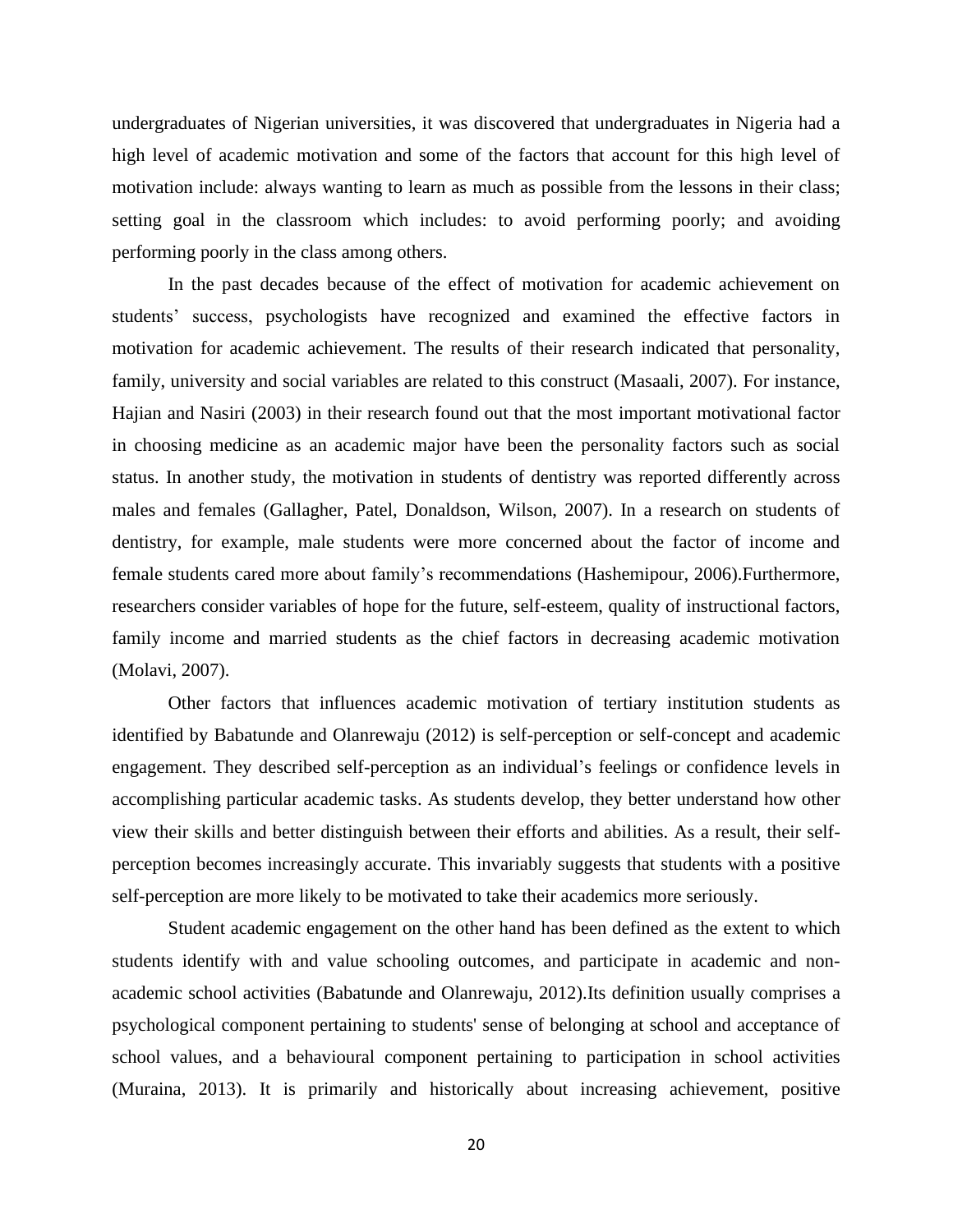behaviour and a sense of belonging in all students. Gilbert (2007) noted that more recently, the construct student academic engagement is quite ubiquitously incorporated into district plans with the hopeful intention of enhancing all students' abilities to learn how to learn or become lifelong learners in knowledge based society. Babatunde and Olanrewaju (2012) found that a significant relationship exists between academic self-concept and achievement motivation. This is consistent with the findings of Wang and Lin (2008)'s findings that the level of a student's academic self-concept predict whether or the extent to which he or she was able to accomplish academic tasks successfully. Consistent with these results, researchers argue that in order to create motivation education should be presented in appropriate context with desirable facilities concerning the learners' needs (Amrai et al., 2011).

## **2.4 Attitude of undergraduates towards plagiarism**

Attitude can be described as a complex mental state involving beliefs and feelings and values and dispositions to act in a certain ways. This means that attitude itself is not tangible but its expression reveals the position of an individual towards an object which could either be real or abstract. Thus, if an undergraduate displays a positive attitude towards plagiarism, it means he or she favors the act. On the other hand, a negative attitude towards plagiarism reveals that an undergraduate views plagiarism as an act that should be avoided. This means that the attitude displayed by distance learners could determine whether they would plagiarise or not. (Oyewole, Rasheed & Ogunsina, 2018). Among dishonest behaviors, plagiarism has become a focal point recently as information technology advances and the use of the Internet is commonplace. Thus, it is fair to say that plagiarism may threaten the integrity of higher education in colleges and universities all over the world.

Plagiarism has become a widespread problem at all levels, and it is easy to find cases of plagiarism at higher educational levels in the media. For example, in recent years two German ministers accused of plagiarism in their doctoral theses resigned (Eddy, 2013). In recent times, there have also been a number of cases of plagiarism in Australian universities for instance, which have attracted attention from the media. These cases range from alleged plagiarism where material was directly copied from the Internet (Smith, 2003) to "soft marking" of student work (Elliot, 2003).Some of these cases have gained a significant amount of publicity and as such have been instrumental in tarnishing the reputation of the Australian higher education sector (Gururajan and Roberts, 2004).It is widely believed that the University systems conduct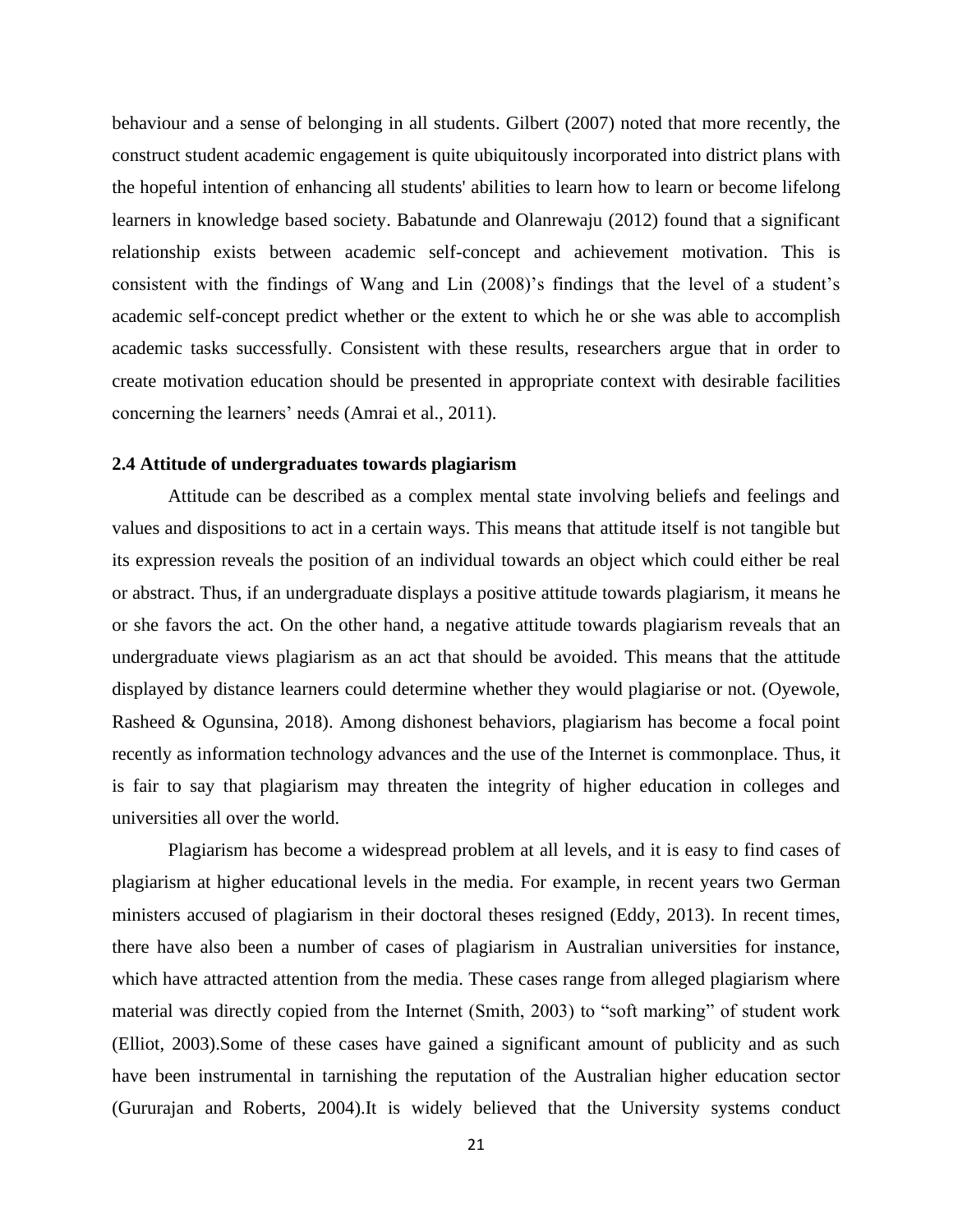assessments in a reliable manner with appropriate quality controls and hence a valid indication of student ability. However, Devlin (2003) noted that press reports that emerged in recent times were a cause of concern as they reported a trend towards a rise in academic misconduct in Australian tertiary institutions. They however opined that from the students' point of view, it appears that the issues of plagiarism are blown out of proportion as the attitudes towards plagiarism from students are different to that of academics.

In a study carried out by Gururajan and Roberts (2004), it was revealed that a large percentage of undergraduates in Australian universities are of the opinion that the act of plagiarism is ethical, although most of them did not give a relevant reason why they hold such opinion. Instead, they said that if the source is mentioned or it is an open source, then it is "okay" to use it. Some of them also responded by saying that they do it to help themselves or because of insufficient time for research and assignments. A lot of them also believed that it doesn't hurt to make use of some text in their research if they write it in their own way. On the other hand, most of those who believe plagiarism is unethical responded by saying that plagiarism is like stealing the work of others, while some of them said that it violates intellectual property rights.

Pupovac, Bilić-Zulle and Petrovečki (2008) studied the prevalence and attitudes toward plagiarism in Spain, the United Kingdom, Bulgaria and Croatia. In the United Kingdom (UK), 92 students were studied and it was reported that self-plagiarism was the most common type of plagiarism, with 35 percent of the students committing it at least once. These students saw nothing wrong with copying from Internet forums and discussion groups. Similarly, in the Bulgarian study, 40 percent of the 94 students studied believed that plagiarism was acceptable and 47 percent committed self-plagiarism at least once. In the Croatian study of 295 students, it was reported that 65 percent of the students felt that self-plagiarism was justifiable.

Pupovac, Bilić-Zulle, Mavrinac and Petrovečki (2010) subsequently used a previously designed and validated attitude toward plagiarism (ATP) questionnaire to determine the attitudes toward plagiarism of 146 first year medical students at a Croatian university. The results revealed that: half of the students would plagiarise to hide poor writing skills; three-quarters of the students believed that plagiarism was important to discuss; two-thirds felt that plagiarism was not a serious offence and does no harm to science; half of the students felt that they were studying in a plagiarism-free environment and, three-quarters of the students did not mind copying text from their previous work.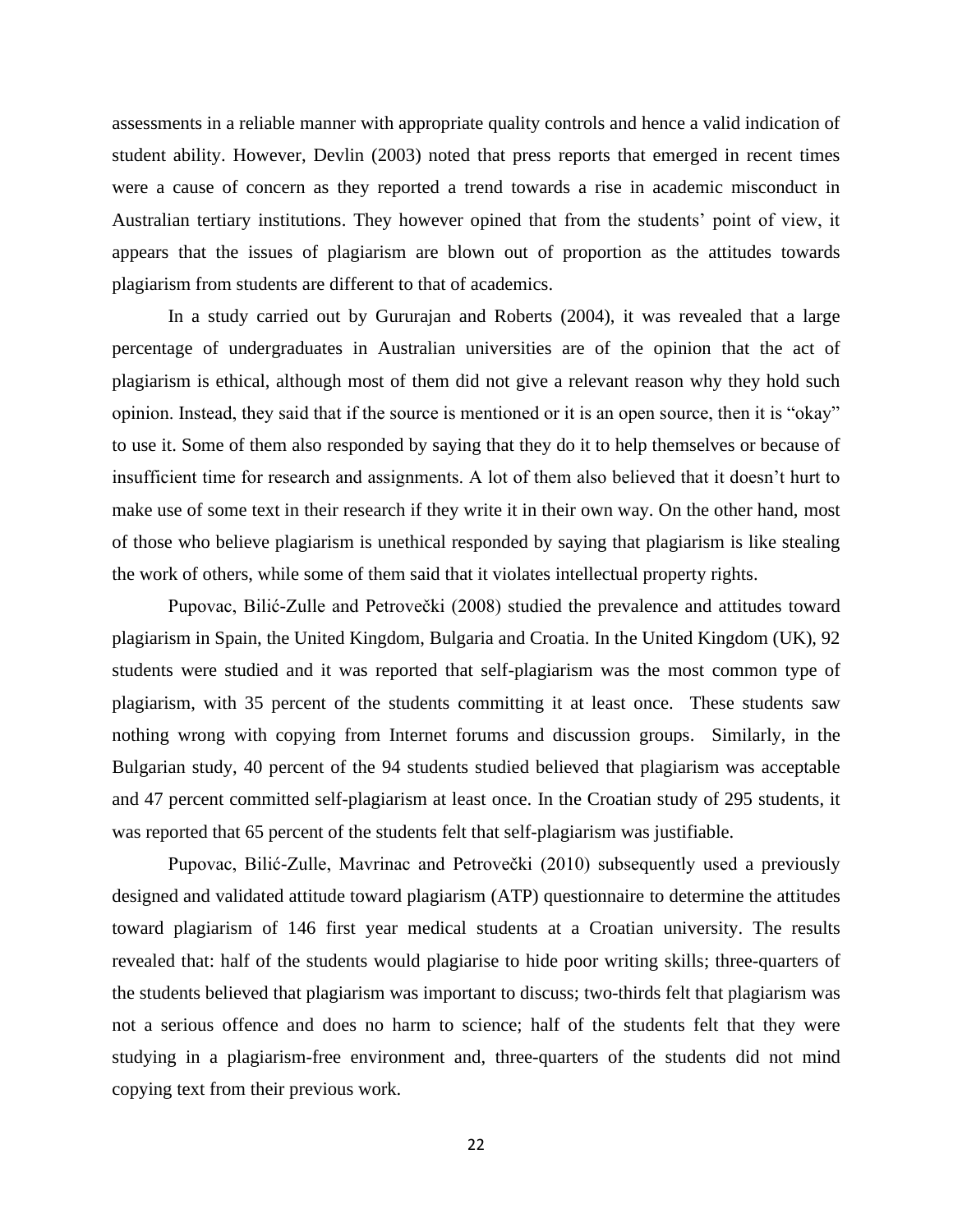Ryan, Bonanno, Krass, Scouller, and Smith (2009) reported the results of an "attitudes to plagiarism behaviour survey" conducted at the University of Sydney in Australia. During the study, 897 pharmacy students (823 undergraduates and 74 postgraduates) answered questions that probed their rating of acceptability of a number of plagiarism practices. The results showed that many of the students (at both levels): invented references because they had forgotten the details of a source; copied other people's words without proper referencing; submitted assignments that were already assessed; included downloaded materials in assignments without referencing; and copied colleagues' work without their knowledge. The authors concluded that this behaviour was worrisome since so many students engaged in unacceptable academic writing conventions.

Similarly, in a study conducted by Murtaza, Zafar, Bashir and Hussain (2013), it was discovered that the state of Pakistani students in regards of plagiarism is appalling. They noted that the principles about academics which should be acceptable to the students were rejected by the students. It was also found that majority of students are always ready to adopt inappropriate way and so they are at risk of punishment in the form of plagiarism penalty. In case of plagiarism detection there was an unreasonable perception of the students. They had a view that plagiarism is not that much bad and it must not end with penalties.

In the study of Ting (2013), the attitude of 169 second year undergraduates of a Malaysian university towards plagiarism was examined. Results of the study indicated that most of the students held the opinion that plagiarism should not be viewed as a serious academic crime that should attract heavy sanctions. A high percentage (88.17%) of the students actually indicated that if a student plagiarises, he or she should only be warned by the lecturers and not punished. In addition, over 80% of the responded submitted that students who plagiarised should be given another opportunity to resubmit such assignment. These responses invariably disclose the slack attitude of the students towards plagiarism.

Furthermore, Quispe et al. (2018) examined the attitudes towards plagiarism in business administration students from two private universities in Arequipa, Peru. They found out that students had a "permissive" attitude towards plagiarism. In other words, they did not justify the act since they consider it to be a bad thing but when they were asked if "plagiarism is normal", the interviewees accepted that it is a common and even institutionalized practice that starts at school and becomes a necessity at university.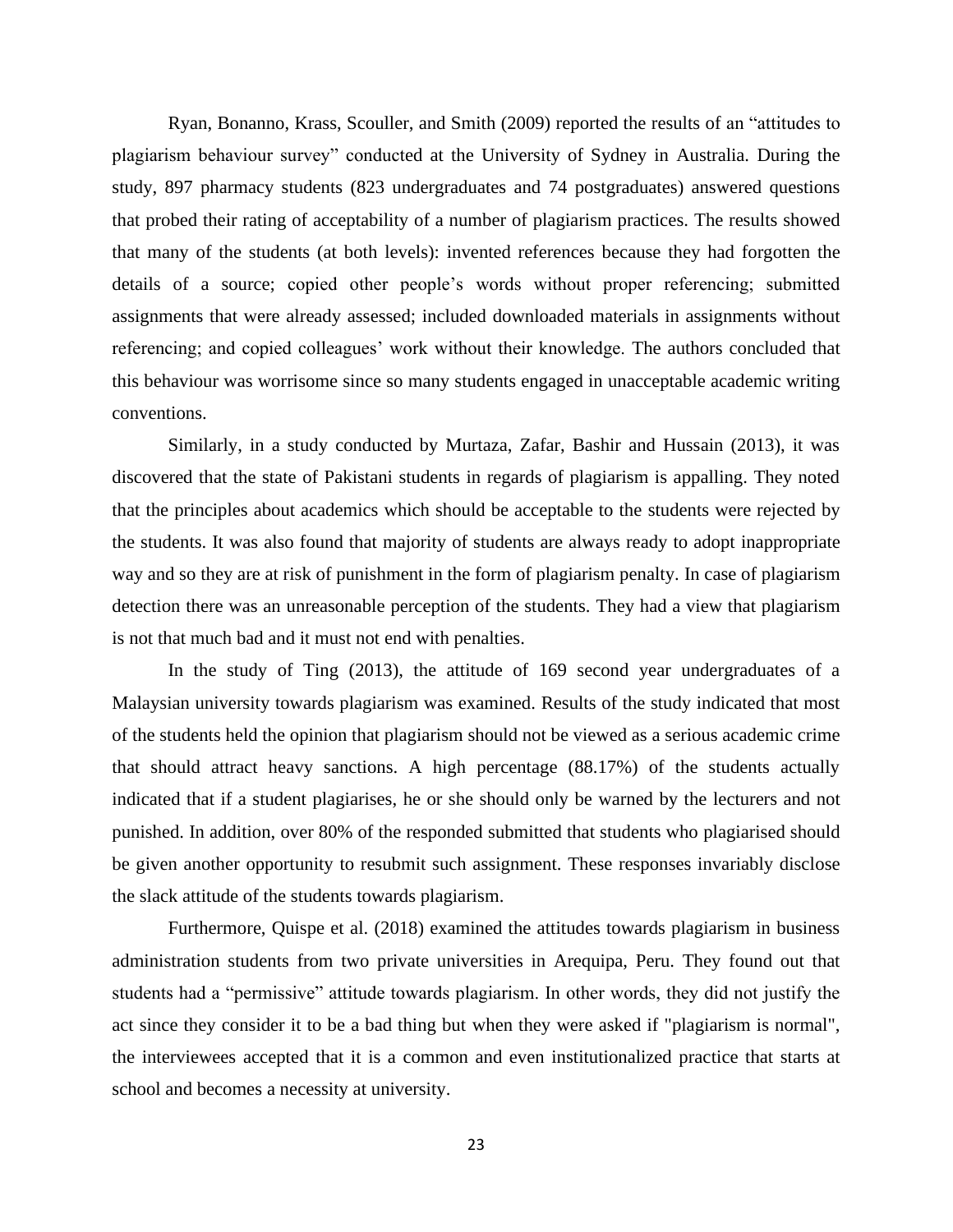In a study carried out by Schrimsher et al. (2011), the attitudes of undergraduate students of Samford University, Birmingham, Alabama, USA towards the issue of plagiarism was examined using a sample size of 557. From the findings, it was revealed that over 95% of the respondents were of the opinion that the act of submitting a paper written by someone else in whole or in part is a grievous academic misconduct. In addition, the study also revealed that almost all the respondents (97%) believed that it was unacceptable for students to copy texts from the Internet and submit such as an original work for assignments and term papers without due acknowledgement. This reveals that most of the undergraduates had a positive attitude towards the unethical act of plagiarism.

Maimunah et al (2018) in their study of curbing the prevalence of plagiarism in Indonesian universities also found out that most of the students had a negative attitude towards plagiarism. For instance, some of the respondents affirmed that they just borrow sentences from others without writing the sources but they do not think that amounts to plagiarism. Some of the respondents also submitted that they forget where they got certain information from because of the abundance of information sources on the Internet. Some of the respondents however expressed that they had never heard or seen any of their colleagues get punished for such acts, therefore they believed that there is nothing wrong in plagiarising. Thus we can say that the notion of plagiarism appears to be justified by students due to work load given to them during semesters. The attitudes shown by students indicate that plagiarism should be tolerated in academic environment and should not be punished severely (Gururajan and Roberts 2004).

Similar to the above is the findings of Onuoha (2016). The study examined undergraduates' attitude to plagiarism and their personal information management behavior in Babcock University, Ogun State Nigeria. The population of students consisted of 214 students of the Department of Information Resource Management. It was discovered that most of the respondents had a negative attitude towards plagiarism, as they rejected the statements which seemed to uphold plagiarism. For instance, majority (57.3%) of the respondents held that copying a friend's assignment with his or her permission cannot be termed as plagiarism. This, according to the author is a distorted view of the students on plagiarism. Specifically, almost 70% of the students rejected the idea that students who plagiarise are not doing the society any harm.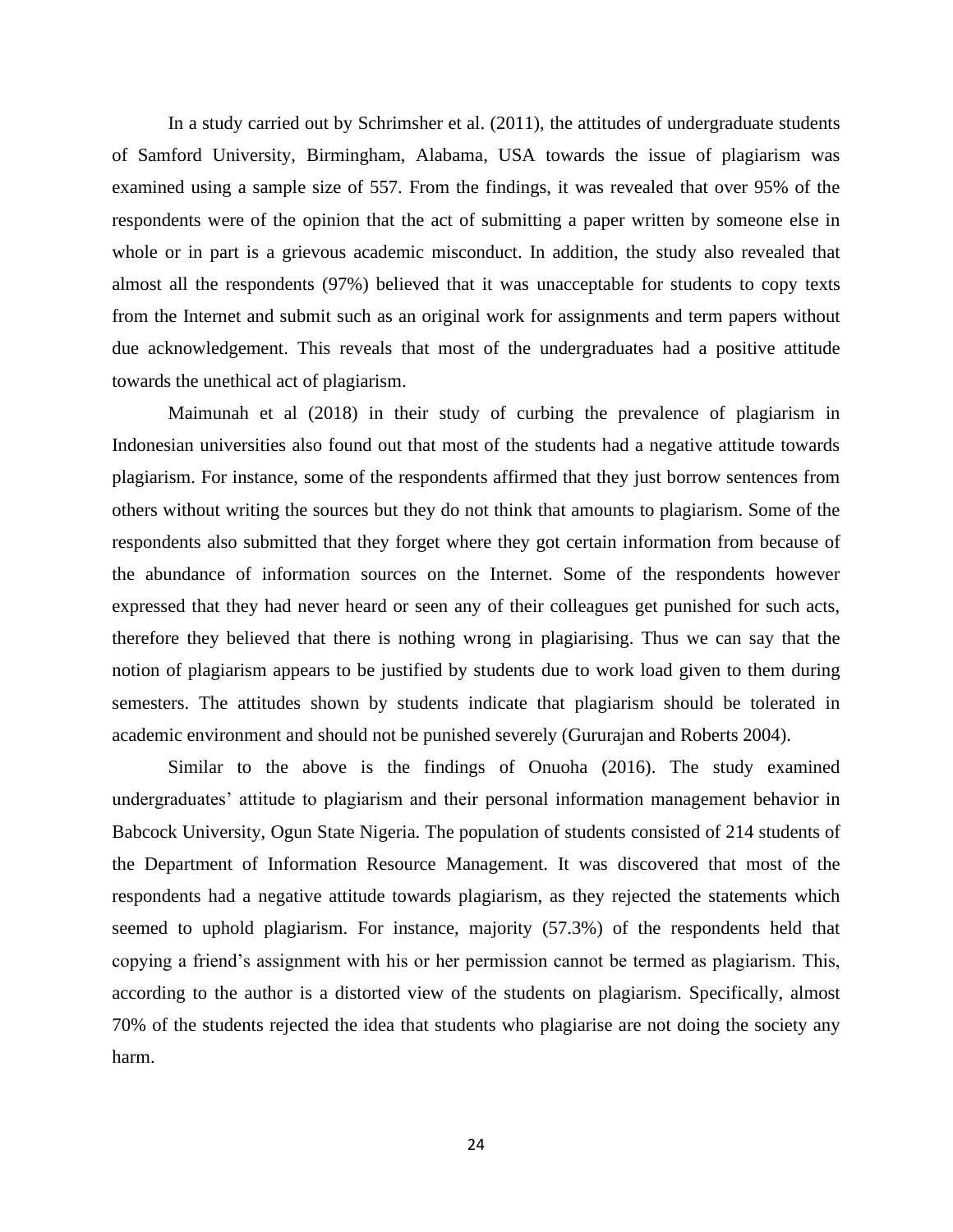Oyewole, Rasheed and Ogunshina (2018) in their study of awareness, perception and attitude towards plagiarism by distance learners in University of Ibadan, Nigeria found out that a very high number of the respondents (90.1%) promised to ensure that they give due acknowledgement always. Additionally, a little over 80% of the respondents affirmed that even though they had plagiarised before, they will not do it again. While, almost 85% of the students agree that they will not plagiarise because they believe it is an academic crime. They therefore concluded that most of the distance learners had a negative attitude towards plagiarism.

Babalola (2012), sought to ascertain the awareness and incidence of plagiarism among undergraduates in a private university. The findings revealed that 8.2% agreed to often buying term papers from online paper mills, 46% said their colleagues had allowed them to copy their assignments, while 4.7% copied from their colleagues without their knowledge or consent. Furthermore, 69.2% agreed to copying and pasting from the Internet, 65.7% admitted to quoting other authors word for word without using quotation marks, 58.5% to having included references not cited in the text of their work, and 46.77% agreed that they often handed in assignments without references. The study concluded that the awareness of students of what constitutes plagiarism may not be enough to discourage them from participating in it. This is in tandem with the submission of Akankandelwa, Jain and Wamundila (2008) who posited that in spite the students' awareness of academic dishonesty and its consequences, academic dishonesty is widespread among the students. Thus, students' knowledge that regulations on academic dishonesty exist does not on its own act as a deterrent against the problem.

Orim (n.d.) also carried out a pilot study which investigated plagiarism awareness, perception and attitude of Nigerian students from the Engineering Department of Coventry University in the UK. The results revealed that three out of the 15 participants in the department did not perceive plagiarism to be as bad as stealing final examinations and memorizing the answers ahead of time, 11 out of the 15 disagreed that a student should be punished if caught submitting a paper given to him/her by another student, while four out of 15 believed that it was not wrong to use their roommate's papers if permission was obtained. Similarly, the study of Ibegbulam and Eze (2015) attempted to examine the attitude of students towards anti-plagiarism measures. It was revealed that all the respondents (100%) agreed with the following as strategies to curb plagiarism: giving introductory lectures at freshmen orientation programmes; discussing plagiarism at different levels from undergraduate to postgraduate; lessening students' workload;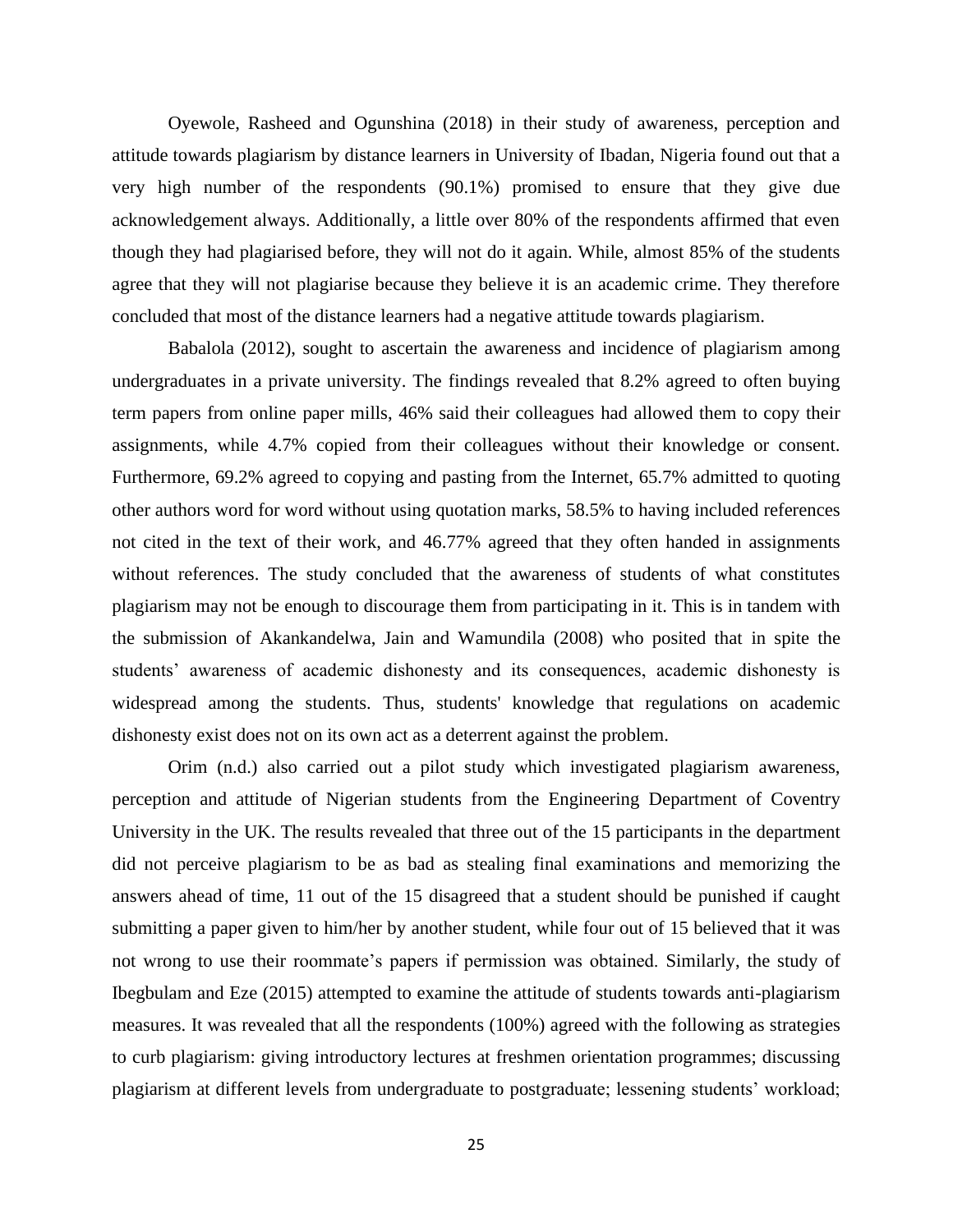providing students more lectures on good study habits, research and writing skills; and posting information about plagiarism on the university website. On the other hand, only 34% agreed, 62% disagreed and 4% were undecided about introducing plagiarism detection tools and mandating students to submit their papers online. Of the respondents 44% and 56% agreed and disagreed respectively that lecturers should be mandated to punish all cases of plagiarism. Finally, 18% and 82% respectively agreed and disagreed that students caught plagiarising should be expelled. They however concluded that a greater majority of the respondents are in support of corrective strategies rather than punitive strategies of curbing plagiarism.

Summarily, it can be inferred that diverse studies have been carried out by scholars within and outside Africa in an attempt to determine the attitude of students towards plagiarism. Although, the outcome of the research varied slightly from one another, the most common finding is that students more often than not, have a positive attitude towards plagiarism. In other words, they do not see plagiarism as something that should be frowned at, even though most of them agree that it is a bad act. This implies that given the nod, quite a large number of students will openly engage in plagiarism due to one reason or the other. However, not much has been said about the factors that can influence attitude to plagiarism either positively or negatively.

## **2.5 Academic Motivation and attitude towards plagiarism by undergraduates**

Academic motivation is the type of motivation involved in learning under the school setting. It arouses and sustains interest of students in their academic activities goading them to put in maximum efforts necessary to achieve desired academic goals. By motivation for academic achievement, people are stimulated to successfully complete an assignment, achieving a goal or a degree of qualification in their profession (Moore, Armstrong and Pearson, 2008). Amrai et al. (2011) posited that academic motivation is a three-dimensional phenomenon consisting of individual's beliefs in ability to carry out a specific task, reasons and goals for individuals in carrying out the task and the emotional responses concerning carrying out the task. All these, according to Drago (2004), are influenced by an individual's emotional state of mind. Students low on emotional intelligence may find failure more difficult to deal with, which undermines their academic motivation.

Motivation in education affects the level of the learning of individuals and as well as reflects on their behaviours what they have learned or not. The motivation of students represents the active participation of the students in learning process. The curiosity and interest of the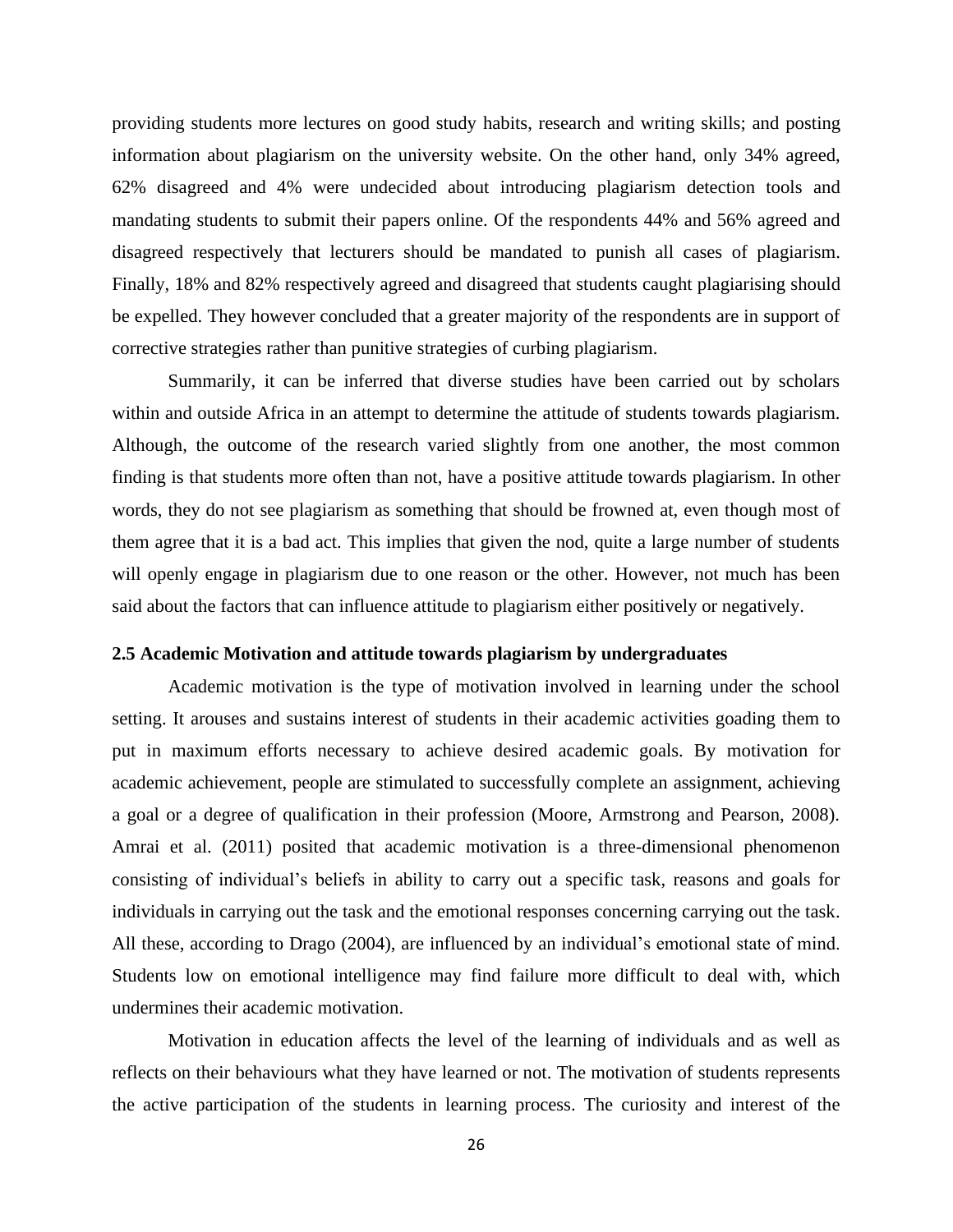students manifest itself with the connection to the subject learned, focus on the process of learning lesson and the joy of learning (Cladella, & Herlin, 2002).Moreover, motivational damages on one hand caused a kind of pessimism, anxiety and depression and on the other hand resulted in academic performance failure in students (Askari, 2006). Consistent with these results, researchers argue that in order to create motivation education should be presented in appropriate context with desirable facilities concerning the learners' needs (Javadi, Adhami, Haghdoost, 2002).

Researchers often distinguish between three organisational levels of motivation: personal, classroom, and school-wide goal orientations. Students adopt personal motivational goals, they perceive their classrooms as stressing various types of goals, and they also perceive their schools as stressing various goals. These differing organisational levels of motivation may have unique influences on cheating. Consequently, the increasing emphasis on ability and performance associated with the schooling system as well as the increasing impact that perceptions of the school culture have on motivation during the middle-school years to college or university years may lead some students to resort to cheating as a means of coping with an environment that is perceived as stressing ability and performance.

One area of research that has received relatively little attention is the possible link between motivational factors and cheating. Anderman, Griesinger and Westerfield (1998) opined that students' beliefs about why they do their school work, as well as environmental factors that shape these beliefs, may be related to cheating behaviours. In addition, it has been demonstrated that students who are highly performance oriented tend to choose simple academic tasks, and are often not as willing to take academic risks as much as less performance oriented children (Ames, 1992).

Some theoreticians have argued that negative outcomes such as lowered intrinsic motivation and an unwillingness to take on challenging tasks are a result of an emphasis on grades, performance and relative ability, as opposed to an emphasis on intrinsic reasons for learning and task master (Ames, 1992). Thus, there are reasons to suspect that a similar relationship exists between these motivational factors and plagiarism. For instance, Anderman, Griesinger and Westerfield (1998) submitted that if a student sees the goal of an academic task as either (a) getting a good grade, or (b) demonstrating one's competence, then the student may see cheating as means to achieving the goal. However, when the goal of an academic task involves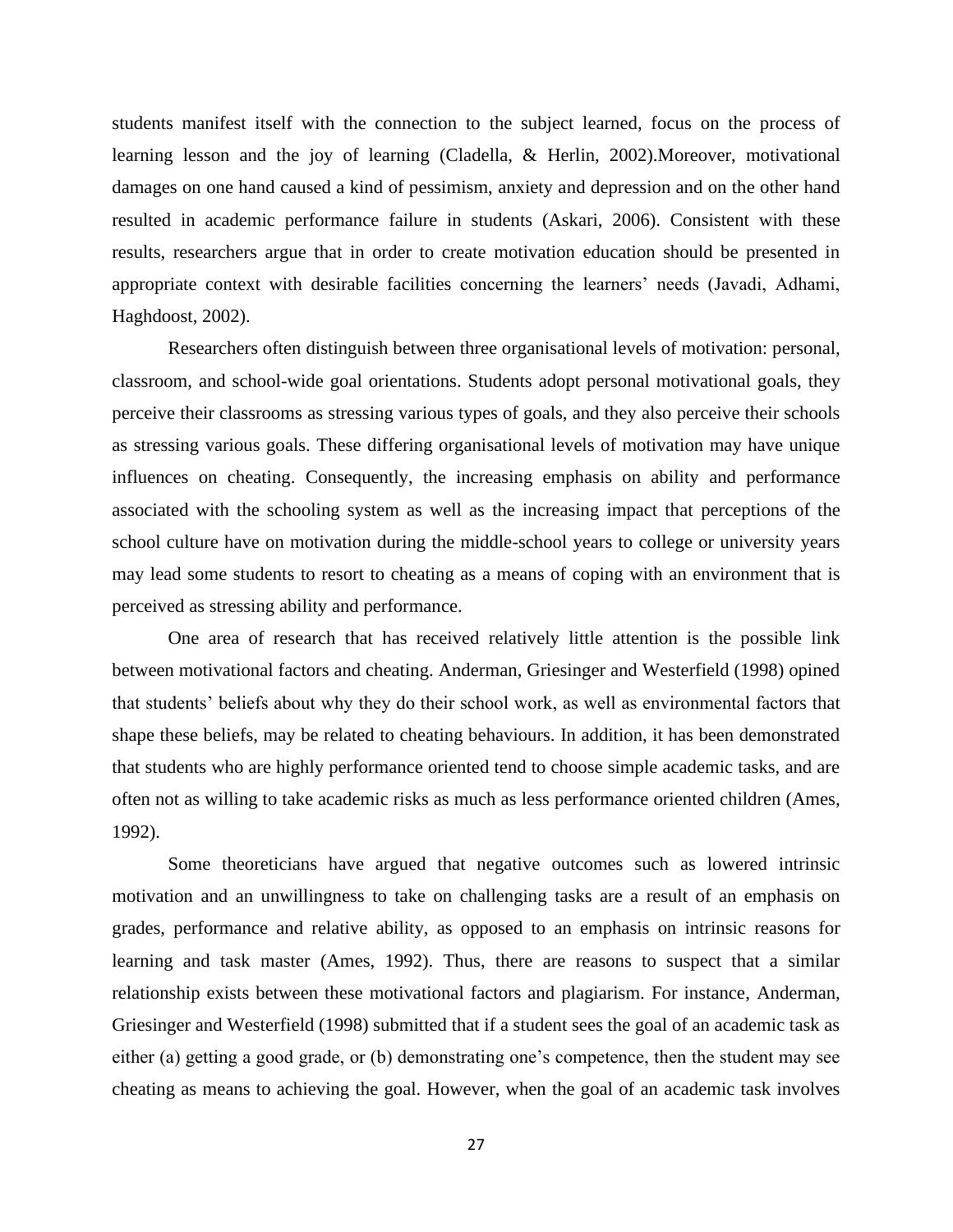mastering the task and truly learning the material for intrinsic reasons, then cheating may not be a viable means to achieving a goal of task mastery; in contrast, when the primary goal is to earn a good grade or to demonstrate ability, some students may perceive cheating as a logical and justifiable strategy for justifying that goal.

Numerous correlational and comparative studies demonstrate that motivation toward extrinsic outcomes is associated with academic cheating, whereas the pursuit of intrinsic goals is associated with less dishonesty. For example, when college students rated their reasons for cheating or for not cheating, the desire to increase one's grades was one of the primary reasons cited for dishonest behavior. In contrast, honest students said they do not cheat because it would devalue their achievement (Newstead, Franklyn-Stokes, & Armstead, 1996; Murdock and Anderman, 2006). Moreover, rates of cheating were found by Murdock and Anderman (2006) to be almost 40% higher among students who viewed their education primarily as a means to an end, such as securing a better job, than for those who said they were pursuing a college education for personal development. In other words, students who view academics as a means of survival will most likely do anything it requires to score high grades, and that includes cheating in assignments, tests and examinations. This is a confirmation to the findings of Genereux and McLeod (1995) who found that Canadian community college students asked to assess the extent to which various circumstances would affect their likelihood of cheating on an exam indicated that the effect of the exam on their long-term grades and their ability to garner future financial support would be two of their top five reasons for cheating. Still, other evidence indicates the cheating declines when motivation is intrinsic: college students report that they cheat less when the class is interesting to them (Pulvers & Diekhoff, 1999).

Additionally, quite a number of studies have indicated positive relationship between perceived competitiveness of the classroom and amount of academic dishonesty (Smith, Ryan, & Diggins, 1972; Perry, Kane, Bemesser, & Spicker, 1990; Murdock and Anderman, 2006). Longitudinal evidence reveals that students moving from middle school math classes that are relatively mastery-oriented to high school classes that are more performance-oriented also report increases in their cheating during that same time period (Anderman & Midgley, 2004). In contrast, students moving from a performance-oriented to a more mastery-oriented environment reported cheating less in high school math than they had in middle school. In an effort to better understand the relations of classroom variables to student cheating, Murdock, Miller, and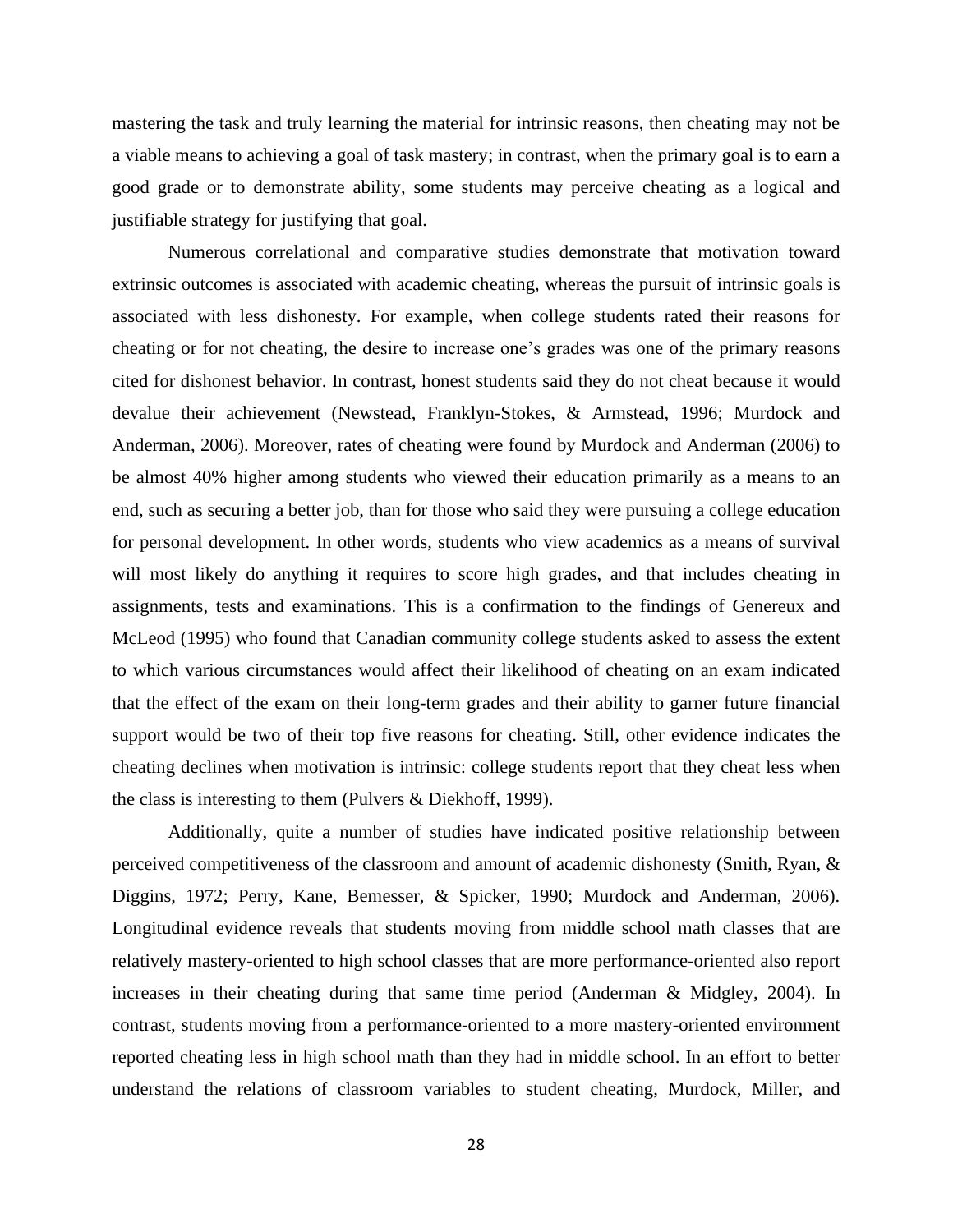Anderman (2005) reanalyzed data from two previous studies using hierarchical linear modeling (HLM). Students' individual perceptions of the classroom goal structure were entered at level one, whereas aggregated goal structures were entered at level two. In both sets of data, rates of cheating differed significantly across classrooms. However, although the individual student perceptions of the goal structures predicted personal rates of cheating, the aggregated variables did not.

Survey and interview data suggests that students from high school through college believe that cheating is caused by pressure and competition for high grades and could be reduced with classroom practices that foster learning and deemphasize grades. For instance, a study by Stephens (2004) revealed that cheating among college-bound students increases during the junior year because of the weight given to those grades in the college admission process. Similarly, in a nationwide survey of college undergraduates, three of the top 12 suggestions to instructors for decreasing cheating pertained to shifting the norms for the course: not grading on a curve, focusing on learning rather than grading, and removing assignments that were trivial and uninteresting (McCabe, Trevino, & Butterfield, 2001).

Several forms of experimental research add additional support to the literature on the relations between academic motivation and academic dishonesty, in this case, plagiarism. Research using high school, undergraduate, and graduate students indicates that various classroom practices alter the justifiability of cheating in a given context, as well as the likelihood that cheating will occur (Murdock, Miller, & Goetzinger, 2005; Murdock, Miller, & Kohlhardt, 2004).

Wryobeck and Whitley (1999) demonstrated that students' goal orientations not only predict their own cheating, but also how those students evaluate the dishonest behavior of others. College students read one of several scenarios depicting a student who had cheated and an accomplice who had assisted the culprit for either altruistic (friendship) or monetary incentives. Across scenarios, students with a high versus low learning orientation endorsed a higher rate of punishment for the cheater and the accomplice. In addition, students' ratings of their own likelihood of engaging in the behaviors of the cheater and accomplice were a product of the interaction between the incentive that was offered and their own learning (high versus low) and grade (high versus low) orientations. Students with high grade orientations indicated that they would be more likely to cheat and to help the cheater than those with low grade orientations.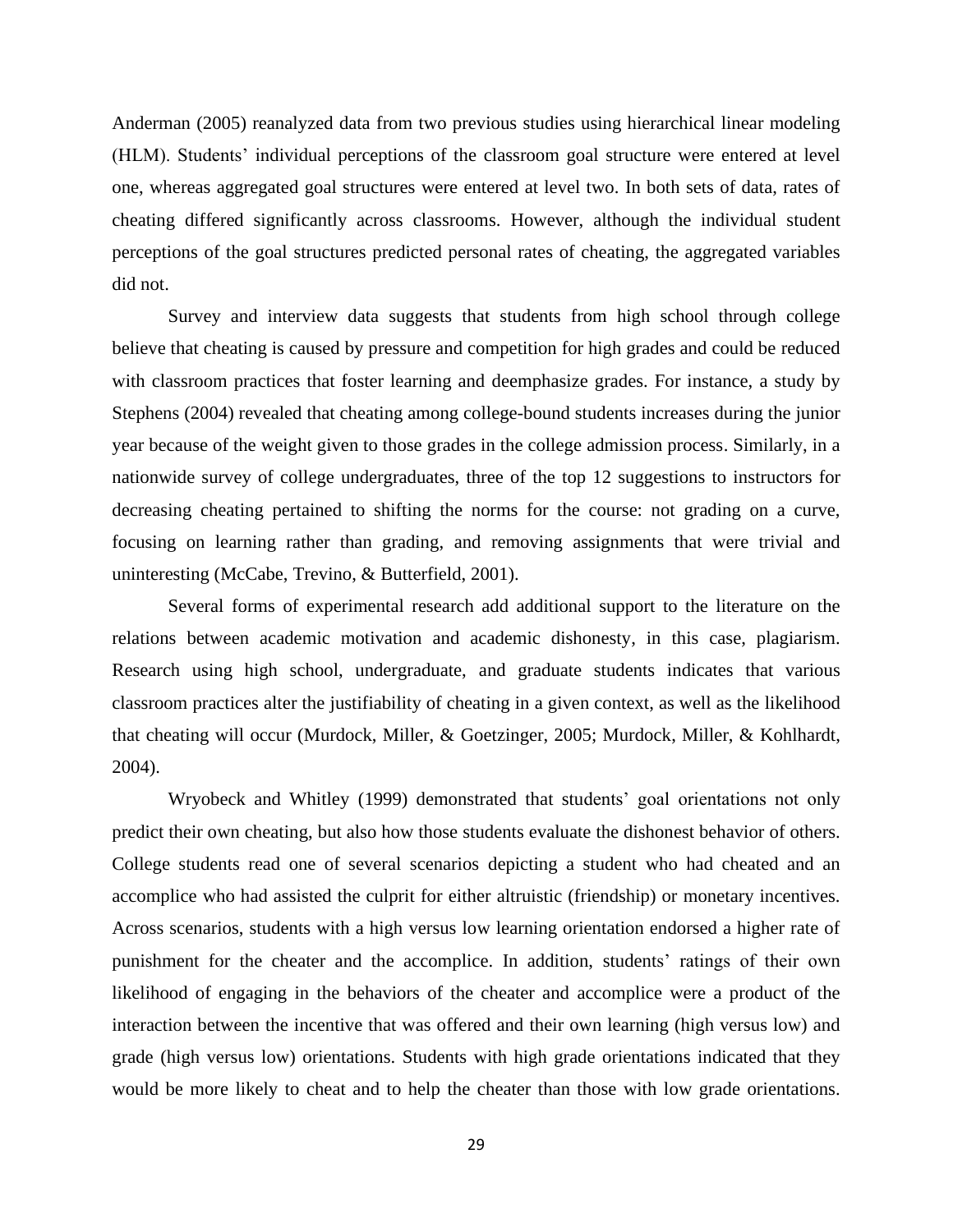This effect was true in both incentive conditions for students in the low learning orientation group. For those with high learning orientations, the effects were more complex: students with high learning and high grade orientations reported that they would act like the cheater and the accomplice more in both the altruistic and the monetary incentive conditions. However, within conditions, the high grade/high learning group identified more with the scenario in the altruistic condition, whereas the high learning/low grade group identified more in the monetary condition.

In summary, correlational, comparative, and longitudinal data provide convergent evidence that by late elementary school, students have developed different approaches to learning that are related to cheating in predictable ways. Students who focus on their abilities, social comparisons, and extrinsic rewards report increased dishonesty.

In Nigeria, very few studies have been carried out on this subject matter. However, notable among them is the study carried by Adebayo (2010) to examine the correlation between academic cheating behaviour and achievement motivation among Nigerian university students. The study used a sample size of 150 undergraduates drawn from the 200 and 300 levels of the social and management science faculties of a Nigeria university. Participants were asked to respond to Cheating Behavior Questionnaire (Newstead et al, 1996) and the adapted version of Herman's Questionnaire Measure of Achievement Motivation (Eyo, 1986).Findings of the research showed that students who were motivated by high achievement reasons for pursuing a degree programme, (personal development) reported lowest cheating behaviour than students with moderate achievement reason (degree as means to get better job opportunity) and those motivated by lowest achievement reason (degree programme as stoppage to avoid getting a job or for social reason). Students with medium achievement motivation reason reported lower academic cheating than students with low achievement motivation reasons. The researcher affirmed that the findings of the research demonstrated that fostering achievement motivation in Nigerian university students can curb the high incidence of academic cheating, the bane of university assessment process.

The goals of many teachers and students today are focused on the attainment of high test scores, given the high-stakes assessments that most students and teachers encounter. Pressure for high test scores is so extreme that teachers and administrators have falsified students' standardized tests themselves (Levitt & Dunbar, 2005). As our society continues to emphasize outcomes over learning, many argue that plagiarism is likely to continue to occur (Callahan,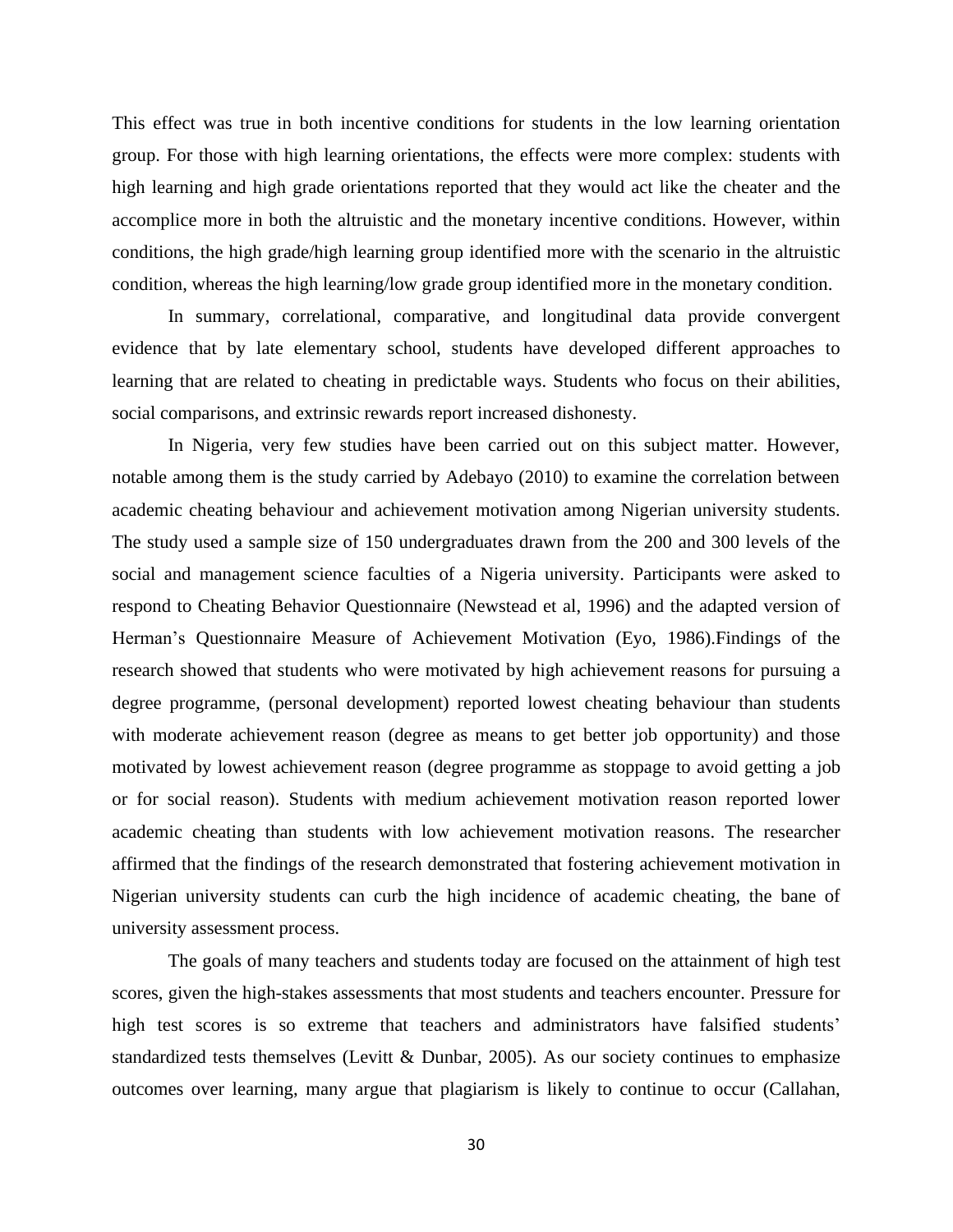2004). Whereas some students focus on mastery and learning, others focus on demonstrations of ability and attaining extrinsic incentives. In addition, some students may pursue a host of goals, both mastery and performance, simultaneously. Cheating through plagiarism is a strategy that some students choose to employ to achieve those goals.

## **2.6 Appraisal of the reviewed literature**

The reviewed literature explains the concept of plagiarism, the scope of what can be termed as plagiarism and what should not be. From the reviewed literature, it can be inferred that plagiarism may be intentional or unintentional, that is, an individual may be plagiarising without being aware of his or her actions. The reviewed literature also affirmed the proliferation of plagiarism in universities, especially since the advent of the internet. It is trite that plagiarism has increased greatly among scholars as a result of several factors ranging from laziness to lack of motivation. Due to this increase in plagiarism, management of tertiary institutions and stakeholders in academics all over the world have put in place stringent measures to curb this menace that has eaten deep into the academic sector. However, the African continent is still way behind in this fight against plagiarism.

The reviewed literature also explains various reasons why students may engage in the act of plagiarism. These reasons include but not limited to: panic, inadequate knowledge, lack of confidence, easy access to information resources, efficiency gain, time management, poor academic planning and absence of/inadequate punishment for offenders. The concept of academic motivation and how it affects the attitude of undergraduates towards plagiarism was also examined. Although, many studies abound on each of these concepts individually, there are not so much studies on the relationship between academic motivation and attitude towards plagiarism, especially among university students. More so, very few literature exist about this subject matter specifically in Nigeria. Thus, the reviewed literature is a foundation upon which this study and other similar studies in the future may be built.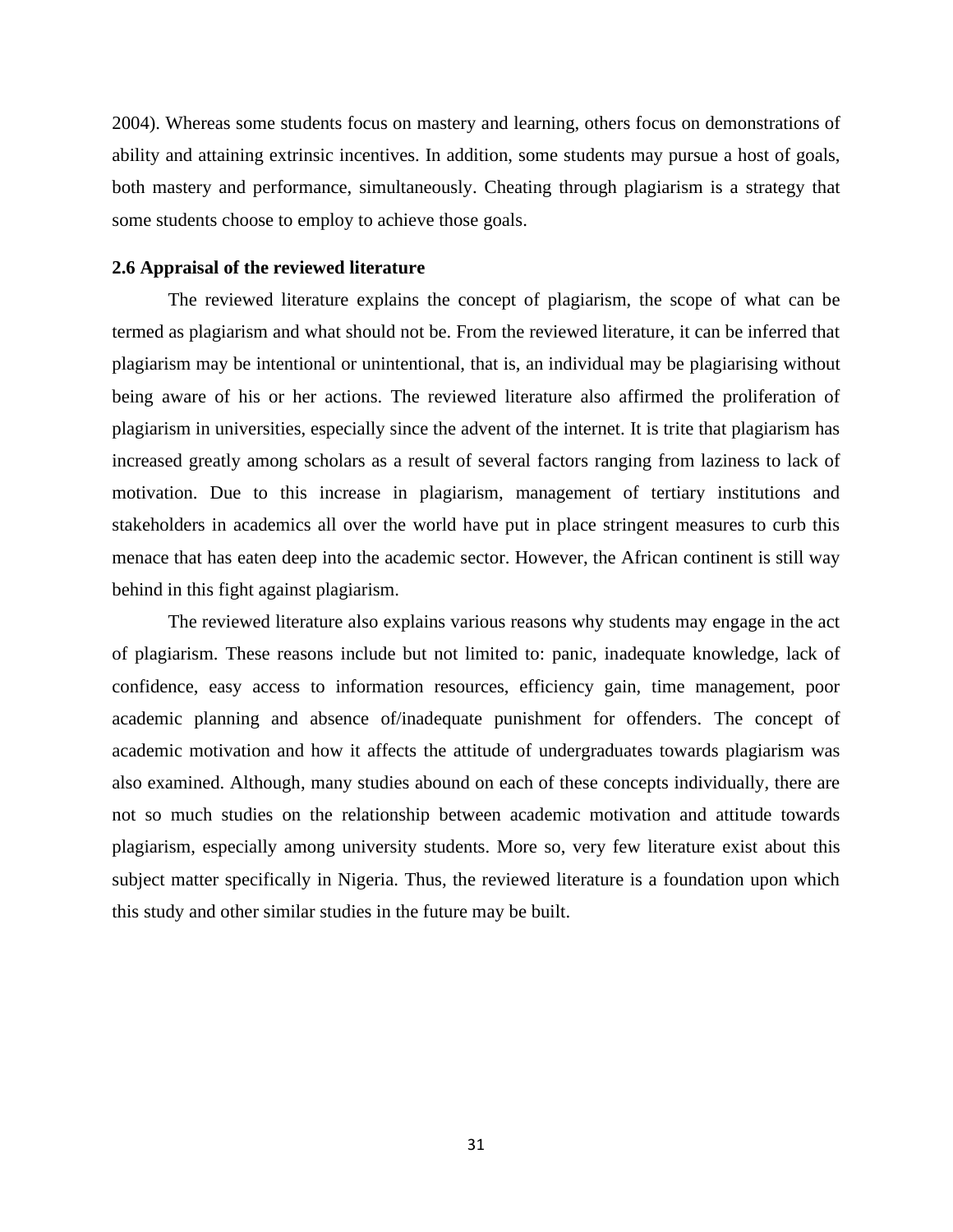#### **CHAPTER THREE**

# **METHODOLOGY**

# **3.1 Introduction**

This chapter discusses the methods and procedures that will be adopted by the researcher in gathering relevant data for the study. The following subheadings in this chapter are: research design, population of the study, sampling technique and sample size, research instrument, validity and reliability of the instrument, data collection procedure, and methods of data analysis.

#### **3.2 Research design**

Research design typifies a plan outlining how information is to be assembled for an evaluation that consists of identifying the data gathering techniques. This research design describes the population and sample, research instrument, data collection procedure, profile of sample, demographic characteristics, and treatment of data. For this study, the descriptive survey research design of the correlational type was employed. This is the systematic and scientific collection of data from a sample of respondents selected from a given population, which describes the characteristics of the population that is under study, estimates proportions in the population, makes specific predictions, test associated relationships with the use of standardized questionnaire that was administered (Alegbeleye, Mabawonku and Fabunmi, 2006). This method is primarily chosen because it is considered appropriate for this kind of study, and it is an efficient way of studying large populations. It allows the researcher to analyse, interpret and state categorically relationships that exist among variables. It also allows for the collection of a great deal of information from a representative sample of the population which will give room for drawing inferences based on data collected.

#### **3.3 Population of the study**

The study focuses on the undergraduates of Faculty of Education, University of Ibadan excluding distance learning undergraduates. The faculty is made up of nine departments which run undergraduate programmes. These departments are; Adult Education, Educational Management, Guidance and Counselling, Human Kinetics and Health Education, Library, Archival and Information Studies, Special Education, Arts and Sciences Education, Early Childhood and Education Foundation, Science and Technology Education. According to the data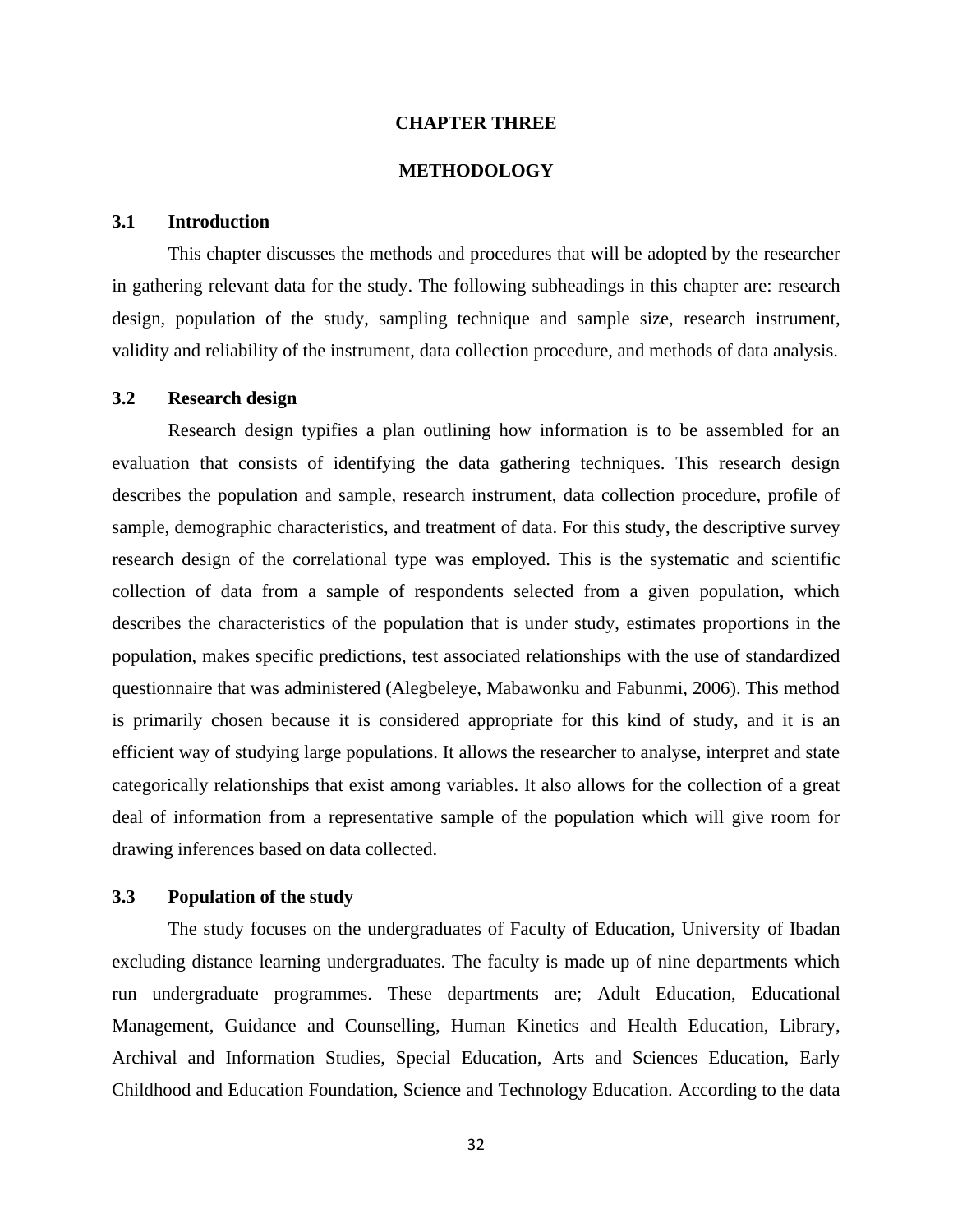collected from the Academic Department and Planning Unit of the university, there are 2,366undergraduates in University of Ibadan for 2018/2019 academic session. Therefore the breakdown of the targeted population according to departments is presented in Table 3.1

| S/N              | Department in Faculty of Education, University of Ibadan | <b>Population</b> |
|------------------|----------------------------------------------------------|-------------------|
| 1.               | <b>Adult Education</b>                                   | 282               |
| 2.               | <b>Educational Management</b>                            | 276               |
| 3.               | Guidance and Counselling                                 | 270               |
| $\overline{4}$ . | Human Kinetics and Health Education                      | 273               |
| 5.               | Library, Archival and Information Studies                | 224               |
| 6.               | Special Education Arts and Sciences Education            | 184               |
| 7.               | <b>Arts and Sciences Education</b>                       | 510               |
| 8.               | Early Childhood and Education Foundation                 | 121               |
| 9.               | Science and Technology Education                         | 224               |
|                  | <b>Total</b>                                             | 2,366             |

| Table 3.1 |  | <b>Population of the study</b> |
|-----------|--|--------------------------------|
|-----------|--|--------------------------------|

**Source:** Academic Department and Planning Unit of the University of Ibadan (2018/2019) academic session

# **3.4 Sampling technique and sample size**

The stratified random sampling technique was used to select respondents from each department in the Faculty of Education. The departments represented a stratum of the faculty under study. in determining the sample size, the study would be adopting Slovin's formula for calculating sample size of known target population, which is stated as  $n = N/(1+Ne^2)$ , where (n) represent the sample size, (N) represent given total targeted population size and (e) represent margin of error.

Calculations formula is  $n = N/(1+Ne^2)$  $n = 2,366 / (1 + 2,366 * (0.05)^{2})$  $n = 2,366 / (1 + 2,366 * 0.0025)$  $n = 2,366 / (1 + 5.915)$  $n = 2,366 / (6.915)$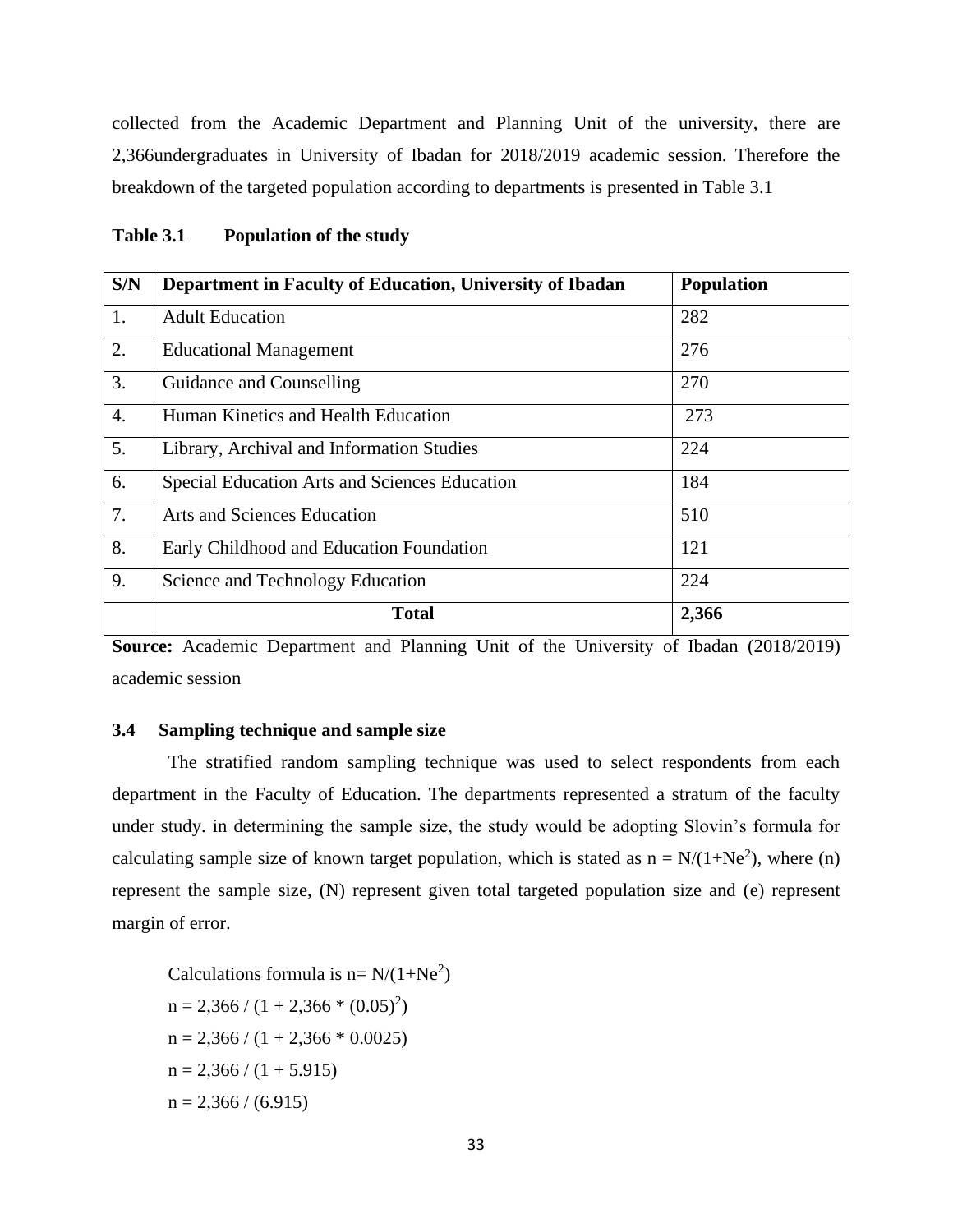$n = 342.15$  Thus, the total expected sample size is 342 respondents

Hence, the sampling fraction of 14.5% was then used to determine the sample size from the targeted population of the study. This then gives a sample size of 342 respondents from the faculty. The breakdown of the sampling size based on departments was represented in Table 3.2.

| S/N              | <b>Departments</b>                            | <b>Population</b> | Sample Size (14%) |
|------------------|-----------------------------------------------|-------------------|-------------------|
| 1.               | <b>Adult Education</b>                        | 282               | 41                |
| 2.               | <b>Educational Management</b>                 | 276               | 40                |
| 3.               | Guidance and Counselling                      | 270               | 39                |
| $\overline{4}$ . | Human Kinetics and Health Education           | 273               | 39                |
| 5.               | Library Archival and Information Studies      | 224               | 32                |
| 6.               | Special Education Arts and Sciences Education | 184               | 28                |
| 7.               | Arts and Sciences Education                   | 510               | 73                |
| 8.               | Early Childhood and Education Foundation      | 121               | 18                |
| 9.               | Science and Technology Education              | 224               | 32                |
|                  | <b>Total</b>                                  | 2,366             | 342               |

#### **Table 3.2 Sample size for the study**

## **3.5 Research instrument**

The instrument used for data collection was a self-developed questionnaire. The questionnaire was used for data collection because it enables large amount of information to be collected from a large number of people in a short period and relatively, in a cost effective way. (Alegbeleye et al., 2006).

The questionnaire was made up of questions that were divided into four sections: A, B, C and D. Section A obtained the demographic information of the respondents, such as the name of their department, level, age, gender and marital status. Section B is concerned with the academic motivation of the undergraduates. The academic motivation is grouped into intrinsic and extrinsic motivation containing six items each. The response formats were; Very Great Extent  $(VGE) = 4$ , Great Extent  $(GE) = 3$ , Low Extent  $(LE) = 2$  and Very Low Extent  $(VLE) = 1$ . The scale was adapted from the study of Knapper (2017).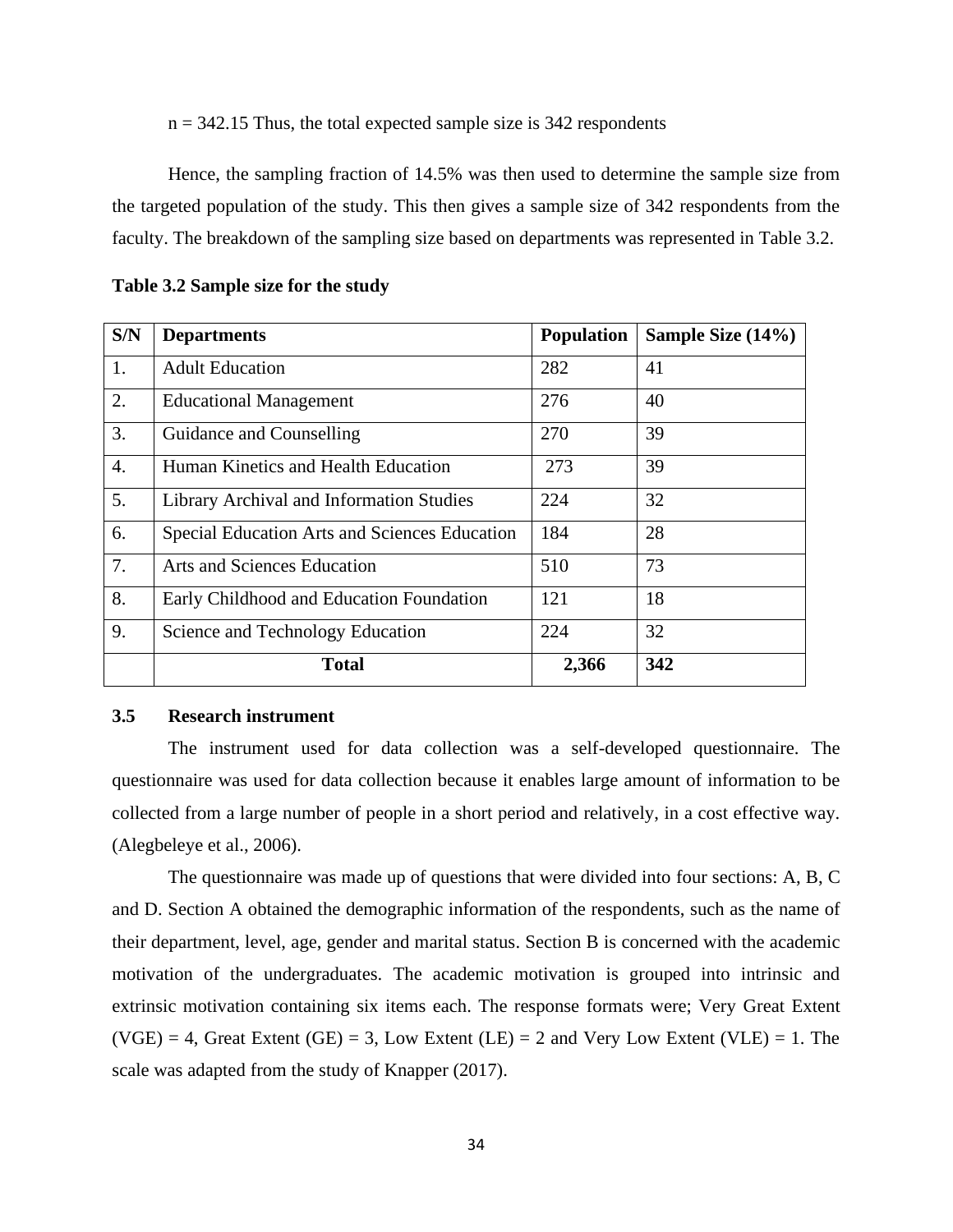Section C dealt with undergraduates' attitude towards plagiarism. The attitude was grouped into positive and negative attitude containing five items each. The response formats were; Strongly agree  $(SA) = 4$ , Agree  $(A) = 3$ , Disagree  $(D) = 2$  and Strongly Disagree  $(SD) = 1$ . The scale was adapted from Mavrinac, Brumini, Bilic-Zulle and Petrovecki (2010). Section D focused on acts that constitute plagiarism. Ten items that made up the acts were adapted from Oyewole and Abioye (2018). The response formats were Strongly Agree (SA) = 4, Agree (A) = 3, Disagree (D) = 2 and Strongly Disagree (SD) = 1. There is a totality of eight questions in the questionnaire.

#### **3.6 Validity of the instrument**

The instrument (questionnaire) was given to the project supervisor and three other experts in Library, Archival and Information Studies for assessment to ensure its face validity. They read through and made necessary corrections to determine its appropriateness.

#### **3.7. Data collection procedure**

The total of three hundred and thirty one copies of the questionnaire were directly administered by the researcher to the undergraduates in each of the department in the faculty under study. The copies of questionnaires were retrieved from the respondents by the researcher immediately after completion. The questionnaire administration is expected to take about 2 weeks

#### **3.8. Method of data analysis**

Data gathered was analysed using the Statistical Package for Social Sciences (SPSS). Demography of respondents and research questions were equally analysed with descriptive statistics, using the simple frequency count, percentage, means and standard deviation. The simple correlation was used to determine relationships among variables. The analyses were presented in tables in which inferences and recommendations were drawn from.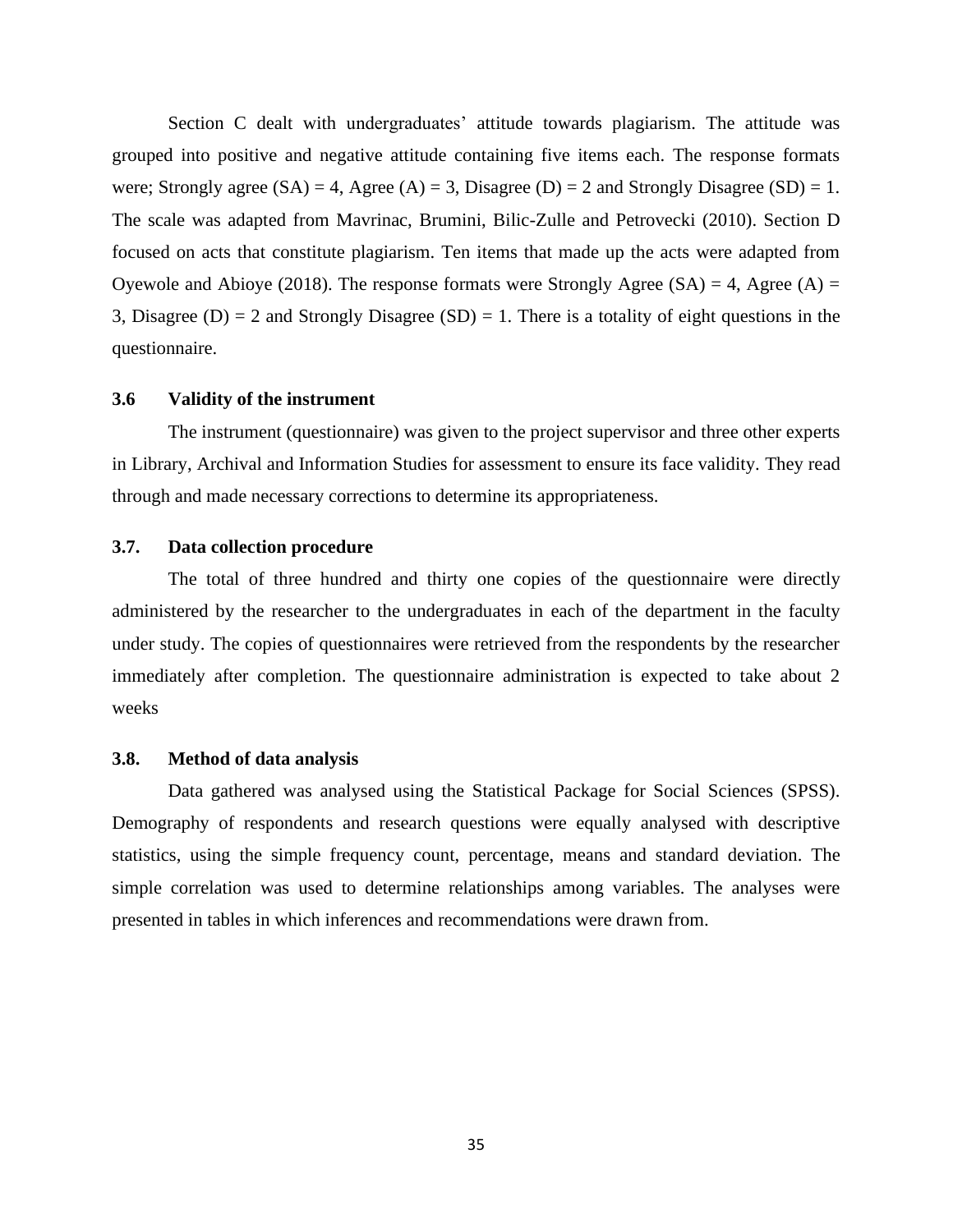# **CHAPTER FOUR RESULTS AND DISCUSSION**

## **4.1 Introduction**

This chapter presents the results of the analysis and the interpretation of data collected from respondents through questionnaires based on the research objectives and research questions. This chapter covers; questionnaire administration and return rate, demographic information of the respondents, research questions and discussion of the findings.

# **4.2 Questionnaire administration and returned rate**

A total of three hundred and thirty one (331) copies of questionnaires were administered to undergraduates in the Faculty of Education, University of Ibadan. Three hundred and eight (308) copies of the questionnaires were returned and found usable for data analysis, giving a return rate of 93.1%. The breakdown of distribution according to departments is given in Table 4.1.

| S/N            | <b>Name of Schools</b>                    | <b>Distributed</b> | <b>Returned</b> |
|----------------|-------------------------------------------|--------------------|-----------------|
|                | <b>Adult Education</b>                    | 39                 | 39              |
| $\overline{2}$ | <b>Education Management</b>               | 39                 | 37              |
| $\overline{3}$ | Guidance and Counseling                   | 38                 | 36              |
| $\overline{4}$ | Human Kinetics and Health Education       | 38                 | 34              |
| 5              | Library, Archival and Information Studies | 31                 | 31              |
| 6              | <b>Special Education</b>                  | 26                 | 22              |
| $\overline{7}$ | Arts and Science Education                | 71                 | 66              |
| 8              | Early Childhood and Education Foundation  | 17                 | 15              |
| 9              | Science and Technology Education          | 32                 | 28              |
|                | <b>Total</b>                              | 331                | $308(93.1\%)$   |

**Table 4.1: Distribution of respondents by Departments**

# **4.3 Demographic Information of Respondents**

The demographic data of the respondents is presented in Table 4.2.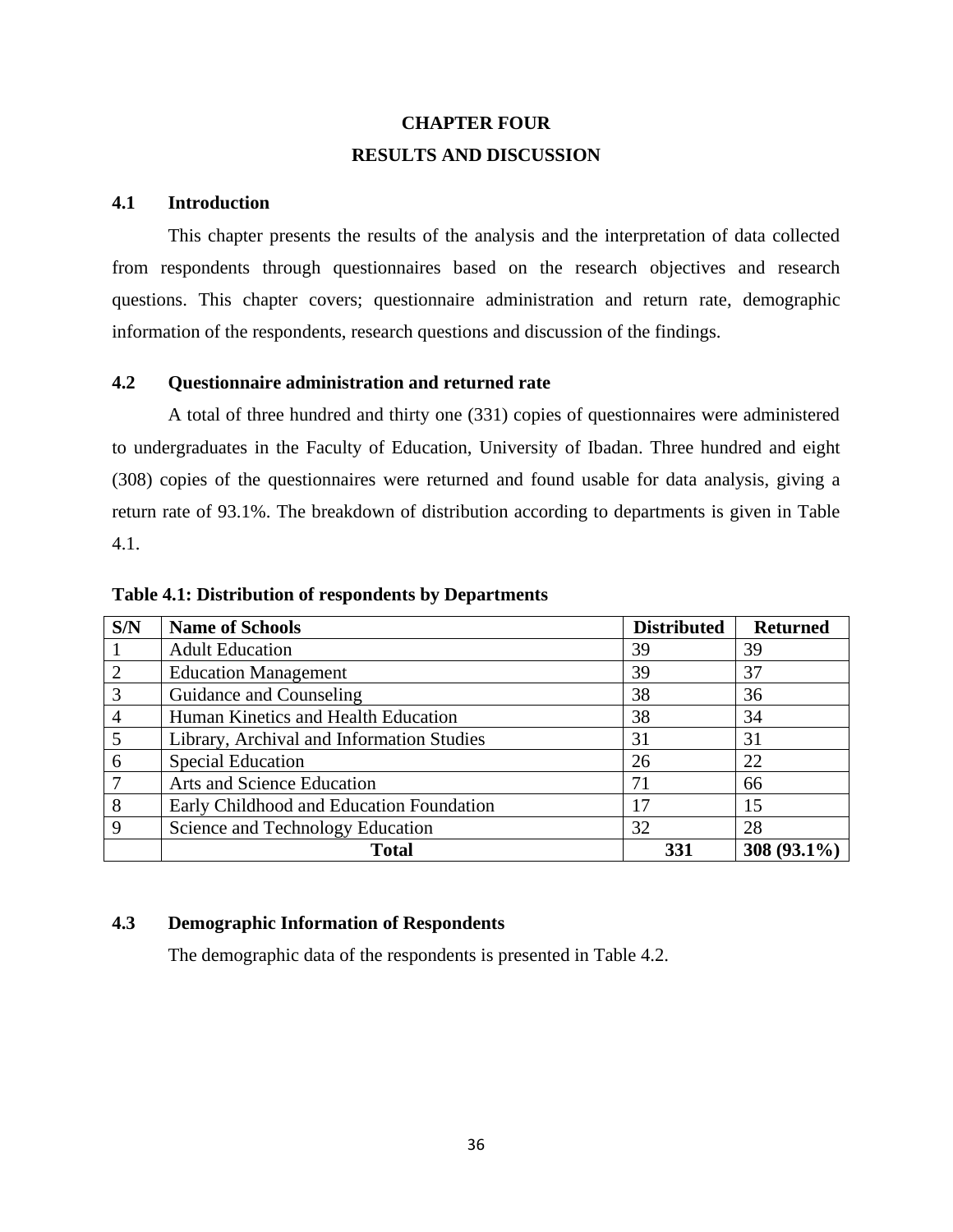| S/N | <b>Demographic Information</b> |                 | <b>Frequency</b> | Percentage |
|-----|--------------------------------|-----------------|------------------|------------|
|     |                                | 100             | 50               | 16.2       |
| 1.  | Level                          | 200             | 98               | 31.8       |
|     |                                | 300             | 83               | 26.9       |
|     |                                | 400             | 77               | 25.0       |
|     |                                | <b>Total</b>    | 308              | 100.0      |
|     |                                | Female          | 201              | 65.3       |
| 2.  | Gender                         | Male            | 107              | 34.7       |
|     |                                | <b>Total</b>    | 308              | 100.0      |
|     |                                | $16 - 20$ years | 67               | 21.8       |
|     |                                | $21 - 25$ years | 204              | 66.2       |
| 3.  | Age                            | $26 - 30$ years | 33               | 10.7       |
|     |                                | 31 and above    | $\overline{4}$   | 1.3        |
|     |                                | <b>Total</b>    | 308              | 100.0      |
|     |                                | Divorced        | 1                | 0.3        |
| 4.  | <b>Marital Status</b>          | Married         | 30               | 9.7        |
|     |                                | Single          | 277              | 90.0       |
|     |                                | <b>Total</b>    | 308              | 100.0      |

**Table 4.2: Demographic Information of respondents**

Table 4.2 reveals the demographic information of the respondents. It was revealed that majority of the respondents that participated in this study 98 (31.8%) were from 200 level, while the least respondents 50 (16.2%) were from 100 level. In relation to the gender of the respondents, most of the respondents 201 (65.3%) were female, while the male respondents were 107 (34.7%). On the age of the respondents, majority 204 (66.2%) were within the age of 21-25 years, while the least respondents 4 (1.3%) were 31 years and above. Majority of the respondents 277 (90.0%) were single, while 1 (0.3%) respondent was divorced.

## **4.4 Answer to research questions**

This section provides answers to the research questions that guided the study.

# **4.4.1 Research question 1: What is the level of academic motivation of undergraduates in Faculty of Education, University of Ibadan?**

Table 4.3 presents the result on academic motivation of the undergraduates.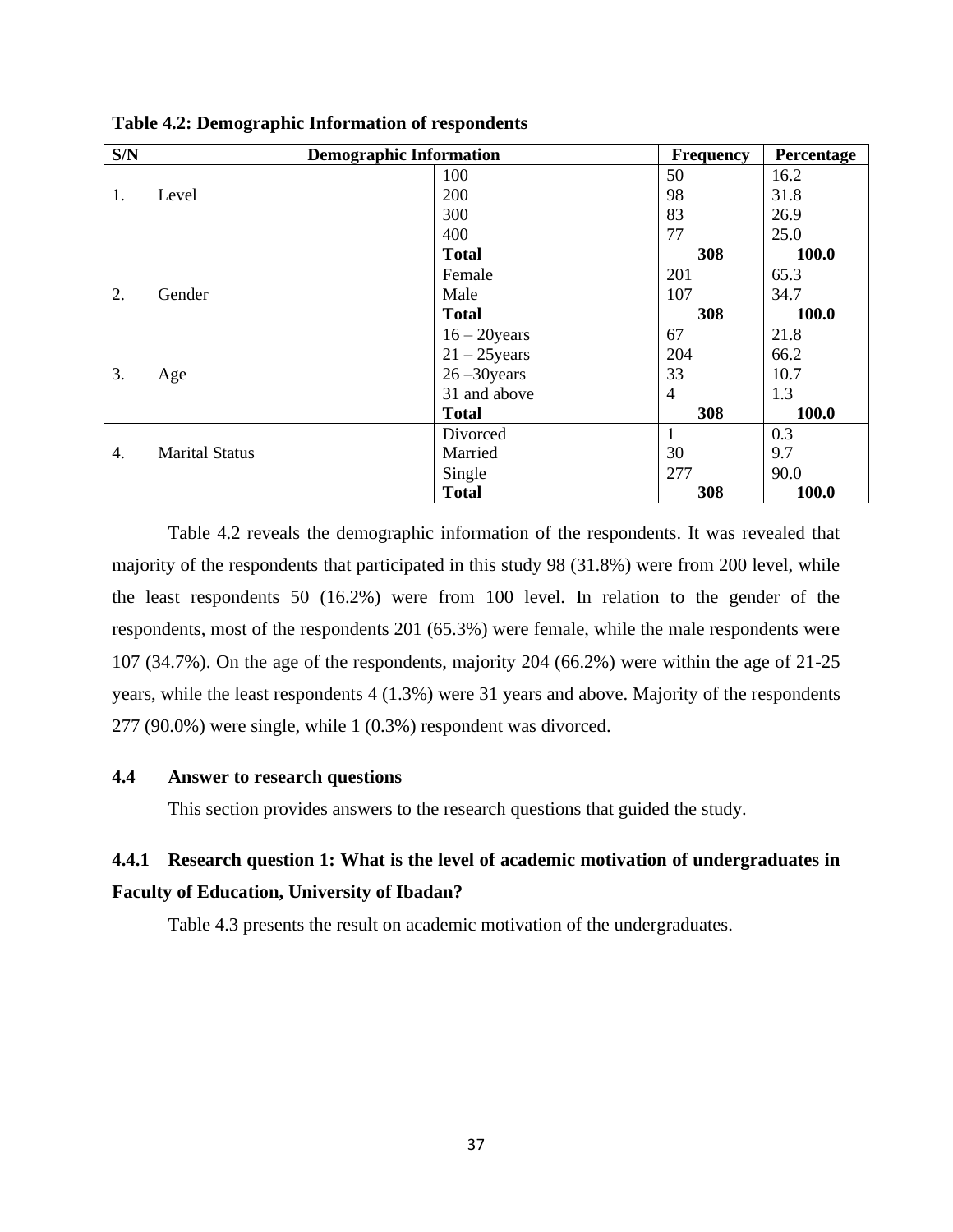| S/N              | <b>Statement</b>                                 | <b>VGE</b>  | <b>GE</b> | LE      | <b>VLE</b>     | Mean               | <b>STD</b> |
|------------------|--------------------------------------------------|-------------|-----------|---------|----------------|--------------------|------------|
|                  |                                                  |             |           |         |                | $\bar{\mathbf{x}}$ |            |
|                  | <b>Intrinsic Motivation</b>                      |             |           |         |                |                    |            |
| 1.               | I ensure I do not miss lectures and classes      | 142         | 140       | 24      | $\overline{2}$ | 3.37               | 0.655      |
|                  |                                                  | 46.1%       | 45.5%     | 7.8%    | 0.6%           |                    |            |
| 2.               | I care about the work I turn in to my lecturers  | 118         | 170       | 18      | $\overline{2}$ | 3.31               | 0.610      |
|                  |                                                  | 38.3%       | 55.2%     | 5.8%    | 0.6%           |                    |            |
| 3.               | I ensure I do my assignment myself and study     | 126         | 151       | 30      | 1              | 3.31               | 0.654      |
|                  | for test                                         | 40.9%       | 49.0%     | 9.7%    | 0.3%           |                    |            |
| $\overline{4}$ . | The passion I have for the acquisition of        |             | 169       | 26      | 1              | 3.27               | 0.623      |
|                  | knowledge makes me to take my academics          |             |           |         |                |                    |            |
|                  | seriously                                        | 36.4%<br>78 | 54.9%     | 8.4%    | 0.3%           |                    |            |
| 5.               | I read my course notes a lot because I enjoy     |             | 168       | 54      | 8              | 3.27               | 0.672      |
|                  | reading                                          | 25.3%       | 54.5%     | 17.5%   | 2.5%           |                    |            |
| 6.               | I ensure I am focused and attentive when         | 116         | 165       | 21      | 6              | 3.03               | 0.730      |
|                  | lecture is going on                              | 37.7%       | 53.6%     | 6.8%    | 1.9%           |                    |            |
| 7.               | I raise my hand to ask questions during lectures | 69          | 139       | 82      | 18             | 2.84               | 0.837      |
|                  | when I am not clear about a concept              | 22.4%       | 45.1%     | 26.6%   | 5.8%           |                    |            |
| 8.               | When questions are asked in class by lecturers,  | 52          | 154       | 83      | 19             | 2.78               | 0.798      |
|                  | I don't hesitate to answering it                 | 16.9%       | 50.0%     | 26.9%   | 6.2%           |                    |            |
|                  | Weighted Mean $= 3.15$                           |             |           |         |                |                    |            |
|                  | <b>Extrinsic Motivation</b>                      |             |           |         |                |                    |            |
| 9                | I try my possible best academically to make my   | 146         | 149       | 10      | 3              | 3.42               | 0.607      |
|                  | family members/sponsors happy                    | 47.4%       | 48.4%     | 3.2%    | 1.0%           |                    |            |
| 10               | My past performance and results motivate me      | 117         | 167       | 22      | $\overline{2}$ | 3.30               | 0.625      |
|                  | academically                                     | 38.0%       | 54.2%     | 7.1%    | 0.6%           |                    |            |
| 11               | I read my course notes often because I think     | 113         | 169       | 21      | 5              | 3.27               | 0.656      |
|                  | the more I read I would be able to get good      |             |           |         |                |                    |            |
|                  | grades in exam                                   | 36.7%       | 54.9%     | 6.8%    | 1.6%           |                    |            |
| 12               | Enthusiastic and zeal building lecturers in my   | 104         | 179       | 18      | 7              | 3.23               | 0.659      |
|                  | department motivate me academically              | 33.8%       | 58.1%     | 5.8%    | 2.3%           |                    |            |
| 13               | The orientation given to me by my colleagues     | 109         | 162       | 29      | 8              | 3.21               | 0.714      |
|                  | motivates me academically                        | 35.4%       | 52.6%     | 9.4%    | 2.6%           |                    |            |
| 14               | The good picture of my profession motivates      | 99          | 177       | 25      | $\overline{7}$ | 3.19               | 0.676      |
|                  | me academically                                  | 32.1%       | 57.5%     | $8.1\%$ | 2.3%           |                    |            |
| 15               | Lots of assignments and tests motivate me to     | 107         | 159       | 30      | 12             | 3.17               | 0.757      |
|                  | read                                             | 34.7%       | 51.6%     | 9.7%    | 3.9%           |                    |            |
| 16               | The opportunity given to me to answer            | 82          | 169       | 39      | 18             | 3.02               | 0.793      |
|                  | questions whenever I raise my hands motivates    |             |           |         |                |                    |            |
|                  | me academically                                  | 26.6%       | 54.9%     | 12.7%   | 5.8%           |                    |            |
|                  | Weighted Mean $= 3.23$                           |             |           |         |                |                    |            |

**Table 4.3: Academic motivation of the respondents**

Table 4.3 presents the distribution for the academic motivation of undergraduates from the Faculty of Education, University of Ibadan. The scale used in measuring was; Very Great Extent, Great Extent, Low Extent, Very Low Extent. The results were then ranked using the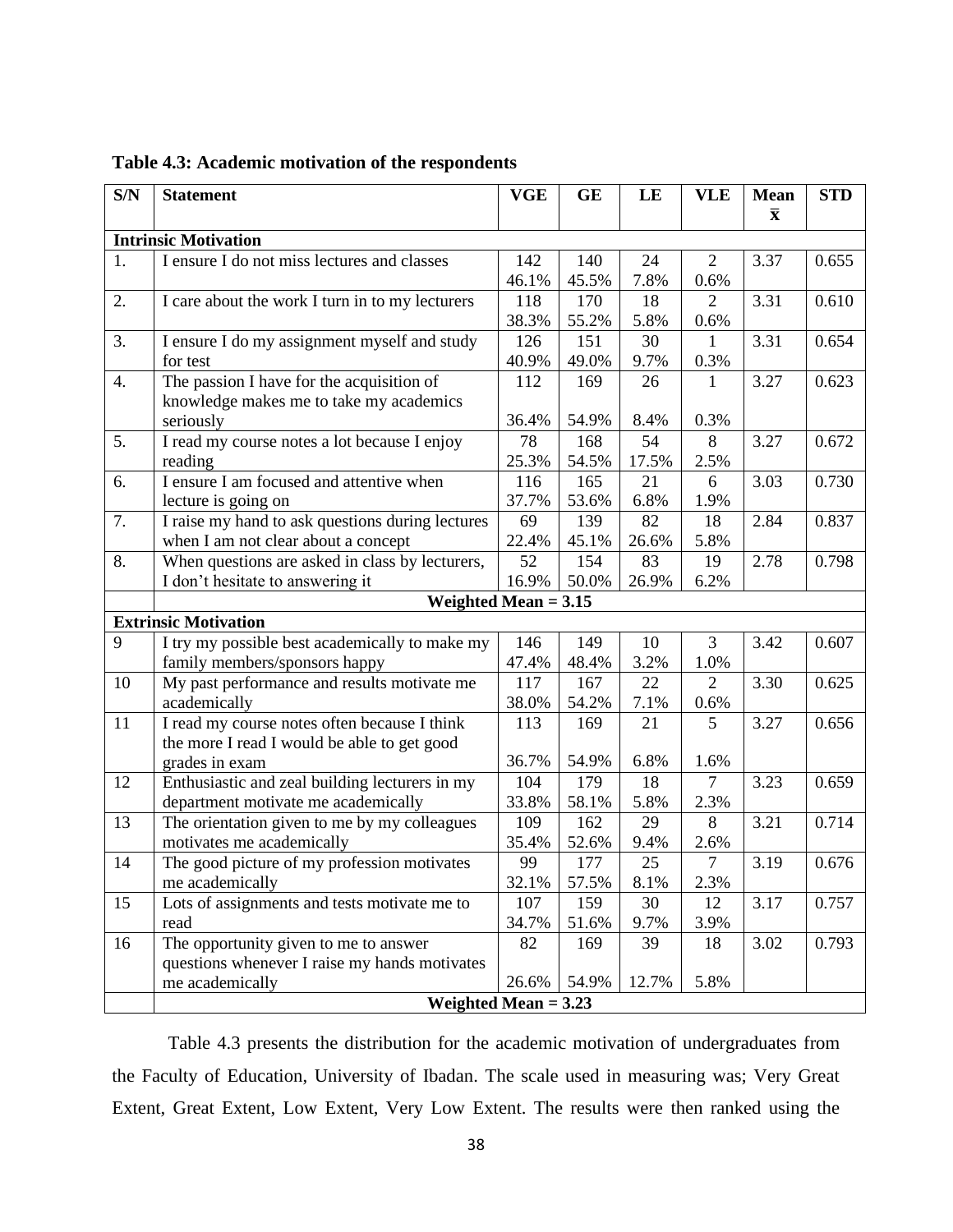mean score. The findings on the intrinsic motivation revealed that majority of the respondents  $(\bar{x} = 3.37)$ , which is the highest ranked; ensured that they did not miss lectures and classes. Also, majority of the respondents ( $\bar{x}$  = 3.31) indicated that they cared about the work they turned in to their lecturer. Furthermore, majority of the respondents ( $\bar{x}$  = 3.31) revealed that they did their assignment themselves and studied for test. The least of respondents ( $\bar{x}$  = 2.78) revealed that when questions are asked in class by lecturers, they did not hesitate in answering them.

On the extrinsic motivation of the undergraduates, majority of the respondents ( $\bar{x}$  = 3.42), which is the highest ranked; revealed that they tried their possible best academically to make their family members/sponsors happy. Also, majority of the respondents ( $\bar{x}$  = 3.30) indicated that their past performance and results motivated them academically. Furthermore, majority of the respondents ( $\bar{x}$  = 3.27) revealed that they their read their course notes often because they think the more they read, they would be able to get good grades in exam. The least of the respondents ( $\bar{x}$  = 3.02) indicated that the opportunity given to them to answer questions whenever they raise their hands motivates them academically.

Based on the findings, it can be inferred that the undergraduates in Faculty of Education, University of Ibadan are both intrinsic motivated and extrinsic motivated. However, they are seen to be more extrinsically motivated than intrinsic motivated. This was evidence based on the result of the weighted mean which revealed extrinsic motivation as ( $\bar{x}$  = 3.23) and intrinsic motivation as  $(\bar{x} = 3.15)$ .

# **4.4.2 Research question 2: What is the attitude towards plagiarism by undergraduates of Faculty of Education, University of Ibadan?**

The attitude towards plagiarism by the undergraduates is captured in table 4.4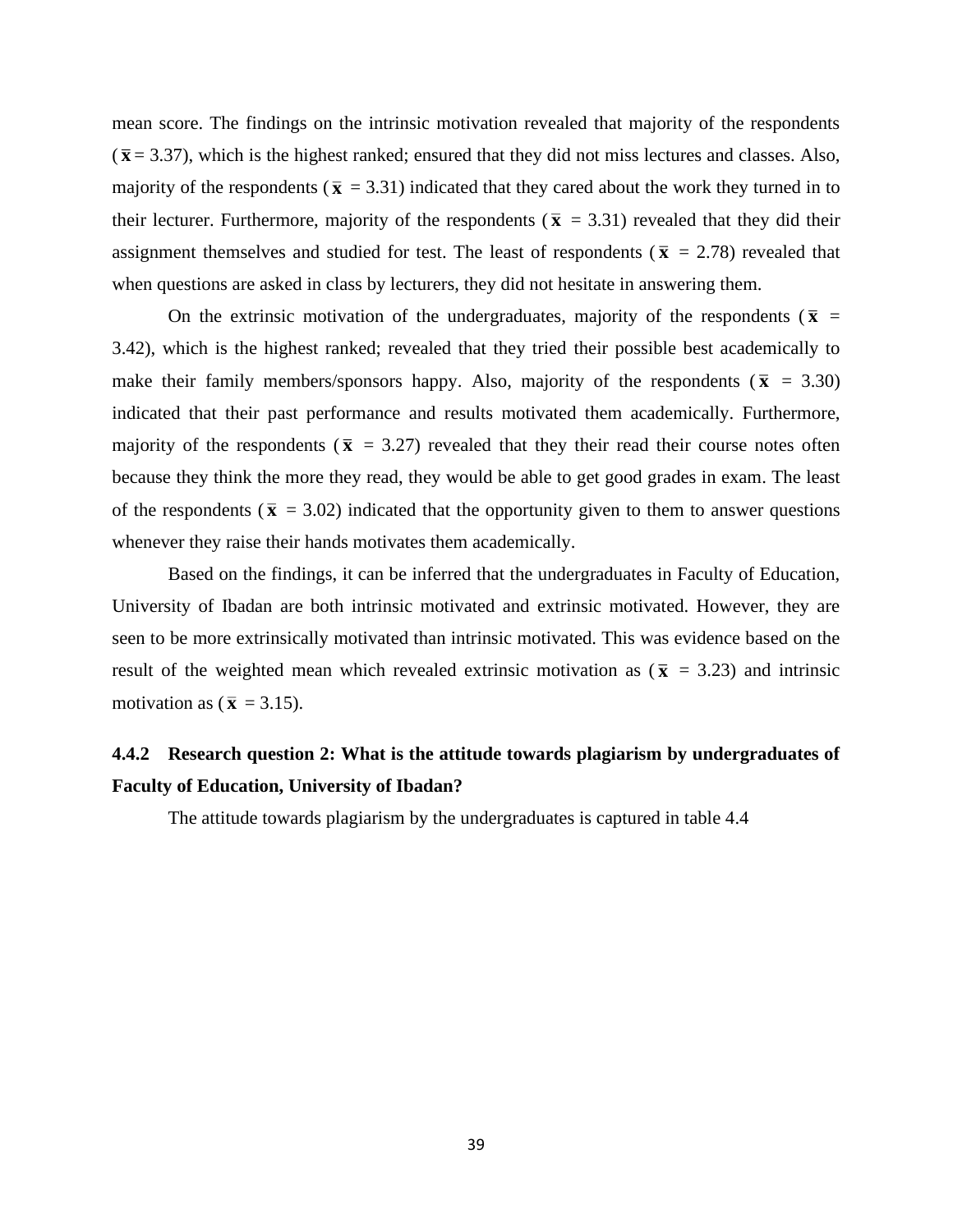| S/N            | <b>Statement</b>                                  | <b>SA</b> | $\mathbf{A}$ | D     | <b>SD</b>      |                         | <b>STD</b> |
|----------------|---------------------------------------------------|-----------|--------------|-------|----------------|-------------------------|------------|
|                |                                                   |           |              |       |                | $\overline{\mathbf{x}}$ |            |
|                | <b>Positive Attitude</b>                          |           |              |       |                |                         |            |
| 1              | Self-plagiarism is not punishable because it is   | 87        | 149          | 63    | 9              | 3.02                    | 0.778      |
|                | not harmful (one cannot steal from oneself).      | 28.2%     | 48.4%        | 20.5% | 2.9%           |                         |            |
| $\overline{2}$ | Short deadlines give me the right to plagiarise a | 75        | 127          | 88    | 18             | 2.84                    | 0.860      |
|                | bit.                                              | 24.4%     | 41.2%        | 28.6% | 5.8%           |                         |            |
| $\overline{3}$ | It is justified to use one's own previously       | 61        | 127          | 96    | 24             | 2.73                    | 0.867      |
|                | published work without providing citation in      |           |              |       |                |                         |            |
|                | order to complete the current work                | 19.8%     | 41.2%        | 31.2% | 7.8%           |                         |            |
| $\overline{4}$ | It is justified to use previous descriptions of a | 52        | 138          | 93    | 25             | 2.70                    | 0.843      |
|                | method and technique without mentioning the       |           |              |       |                |                         |            |
|                | source, because the method and technique itself   | 16.9%     | 44.8%        | 30.2% | 8.1%           |                         |            |
|                | remains the same.                                 |           |              |       |                |                         |            |
| 5              | I believe collaborating with my friends to copy   | 57        | 89           | 120   | 42             | 2.52                    | 0.946      |
|                | their work or downloading what they have          |           |              |       |                |                         |            |
|                | done on the internet is not a big deal            | 18.5%     | 28.9%        | 39.0% | 13.6%          |                         |            |
|                | Weighted Mean $= 2.76$                            |           |              |       |                |                         |            |
|                | <b>Negative Attitude</b>                          |           |              |       |                |                         |            |
| 6              | A plagiarised work harms the integrity of         | 122       | 160          | 25    | 1              | 3.31                    | 0.630      |
|                | academic research                                 | 39.6%     | 51.9%        | 8.1%  | 0.3%           |                         |            |
| $\overline{7}$ | In times of moral and ethical decline, it is      | 94        | 190          | 24    | $\overline{0}$ | 3.23                    | 0.577      |
|                | important to discuss issues like plagiarism and   |           |              |       |                |                         |            |
|                | self-plagiarism                                   | 30.5%     | 61.7%        | 7.8%  |                |                         |            |
| 8              | Plagiarism ruins the investigative spirit         | 95        | 180          | 33    | $\overline{0}$ | 3.20                    | 0.613      |
|                |                                                   | 30.8%     | 58.4%        | 10.7% |                |                         |            |
| 9              | The name of the authors who plagiarise should     | 91        | 174          | 39    | $\overline{4}$ | 3.14                    | 0.675      |
|                | be disclosed to the academic community            | 29.5%     | 56.5%        | 12.7% | 1.3%           |                         |            |
| 10             | Plagiarism is as bad as stealing in an exam       | 95        | 152          | 53    | 8              | 3.08                    | 0.761      |
|                |                                                   | 30.8%     | 49.4%        | 17.2% | 2.6%           |                         |            |
|                | Weighted Mean $= 3.19$                            |           |              |       |                |                         |            |

**Table 4.4: Attitude towards plagiarism by the respondents**

Table 4.4 presents the distribution for the attitude towards plagiarism by undergraduates in Faculty of Education, University of Ibadan. The scale used in measuring was; Strongly Agree, Agree, Disagree and Strongly Disagree. The results were then ranked using the mean score. The findings on the positive attitude revealed that majority of the respondents ( $\bar{x}$  = 3.02) which is the highest ranked; agreed that "self-plagiarism is not punishable because it is not harmful (one cannot steal from oneself)". Also, majority of the respondents ( $\bar{x}$  = 2.84) agreed that "Short deadlines give me the right to plagiarise a bit". Furthermore, most of the respondents ( $\bar{x}$  = 2.73) agreed that "it is justified to use one's own previously published work without providing citation in order to complete the current work". However, majority of the respondents ( $\bar{x}$  = 2.52)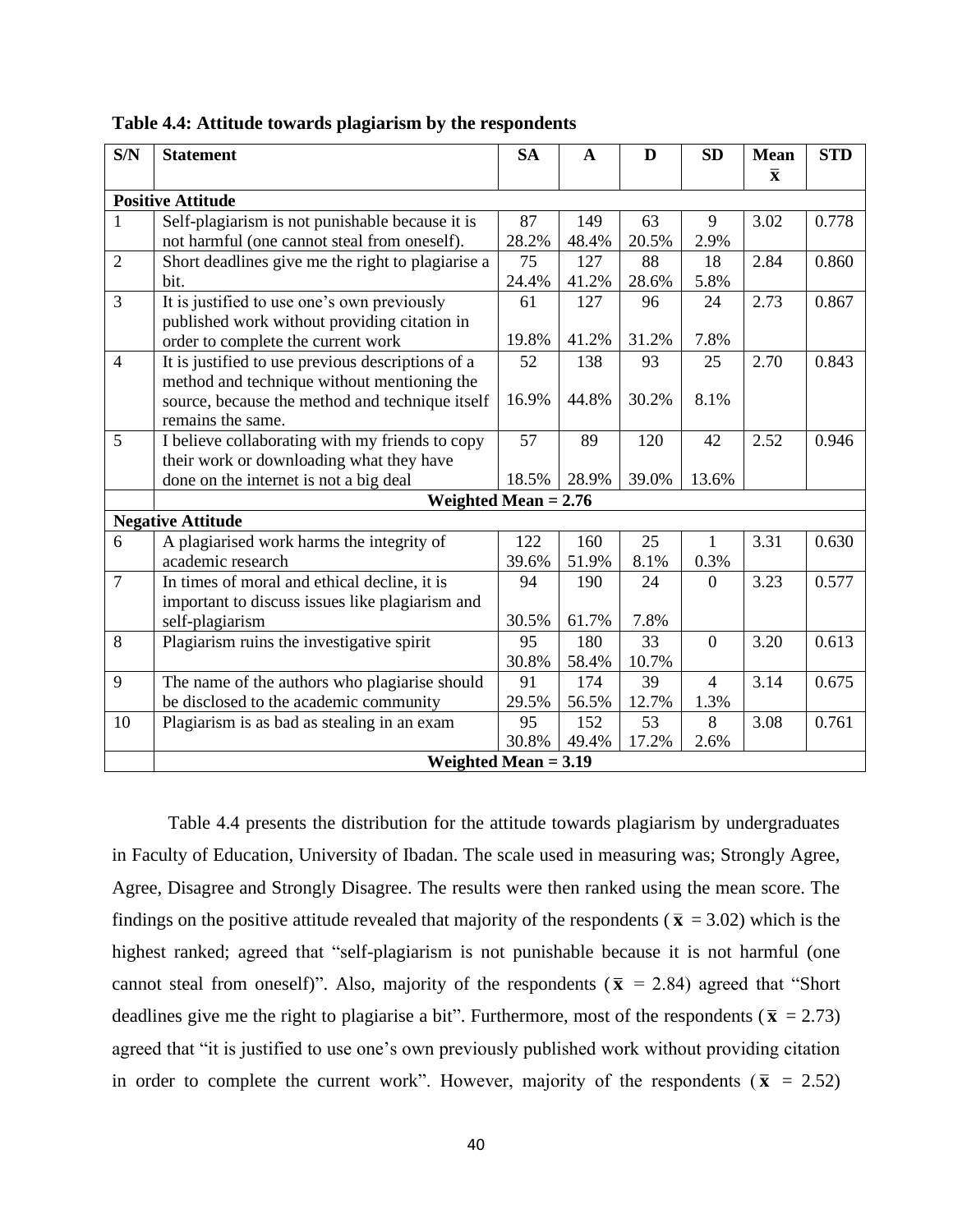indicated in disagreement that they believe collaborating with my friends to copy their work or downloading what they have done on the internet is not a big deal.

On the negative attitude towards plagiarise, majority of the respondents ( $\bar{x}$  = 3.31), which is the highest ranked, indicated in agreement that "a plagiarised work harms the integrity of academic research". Also, most of the respondents ( $\bar{x}$  = 3.23) revealed in agreement that "in times of moral and ethical decline, it is important to discuss issues like plagiarism and selfplagiarism". Furthermore, majority of the respondents ( $\bar{x}$  = 3.20) indicated in agreement that "Plagiarism ruins the investigative spirit". The least majority of respondents ( $\bar{x}$  = 3.08) revealed in agreement that "Plagiarism is as bad as stealing in an exam".

Based on the findings and weighted mean, it can be inferred that the negative attitude of students towards plagiarism surpasses their positive attitude to the acts of plagiarism. However, the students were seen to have strong positive attitude towards plagiarism as they noted that selfplagiarism is not punishable because it is not harmful (one cannot steal from oneself), short deadlines gives them the right to involve in plagiarism and it is justified to use one's own previously published work without providing citation in order to complete the current work. This pattern of response is also worrisome.

# **4.4.3 Research question 3: What are the acts that constitute plagiarism from the perspective of the undergraduates in Faculty of Education, University of Ibadan?**

Table 4.5 presents results on the acts that constitute plagiarism.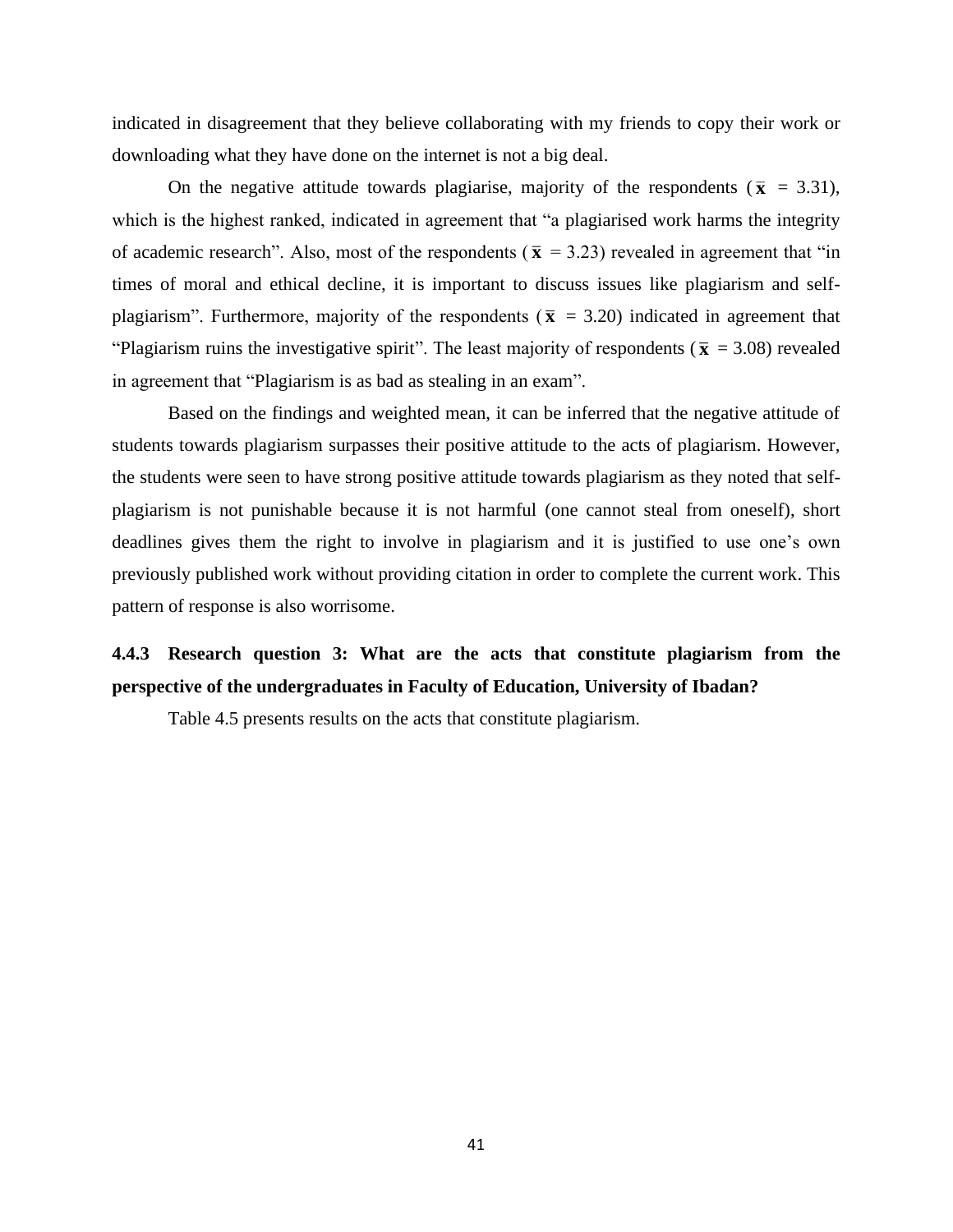| S/N            | <b>Statement</b>                               | <b>SA</b> | A     | D     | <b>SD</b>      | <b>Mean</b>  | <b>STD</b> |
|----------------|------------------------------------------------|-----------|-------|-------|----------------|--------------|------------|
|                |                                                |           |       |       |                | $\mathbf{x}$ |            |
| $\mathbf{1}$   | Copy and paste                                 | 154       | 137   | 16    | $\mathbf{1}$   | 3.44         | 0.609      |
|                |                                                | 50.0%     | 44.5% | 5.2%  |                |              |            |
| $\overline{2}$ | Word switching                                 | 92        | 151   | 63    | 2              | 3.34         | 0.634      |
|                |                                                | 29.9%     | 49.0% | 20.5% | 0.6%           |              |            |
| 3              | Paraphrasing without having to name the        | 109       | 158   | 39    | $\overline{2}$ | 3.30         | 0.666      |
|                | source anymore                                 | 35.4%     | 51.3% | 12.7% | 0.6%           |              |            |
| $\overline{4}$ | Incorrect citation                             | 123       | 149   | 35    | 1              | 3.28         | 0.670      |
|                |                                                | 39.9%     | 48.4% | 11.4% | 0.3%           |              |            |
| 5              | Duplicating a work I have done before          | 95        | 130   | 62    | 21             | 3.26         | 0.644      |
|                |                                                | 30.8%     | 42.2% | 20.1% | 6.8%           |              |            |
| 6              | Use of an uncommon knowledge without           | 107       | 149   | 52    | $\Omega$       | 3.21         | 0.680      |
|                | mentioning originator                          | 34.7%     | 48.4% | 16.9% |                |              |            |
| $\overline{7}$ | Copying from several different sources without | 132       | 151   | 24    | 1              | 3.21         | 0.717      |
|                | citing                                         | 42.9%     | 49.0% | 7.8%  | 0.3%           |              |            |
| 8              | The use of fictitious citations                | 114       | 151   | 38    | 5              | 3.18         | 0.697      |
|                |                                                | 37.0%     | 49.0% | 12.3% | 1.6%           |              |            |
| 9              | Copying Idea, picture, figures, theories,      | 112       | 166   | 28    | 2              | 3.08         | 0.724      |
|                | techniques, drawing without citing             | 36.4%     | 53.9% | 9.1%  | 0.6%           |              |            |
| 10             | Directly copying author's work and citing with | 125       | 151   | 30    | $\overline{2}$ | 2.97         | 0.886      |
|                | another name                                   | 40.6%     | 49.0% | 9.7%  | 0.6%           |              |            |

**Table 4.5: Acts that constitute plagiarism** 

Table 4.5 presents the distribution of the acts that constitute plagiarism from the perspective of the undergraduates in Faculty of Education, University of Ibadan. The scale Strongly Agree, Agree, Disagree and Strongly Disagree were used in measuring. The results were then ranked using the mean score. The findings revealed that majority of the respondents  $(\bar{x} = 3.44)$  revealed that "Copy and Paste" is an act that constitute plagiarism. Also, most respondents ( $\bar{x}$  = 3.34) indicated that "word switching" is an act that constitute plagiarism. Furthermore, majority of the respondents ( $\bar{x}$  = 3.30) revealed that "Paraphrasing without having to name the source anymore" is an act that constitute plagiarism. The least majority of the respondents ( $\bar{x}$  = 2.97) indicated that "Directly copying author's work and citing with another name" is an act that constitute plagiarism.

Based on the findings, it can be inferred that the acts that constitute plagiarism from the perspective of the students are; Copy and paste, Word switching, Paraphrasing without having to name the source anymore, Incorrect citation, Duplicating a work I have done before, etc.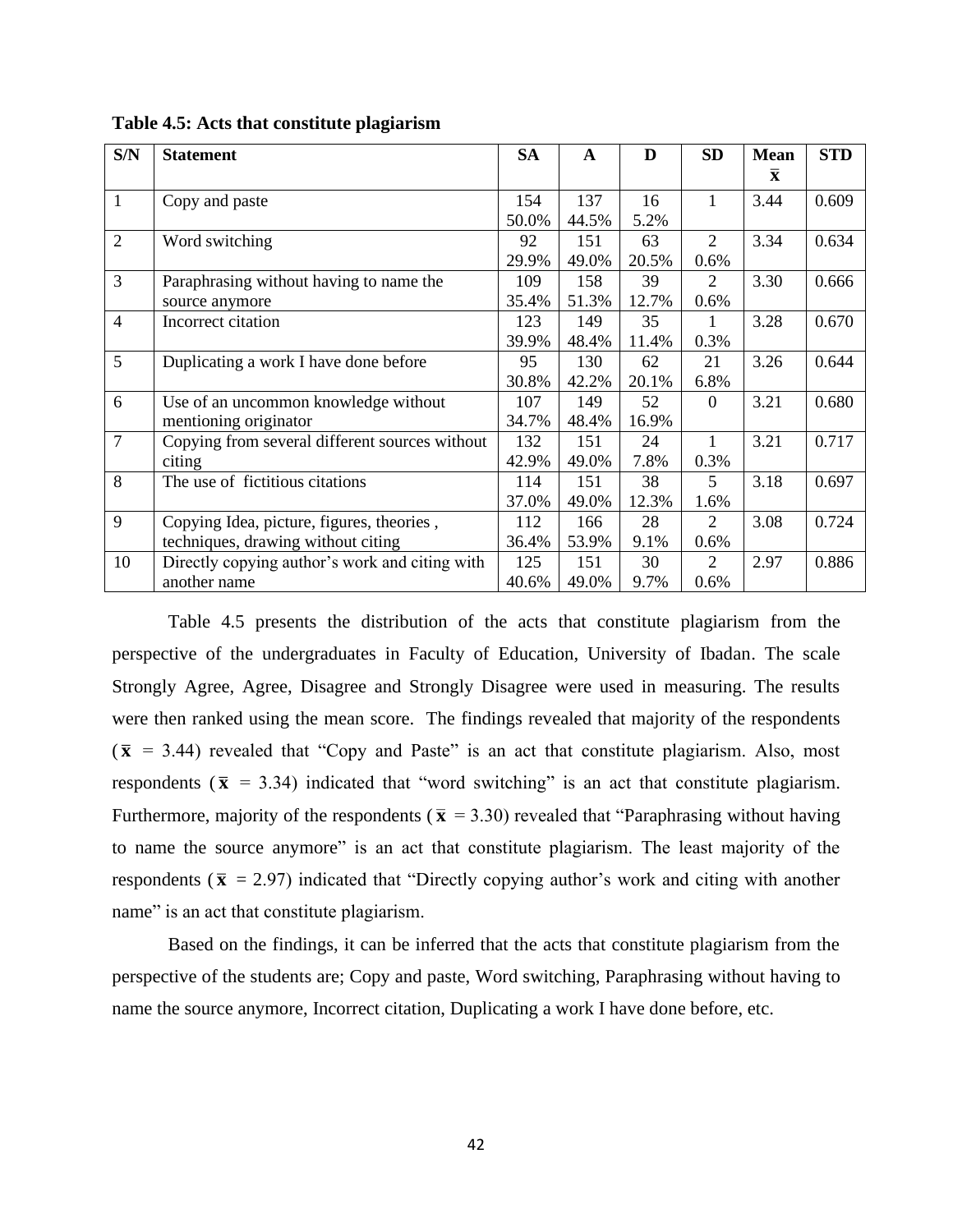# **4.4.4 Research question 4: What is the relationship between academic motivation and attitude towards plagiarism by undergraduates of the Faculty of Education, University of Ibadan?**

Table 4.6 presents results on the correlation analysis between academic motivation and attitude towards plagiarism by the respondents.

**Table 4.6: Relationship between academic motivation and attitude towards plagiarism by undergraduates of the Faculty of Education, University of Ibadan**

| Variable                    | Mean    | Std. Dev. | <b>Attitude towards Plagiarism</b> |           |                |               |
|-----------------------------|---------|-----------|------------------------------------|-----------|----------------|---------------|
|                             |         |           |                                    |           | <b>P-value</b> | <b>Remark</b> |
| Academic Motivation         | 50.9870 | 6.35075   | 308                                | $0.300**$ | 0.000          | Sig           |
| Attitude towards Plagiarism | 29.7825 | 3.95266   |                                    |           |                |               |

The relationship between the academic motivation and attitude towards plagiarism by undergraduates of the Faculty of Education, University of Ibadan is presented in Table 4.6. The Pearson Product Moment Correlation (PPMC) was used to determine the relationship between the variables. The findings revealed that there is weak positive significant relationship between academic motivation of the students and their attitude towards plagiarism ( $n = 308$ ,  $r = 0.300^{**}$ , P  $<$  0.05). This implies that the more the undergraduates are academically motivated (either intrinsically or extrinsically), the more their negative attitude towards plagiarism increases. Therefore, the academic motivation of the undergraduates influences their attitude towards plagiarism. Hence, the null hypothesis is rejected.

#### **4.5 Discussion of the findings**

This section discusses the findings in the previous section based on the literature reviewed. The findings to the study were analysed and interpreted based on the research questions which were drawn from the specific objectives of the study. The results discussion are organised into paragraphs based on research findings of the study.

On the level of academic motivation of undergraduates in the Faculty of Education, University of Ibadan, it was revealed that the undergraduates have high level of academic motivation. However, they are seen to be more extrinsically motivated than intrinsic motivated. This was evidence from the findings of the study based on the weighted mean score. The finding is supported by Adegboyega (2017) research on the influence of achievement motivation on Nigerian undergraduates' attitude towards examination. The respondents for the study were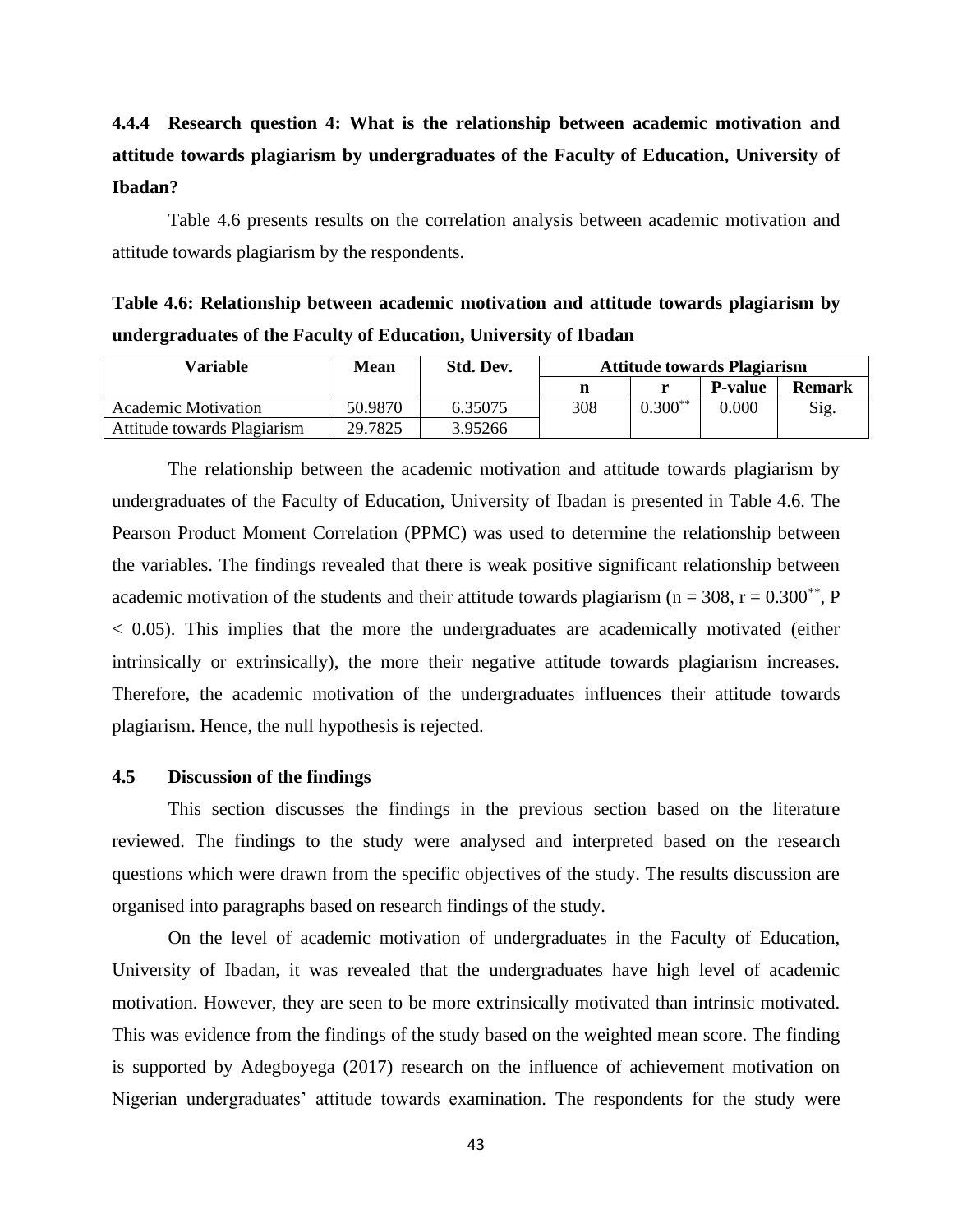drawn from six federal Universities across the six geo-political zone of the country. The study found out that undergraduates in Nigeriauniversities had a high level of academic motivation and some of the factors that account for this high level of motivation include: always wanting to learn as muchas possible from the lessons in their class; setting goal in the classroom which includes: to avoid performing poorly; and avoiding performing poorly in the class among others. Also, Gallagher et al (2007) in their study on the final year dental students' views on their professional career, which is in confirmation of the findings revealed that dentistry students had high level of academic motivation, but the level of motivation was influenced by different factor across genders. These factors include income and family's recommendations which are seen to be extrinsic. Furthermore, Molavi (2007) identified factors that have boosted the academic motivation of students to include self-esteem, quality of instructional factors, family income and marital status.

On the attitude of undergraduates in the Faculty of Education, University of Ibadan towards plagiarism, it was revealed from the findings based on the weighted mean, that the negative attitude of students towards plagiarism surpasses their positive attitude to the acts of plagiarism. However, the students were seen to have strong positive attitude towards plagiarism as the finding revealed that the students believe that; self-plagiarism is not punishable because it is not harmful (one cannot steal from oneself), short deadlines gives them the right to involve in plagiarism and it is justified to use one's own previously published work without providing citation in order to complete the current work. This finding is in conformation with Gururajan and Roberts (2004) study which revealed that a large percentage of undergraduates in Australian universities are of the opinion that the act of plagiarism is ethical as they noted that if the source is mentioned or it is an open source, then it is "okay" to use it. Some respondents noted that by saying that they do it to help themselves or because of insufficient time for research and assignments. Additionally, Pupovac, Bilić-Zulle and Petrovečki (2008) studied the prevalence and attitudes toward plagiarism in Spain, the United Kingdom, Bulgaria and Croatia. In the United Kingdom (UK), 92 students were studied and it was reported that self-plagiarism was the most common type of plagiarism, with 35 percent of the students committing it at least once.

These students saw nothing wrong with copying from Internet forums and discussion groups. Similarly, in the Bulgarian study, 40 percent of the 94 students studied believed that plagiarism was acceptable and 47 percent committed self-plagiarism at least once. In the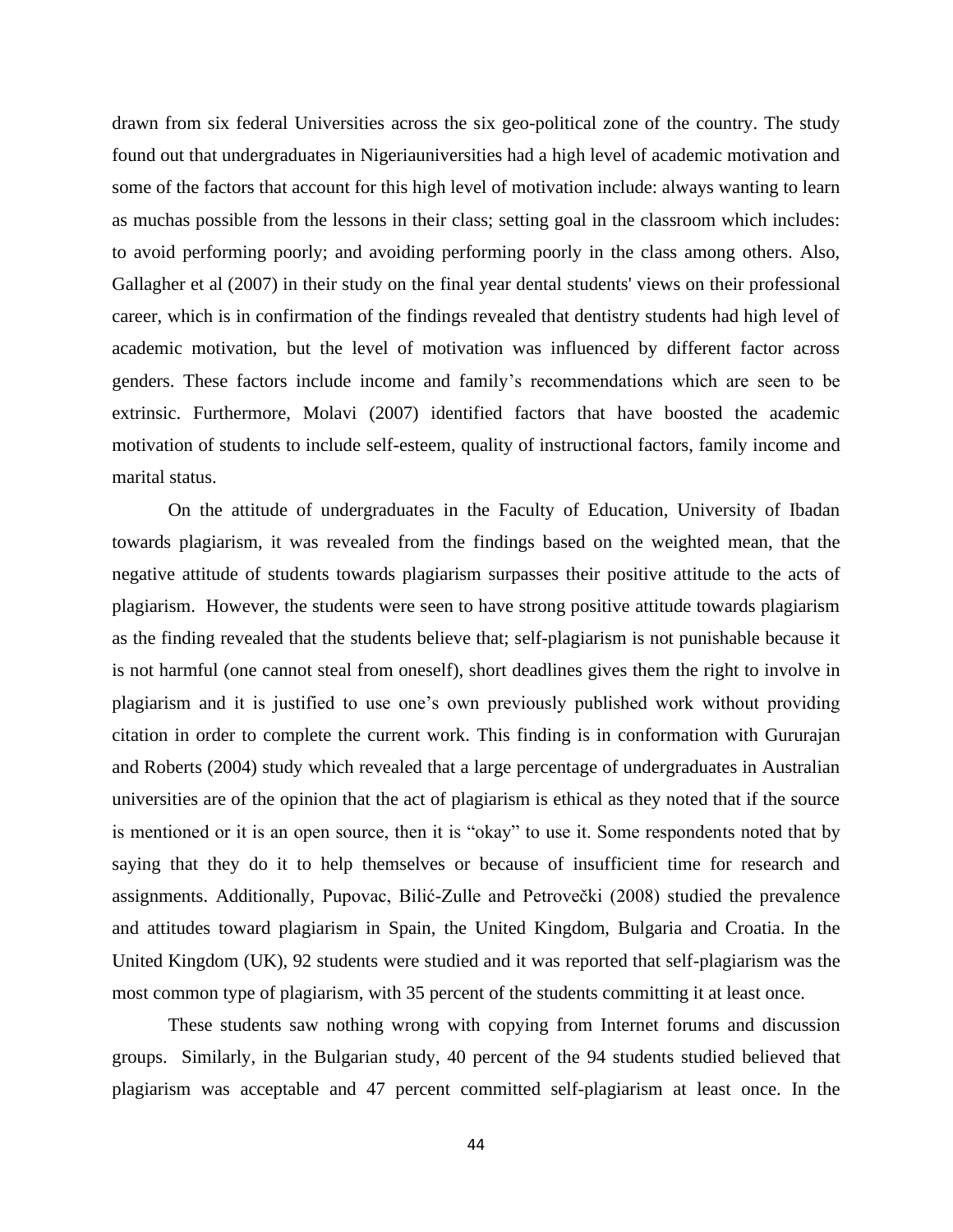Croatian study of 295 students, it was reported that 65 percent of the students felt that selfplagiarism was justifiable. These are in line with the findings that students still posses positive attitudes towards plagiarism. Additionally, in a study conducted by Murtaza, Zafar, Bashir and Hussain (2013) it was discovered that the state of Pakistani students in regards of plagiarism is appalling. They noted that the principles about academics which should be acceptable to the students were rejected by the students. It was also found that majority of students are always ready to adopt inappropriate way and so they are at risk of punishment in the form of plagiarism penalty. Futhermore, Quispe et al. (2018) study examined the attitudes towards plagiarism in business administration students from two private universities in Arequipa, Peru. They found out that students had a "permissive" attitude towards plagiarism. In other words, they did not justify the act since they consider it to be a bad thing but when they were asked if "plagiarism is normal", the interviewees accepted that it is a common and even institutionalized practice that starts at school and becomes a necessity at university.

On the acts that constitute plagiarism, the students identified Copy and paste, Word switching, paraphrasing without having to name the source anymore, incorrect citation, duplicating a work I have done before, etc. to be such acts that constitute plagiarism. The finding is in line with the study of Tripathi and Kumar (2009) which noted that plagiarism includes copying words or ideas from someone else without giving credit; failing to put a quotation in quotation marks; giving incorrect information about the source of a quotation; changing words but copying the sentence structure of a source without giving credit; copying so many words or ideas from a source that it makes up the majority of your work. Additionally, Ryerson University Student Learning Support (2016) identified some form of deliberate plagiarism which include; copying and pasting directly from online sources, purchasing an essay, or putting your name on a paper that someone else wrote. Furthermore, Quinn (2011) identified forms of plagiarism, which is in line with the finding, to include copying without reference, quoting without acknowledgement, paraphrasing without attribution, copying from the Internet without paraphrasing and due acknowledgement, using fictitious citations and the act of duplicating one's work known as self-plagiarism.

On the relationship between the academic motivation and attitude towards plagiarism by undergraduates of the Faculty of Education, University of Ibadan, it was revealed that there is weak positive significant relationship between academic motivation of the students and their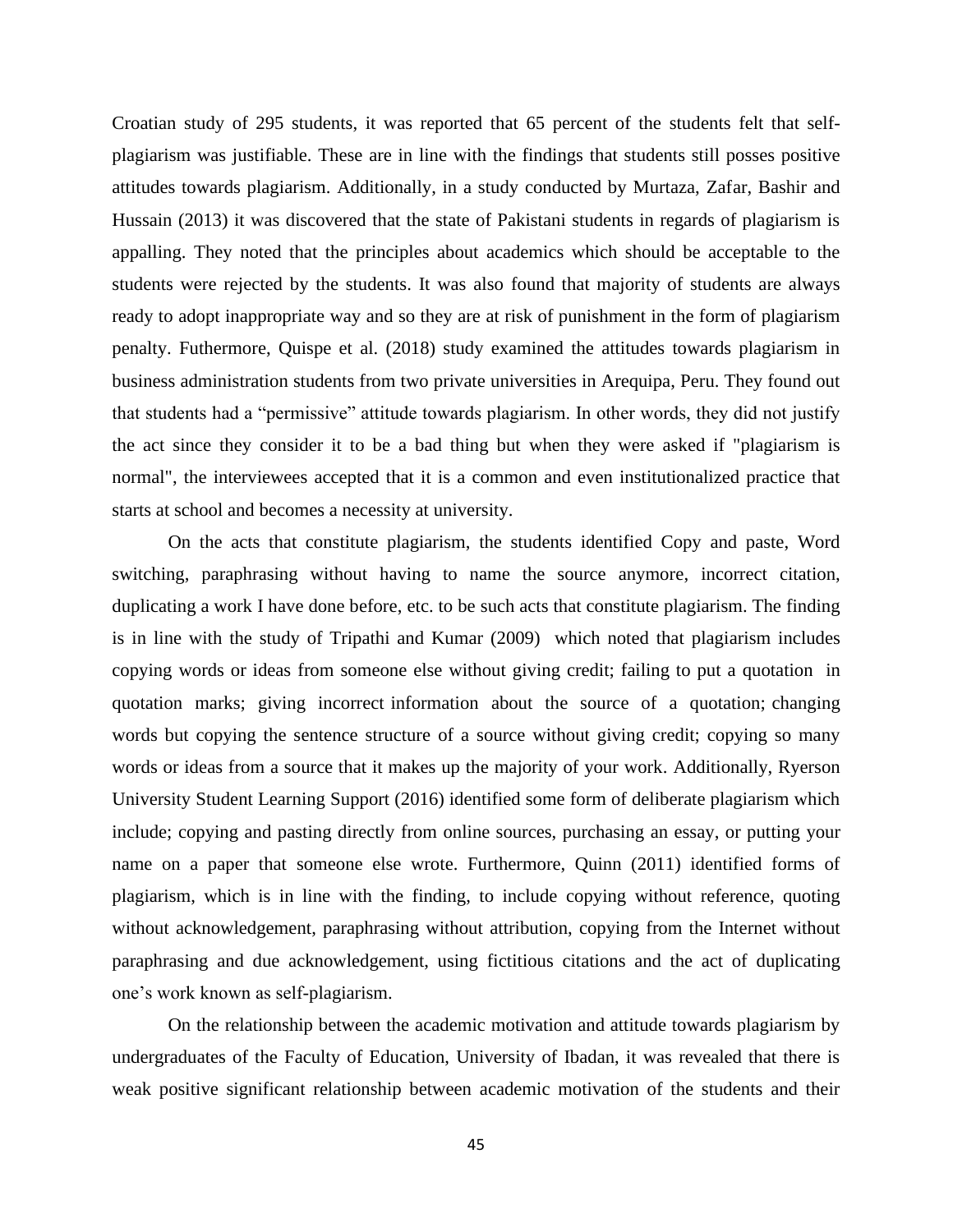attitude towards plagiarism. This is supported with the study of Adebayo (2010) which revealed that students who were motivated by high achievement reasons for pursuing a degree programme, (personal development) reported lowest cheating behaviour than students with moderate achievement reason (degree as means to get better job opportunity) and those motivated by lowest achievement reason (degree programme as stoppage to avoid getting a job or for social reason). Hence, showing that there was a relationship between their motivation and their attitude to the acts that constituted plagiarism.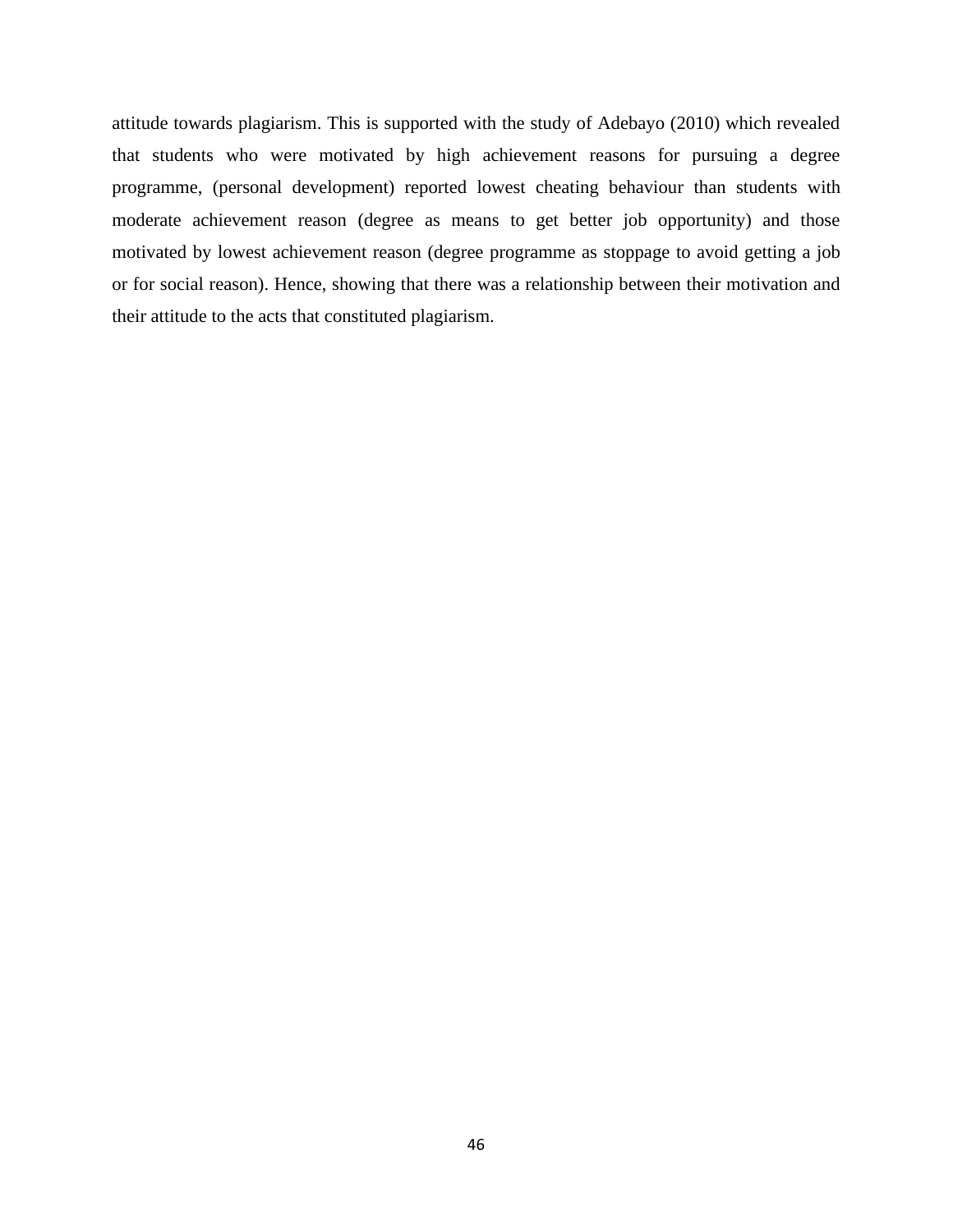## **CHAPTER FIVE**

# **SUMMARY, CONCLUSION AND RECOMMENDATIONS**

# **5.1 Introduction**

This chapter presents the summary of findings, conclusion, recommendation and suggestions for further studies.

# **5.2 Summary of the findings**

The study investigated academic motivation and attitude towards plagiarism by undergraduates in Faculty of Education, University of Ibadan. From the findings, the following were derived;

- 1. Undergraduates in Faculty of Education, University of Ibadan are both intrinsic motivated and extrinsic motivated. However, they are seen to be more extrinsically motivated than intrinsic motivated.
- 2. Majority of the undergraduates have negative attitude towards plagiarism;
- 3. The acts that constitute plagiarism from the perspective of the students are; Copy and paste, Word switching, Paraphrasing without having to name the source anymore, Incorrect citation, Duplicating a work I have done before, etc.
- 4. There is a weak positive significant relationship between academic motivation of the undergraduates and their attitude towards plagiarism.

# **5.3 Conclusion**

Plagiarism is an issue that is on the front burner in the world of academics due to its prevalent rate among students. This has led to the assessment of academic motivation of the students by relevant stakeholders. The more academically motivated the student is, the more they see the need to be academically honest. This is also revealed in the negative attitude displayed towards plagiarism by the students. The more academically motivated the undergraduates are, the more the attitude towards plagiarism becomes more favorable. This could lead to better appreciation for novel work by the students and an improvement in the quality of assignments and research at that level. Plagiarism like any other deviant behavior in the society might be difficult to eradicate, but with increased in undergraduates academic motivation, a well suitable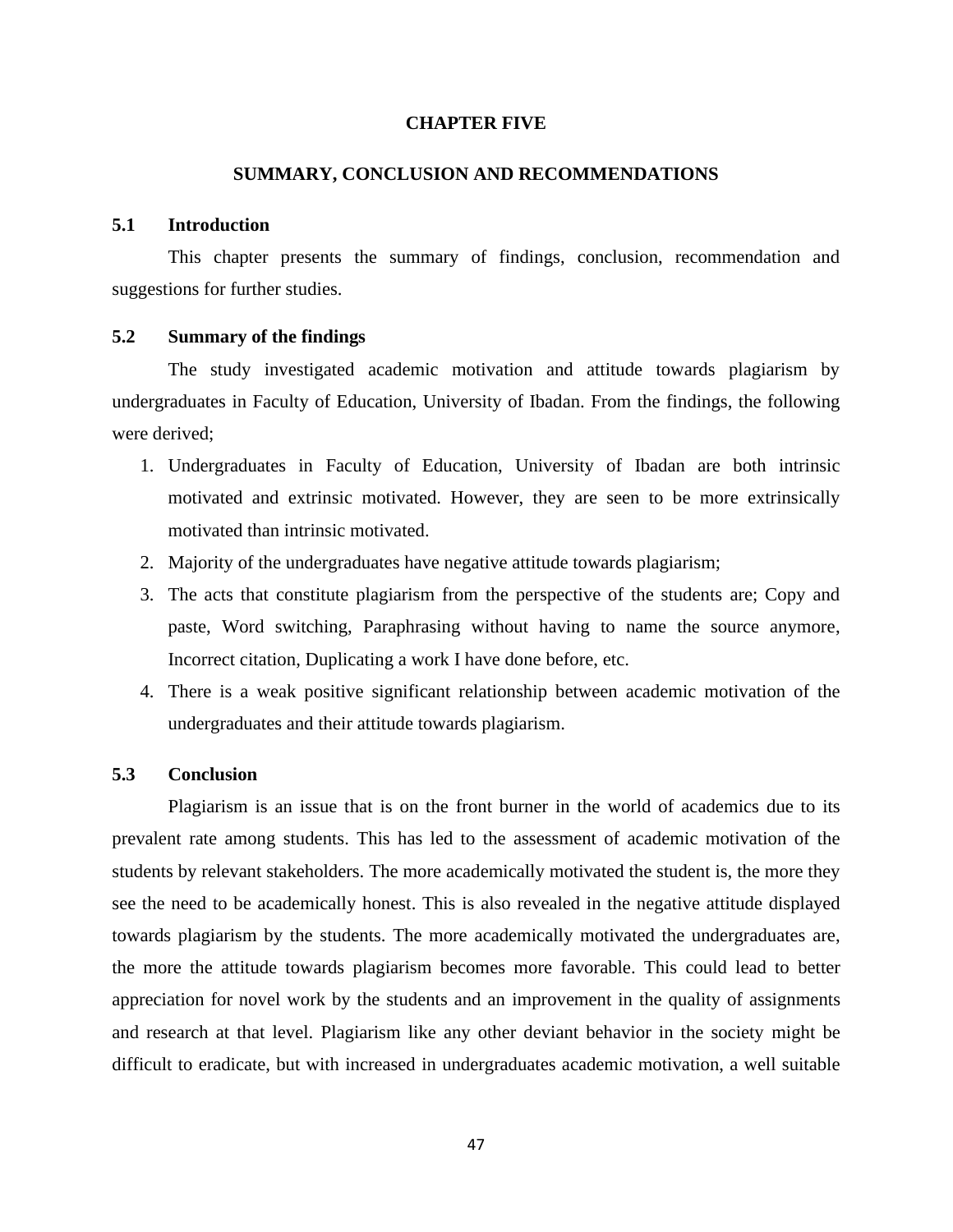attitude towards the act can be possessed by the undergraduates, thereby reducing undergraduates' involvements to the barest minimum.

# **5.4 Recommendations**

In view of the conclusion of the study, the following recommendations are made. These recommendations include;

- 1. Management of the universities should come up with policies that would ensure the negative attitude of the students towards plagiarism is strengthened. This policy could include setting up a reward mechanism that would encourage original and novel work.
- 2. Proper orientation and awareness should be organised so that students understand the need to possess a negative attitude towards plagiarism while involving in academic activities so that the quality of the work they do can stand the test of time.
- 3. Students should be made to participate in class activities more often so they can develop the confidence to face academic challenges thereby making them motivated.

# **5.5 Suggestions for further studies**

This study had examined the relationship between academic motivation and attitude towards plagiarism by undergraduates in Faculty of Education, University of Ibadan. Further studies that could be carried out are;

- 1. Stress coping behaviour and academic motivation as factors influencing attitude towards plagiarism by postgraduate students of University of Ibadan, Nigeria.
- 2. Academic motivation and attitude towards plagiarism by students of polytechnic of Ibadan, Nigeria.
- 3. Job pressure and attitude towards plagiarism by academic librarian in Universities in South-west, Nigeria.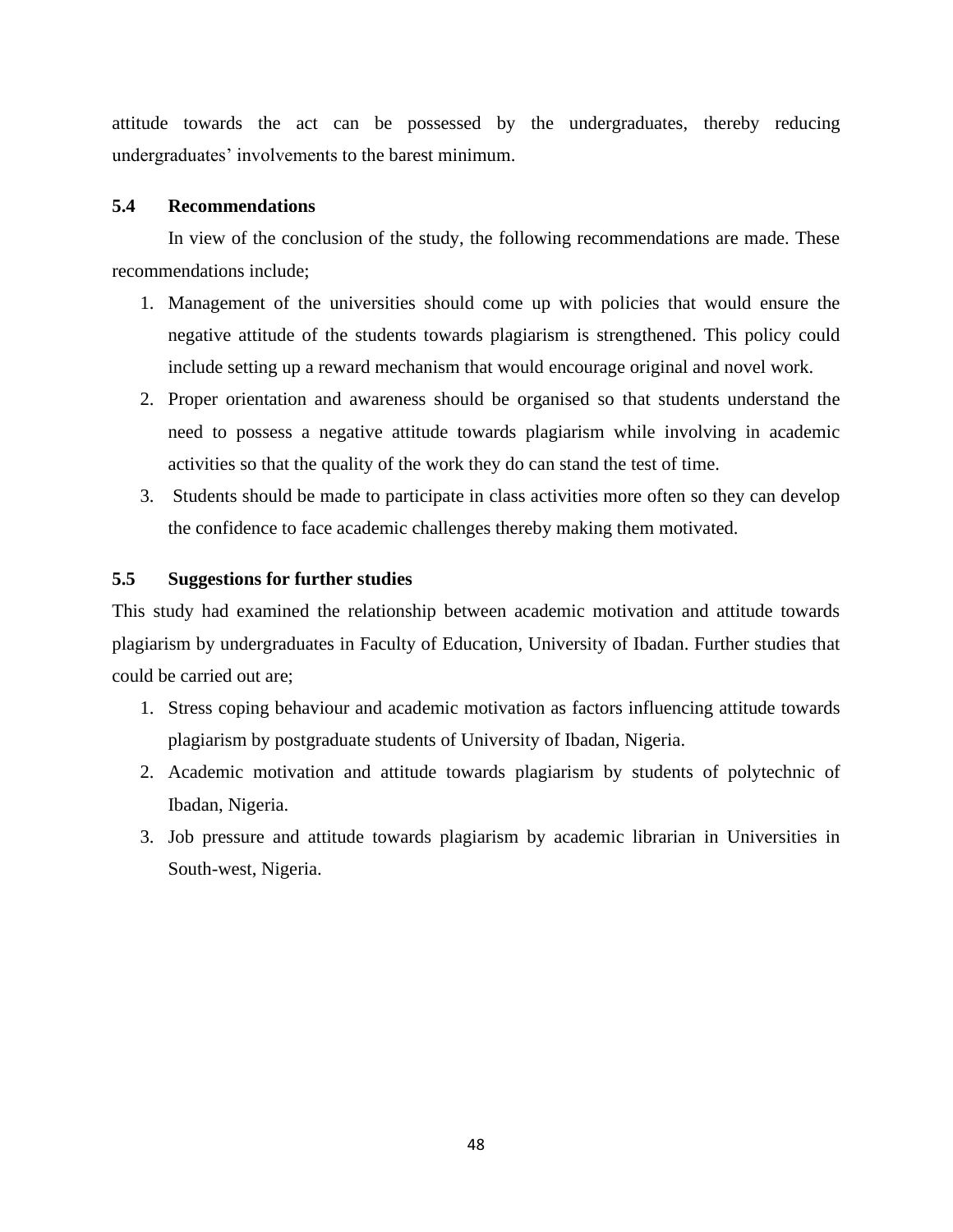#### **REFERENCES**

- Adebayo, S.O. (2010). Correlation between Academic Cheating Behavior and achievement motivation. *Nature and Science*, 2010;8(12). 130-135.
- Adegboyega, L.O. (2017). Influence of Achievement Motivation on Nigerian Undergraduates' Attitude towards Examination. *International Journal of Instruction*.11(1). pp. 77-88
- Adekunle, P. A.; Omoba, R. O.; and Tella, A. (2007). "Attitudes of Librarians in Selected Nigerian Universities toward the Use of ICT" (2007). *Library Philosophy and Practice (e-journal).* 159. 9p <https://digitalcommons.unl.edu/libphilprac/159>
- Adhami A, Javadi Y, Haghdoost AA. [Relationship between facilities and manpower of basic sciences departments and academic achievement of medical students in Kerman]. The Journal of Qazvin University of Medical Sciences and Health Services 2002; 22: 56- 63.
- Aggarwal R, Bates I., Davies J. G, et al. (2002). A study of academic dishonesty among students at two pharmacy schools. *Pharm J*; 269(7219): 529-533.
- Ajani. A. M (2015). Students' user education programme as determinant for library use in Nigeria. Unpublished project submitted to the University of Ibadan.
- Akankandelwa, J. and Wamundila (2008).Academic Dishonesty: A Comparative Study of Students of Library and Information Science in Botswana and Zambia.
- Alegbeleye. G. O, Mabawonku, I, and Fabunmi, M. (2006) *Research Methods in Education*(eds).Faculty of Education, University of Ibadan.
- Ames, C. (1992). Classrooms: Goals, structures and students motivation. Journal *of Educational Psychology*, 84, 261-271.
- Amrai et al. (2011). The Relationship Between Academic Motivation and Academic Achievement Students. *Procedia Social and Behavioural Sciences*. 15(2011). Pp. 399- 402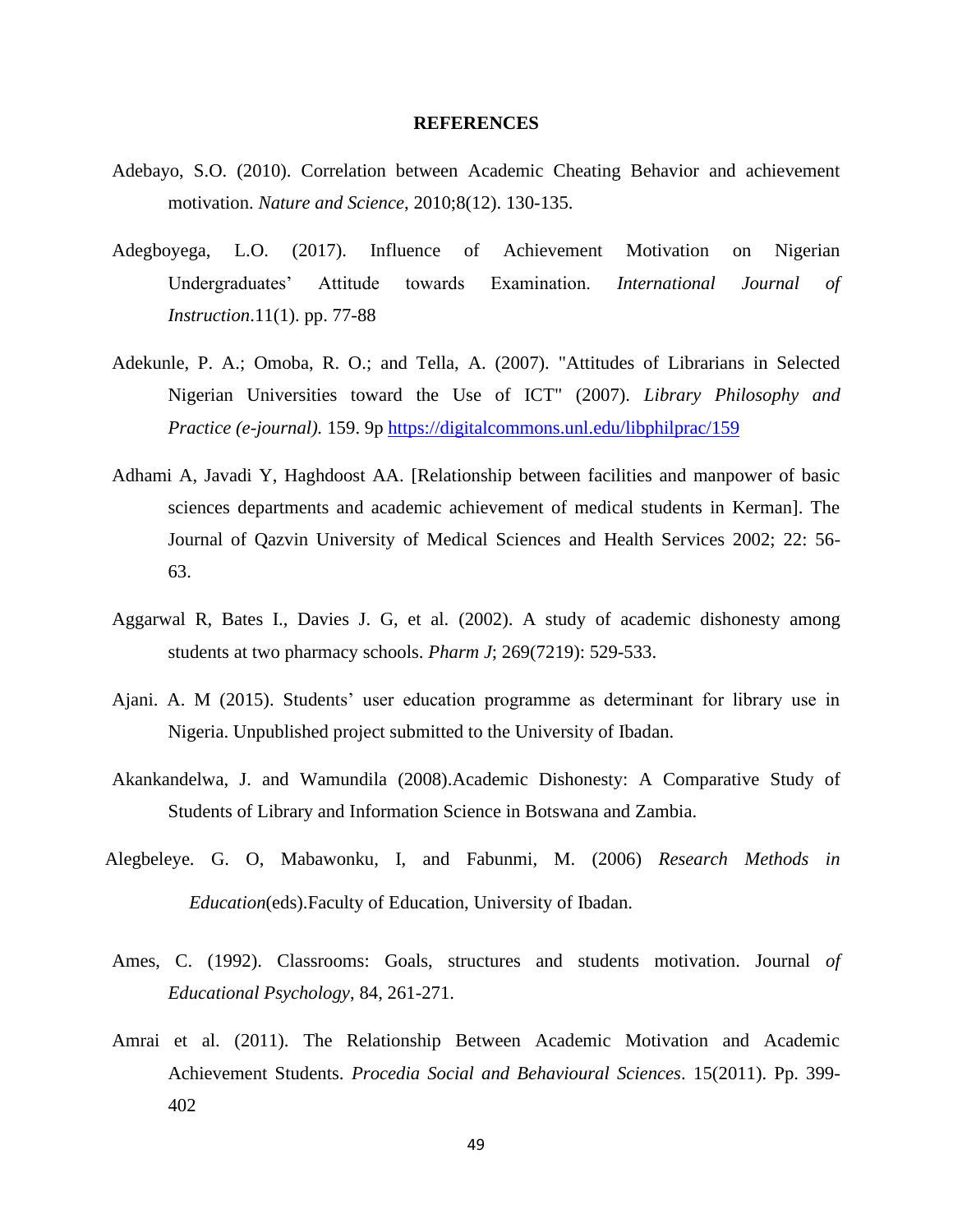- Anderman E.M, Midgley C. (2004). Changes in self-reported academic cheating across the transition from middle school to high school. Contemporary Educational Psychology. 29. 499–517.
- Anderman, E.M, Griesinger, T. & Westerfield, G. (1998).Motivation and Cheating During Early Adolescence. Paper Presented at the Annual Meeting of the American Educational Research Association, Chicago.
- Anney, V.N. & Mosha, M.A. (2015). Students' Plagiarisms in Higher Learning Institutions in the Era of Improved Internet Access: Case Study of Developing Countries. *Journal of Education and Practice*. 6 (13). pp. 203-216.
- Antelman, K. (2010). Do Open-Access Articles Have a Greater Research Impact? *College & Research Libraries*. 372-382.
- Appiah, M.A. (2016). The Evil that Men Do in Academics: Understanding Plagiarism and its Extenuating Circumstances. British Journal of Education.4 (6). pp. 56-67
- Aramide, K. A., & Bello, T. (2009). Accessing electronic databases for curriculum delivery in schools: Implications for school library media specialists. Paper presented at the 24th Annual Conference of the Nigerian School Library Association, held at the Multipurpose Hall, University of Ibadan.
- Askari, J. (2006). Assessment of risk factors of motivational deficiencies in university students from their viewpoints. *Quarterly Journal of Andeesheh VaRaftar*, 43 (11). 455-623.
- Babalola Y. T. (2012) Anti-plagiarism Strategies for Research Papers. Available at: <http://www.virtualsalt.com/antiplag.htm> (accessed 12 January 2020).
- Babatunde & Olanrewaju (2012).Predictive Influence of Students' Academic Engagement and Academic Self-Concept on Achievement Motivation among Post Graduate Students in University of Ibadan, Oyo State, Nigeria. *International Journal of Research.* 3(5). pp. 497-502
- Bretag, T. (2013). Challenges in Addressing Plagiarism in Education. *PLoS Med*. 10(12).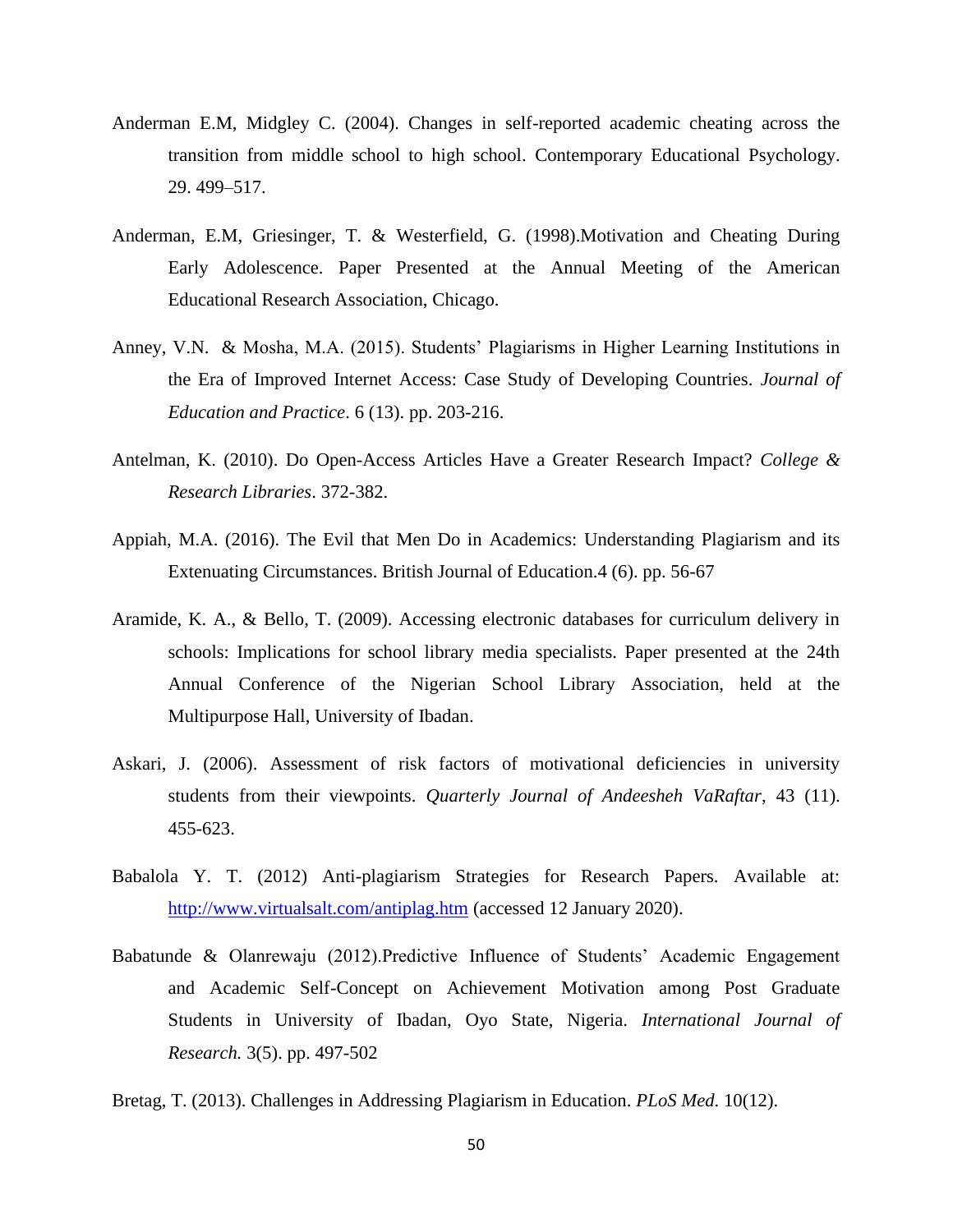- Bukar, A. & Maina, M. & Jauro, S. (2014). Plagiarism: a perspective from a case of a Northern Nigerian University. *International Journal of Information research and review*. 1. 225-230.
- Callahan, D. (2004). The cheating culture: Why more Americans are doing wrong to get ahead. Orlando, FL: Hartcourt.
- Center on Education Policy [CPE] (2012). What is motivation and why does it matter? https://files.eric.ed.gov/fulltext/ED532670.pdf
- Cladella, K., & Herlin, C. (2002). ERIC Information Center Resources [ED473816].
- Cleary, M. N. (2012). Top ten reasons students plagiarise and what you can do about it, Retrieved from [https://offices.depaul.edu/oaa/faculty](https://offices.depaul.edu/oaa/faculty-resources/teaching/academicintegrity/Documents/Top%20Ten%20Reasons%20Students%20Plagiarize%202012.pdf)[resources/teaching/academicintegrity/Documents/Top%20Ten%20Reasons%20Studen](https://offices.depaul.edu/oaa/faculty-resources/teaching/academicintegrity/Documents/Top%20Ten%20Reasons%20Students%20Plagiarize%202012.pdf) [ts%20Plagiarise%202012.pdf](https://offices.depaul.edu/oaa/faculty-resources/teaching/academicintegrity/Documents/Top%20Ten%20Reasons%20Students%20Plagiarize%202012.pdf)
- Cromwell, S. (2006). What can we do to curb student cheating? Retrieved January 19, 2007, from the Education World website: [http://www.educationworld.com/a\\_admin/admin/admin375.shtml/](http://www.educationworld.com/a_admin/admin/admin375.shtml/)
- Drago, J. M. (2004). The relationship between emotional intelligence and academic achievement in non-traditional college students. Doctoral Dissertation, Walden University.
- Eddy, M. (2013). German Politician Faces Plagiarism Accusations. The New York Times. Retrieved from: http://goo.gl/GTDUju (2018-01-22).
- Eret, E., & Ok, A. (2014). Internet plagiarism in higher education: tendencies, triggering factors and reasons among teacher candidates. *Assessment & Evaluation in Higher Education*, 39(8), 1002-1016. doi: 10.1080/02602938.2014.880776
- Eyo, I. E. (1986). Nigerian adaptation of Hermans' questionnaire measure of achievement motivation. *The Nigerian Journal of Psychology*. 5 (1):62-71.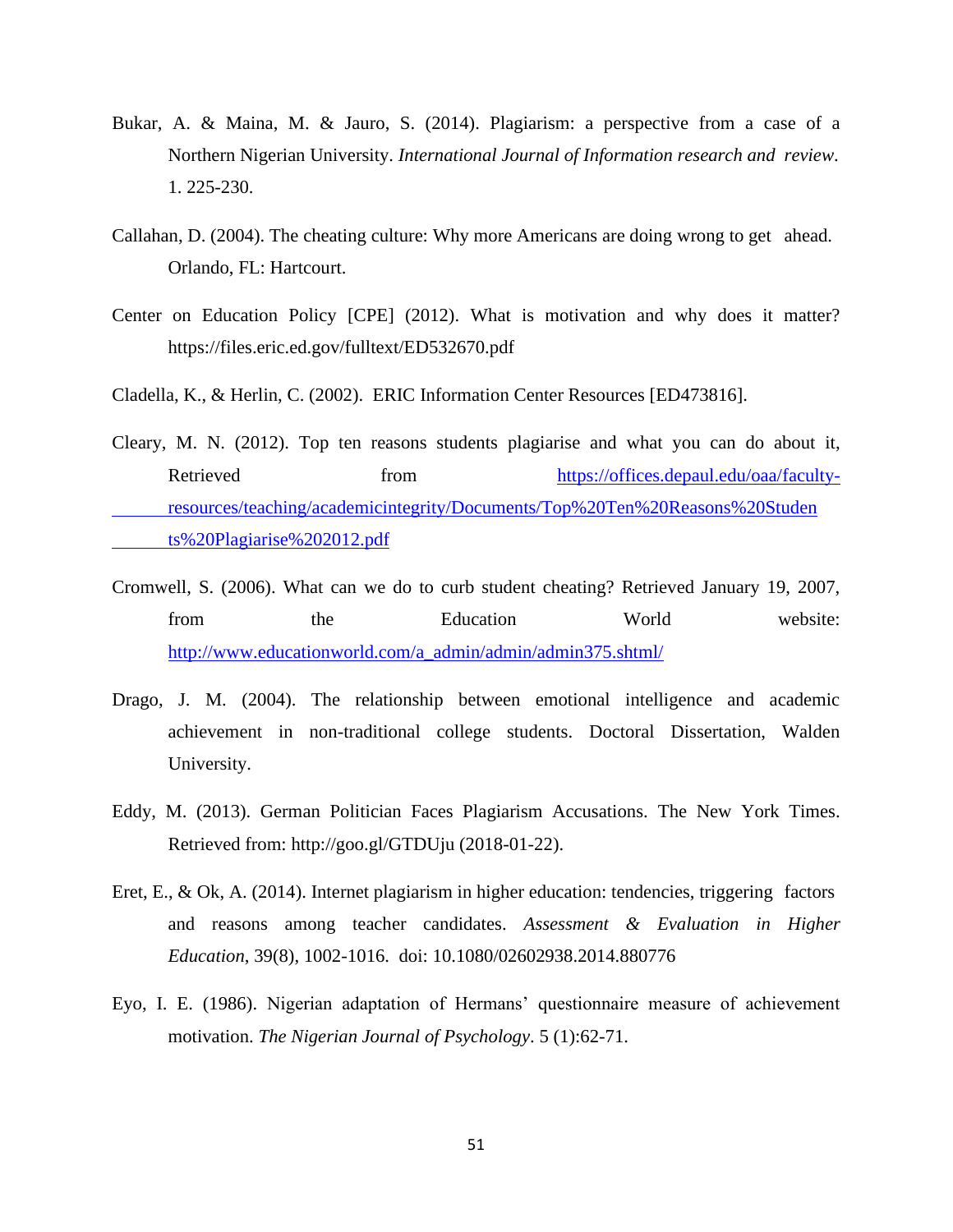- Fabien, J. (2015). Motivation: Factors affecting student motivation. Retrieved from http://joyettefabien.hubpages.com/hub/Selfmotivationforsuccess
- Fishman T. (2009).We Know it When We See it is not Good Enough: Toward a Standard Definition of Plagiarism that Transcends Theft, Fraud, and Copyright. *Paper presented at the 4th Asia Pacific Conference on Educational Integrity, NSW, Australia. 2009*. Available from: [http://www.bmartin.cc/pubs/09-4apcei/4apcei-](http://www.bmartin.cc/pubs/09-4apcei/4apcei-Fishman.pdf)[Fishman.pdf](http://www.bmartin.cc/pubs/09-4apcei/4apcei-Fishman.pdf)
- Gallagher J.E., Patel R., Donaldson N., Wilson N.H. (2007). The emerging dental workforce: why dentistry? A quantitative study of final year dental students' views on their professional career.BMC Oral Health.
- Genereux, R. L., & McLeod, B. A. (1995). Circumstances surrounding cheating: A questionnaire study of college students. *Research in Higher Education*, 36, 687–704.
- Gilbert, P. R (2007). Increasing student engagement and motivation: From time-on-task to homework. Northwest Regional Educational Laboratory. Retrieved from [http://www.nwrel.org/request/oct00/textonly.html.](http://www.nwrel.org/request/oct00/textonly.html)
- Gomez, M. S., Lakshminarayan, N. & Sujatha, B. K. (2014). Assessment of the attitude towards Plagiarism among dental postgraduate students and faculty members in Bapuji Dental College and Hospital, Davangere – A cross sectional survey. *IOSR Journal of Dental and Medical Sciences*. 13. 01-06. 10.9790/0853-13540106.
- Gonda (2017).A Study of Academic Motivation of Students. Thesis Submitted to the School of Humanities and Social Sciences, United States International University, Africa.
- Griffin, T. (2014). Disadvantaged learners and VET to higher education transitions. *National vocational education and training research program occasional paper*. Adelaide SA: NCVER. ISBN: 978 1 922056 86 3
- Gullifer, J., & Tyson, G. A. (2010). Exploring university students' perceptions of plagiarism: A focus group study. *Studies in Higher Education*, 35(4), 463-481. doi: 10.1080/03075070903096508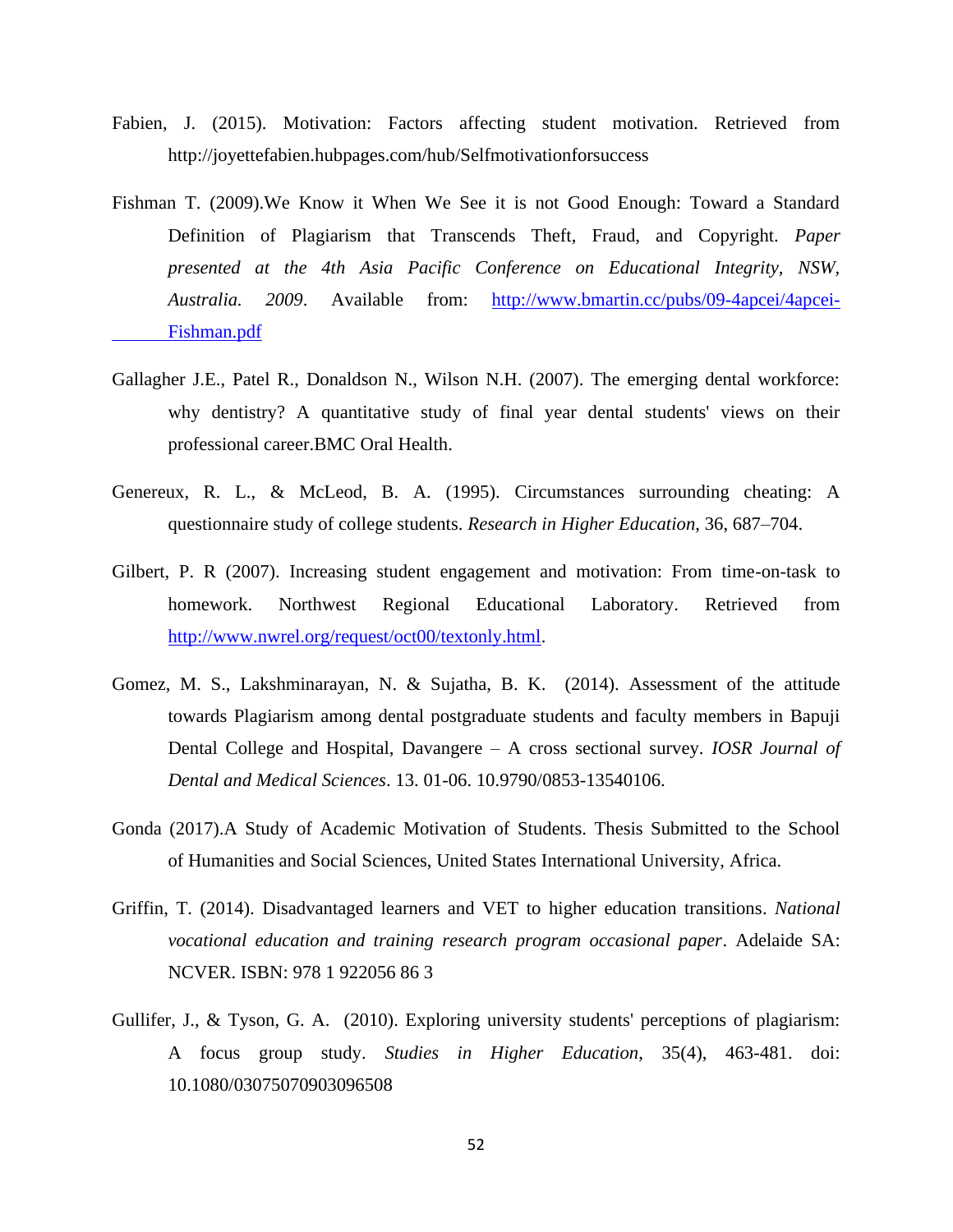- Gururajan, R. & Roberts, D. (2004).Attitude towards Plagiarism in Information Systems in Australian Universities. pp. 1568-1580
- Hajian K, & Nasiri A. (2003).Evaluation of medical students' attitude toward future job in Babol University of Medical Sciences 2003. *Journal of Babol University of Medical Sciences*. 2006; 29(8): 95-86
- Hashemipour M. (2006). Dental students' motivation for entering dentistry in Kerman school of dentistry. Iranian Journal of Medical Education 1(6): 109-15.
- Hosny, M. & Shameem, F. (2014). Attitude of Students Towards Cheating and Plagiarism: University Case Study. Journal of Applied Sciences. 14. 1-10 10.3923/jas.2014.748.757.
- Howard, R. M. (2000). The Ethics of Plagiarism. In: The Ethics of Writing Instructions: Issues in Theory and Practice, Pemberton, M.A. (Ed). Ablex, Stamford, CT, USA., pp. 79-89
- Hu, G. and Lei, J. (2015). Chinese university students' perception of plagiarism. Ethics and Behaviour. 25:3, 233-255. Retrieved from http://10.1080/1080842- 2014.923313
- Ibegbulam, I.J. & Eze, J.U. (2015). Knowledge, Perception and Attitude of Nigerian Students to Plagiarism: A Case Study. *IFLA Journal*. 41(2). Pp. 120-125
- Idiegbeyan-ose, J., Nkiko, C., &Osinulu, I. (2016) Awareness and Perception of Plagiarism of Postgraduate Students in Selected Universities in Ogun State, Nigeria. Library Philosophy and Practice (e-journal). Paper 1322. [http://digitalcommons.unl.edu/libphilprac/1322.](http://digitalcommons.unl.edu/libphilprac/1322)
- Ison, D. C. (2015). The influence of the Internet on plagiarism among doctoral dissertations: An empirical study. *Journal of Academic Ethics*, 13(2), 151–166. doi:10.1007/s10805- 015-9233-7
- Izuchi, M.N. & Onyekuru, B.U. (2017). Relationships Among Academic Self-Concept, Academic Motivation and Academic Achievement Among College Students. European Journal of Research and Reflection in Educational Sciences. 5(2). Pp. 93- 102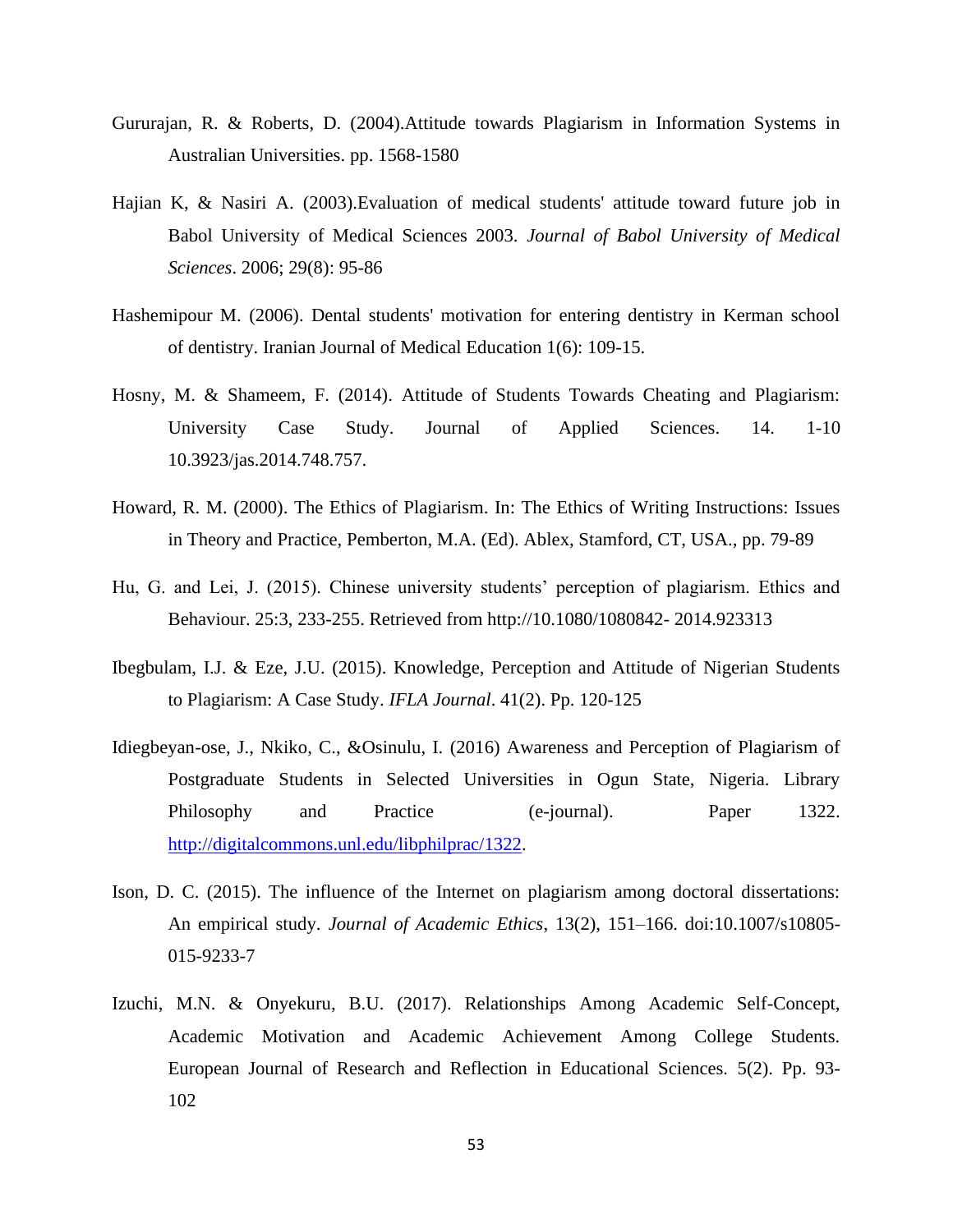- Jurdi R, Hage H. S., Chow H.P.H. 2011. Academic dishonesty in the Canadian classroom: Behaviours of a sample of university students. *Can J Higher Educ* 41(3):1–35.
- Khan, I.A. (2016). Ethical considerations in an educational research: a critical analysis. *British Journal of Education, Society and Behavioural Science*, 13 (2), 1-8. Retrieved from http://www.sciencedomain.org
- Kirthi, P. B., Pratap, K., Padma, T. M. & Kalyan V. S. (2015). Attitudes Towards Plagiarism among Post-Graduate Students and Faculty Members of A Teaching Health Care Institution In Telangana - A cross-sectional questionnaire based study. *Int. J. of Adv. Res.* **3** (Aug). 1257-1263] (ISSN 2320-5407). [www.journalijar.com](https://www.journalijar.com/)
- Knapper, V. (2017). Factors that influence student academic motivation and how those factors impact the student achievement of third grade students. *A Dissertation of Clark Atlanta University*.
- Levitt, S.D. & Dunbar, S. J. (2005). Freakanomics: A rogue economist explores the hidden side of everything. New York: Morrow.
- Ma, H., Lu, E.Y., Turner, S. & Wan, G. (2007). An empirical investigation of digital cheating and plagiarism among middle school students. Am. Secondary Educ., 35: 69-82.
- Maimunah et al. (2018). Cutting the Prevalence of Plagiarism in the Digital Era: Student Teachers, Perceptions on Plagiarism in Indonesian Higher Education. *Problems of Education in the 21st Century*, 76 (5). pp. 663-677
- Masaali S. (2007) Relationship between reading study and academic achievement among students in IU. [disseration]. Isfahan: Khorasgan Slamic Azad University.
- McCabe, D. L., Trevino, L. K., & Butterfield, K. D. (2001). Cheating in academic institutions: *A decade of research.Ethics & Behavior*, 11, 219.
- Miller, Y. & Izsak, R. (2017). Students' Involvement in Academic Dishonesty and Their Attitudes towards Copying in Exams and Academic Papers. *Sociology and Anthropology*. 5. 225-232. 10.13189/sa.2017.050306.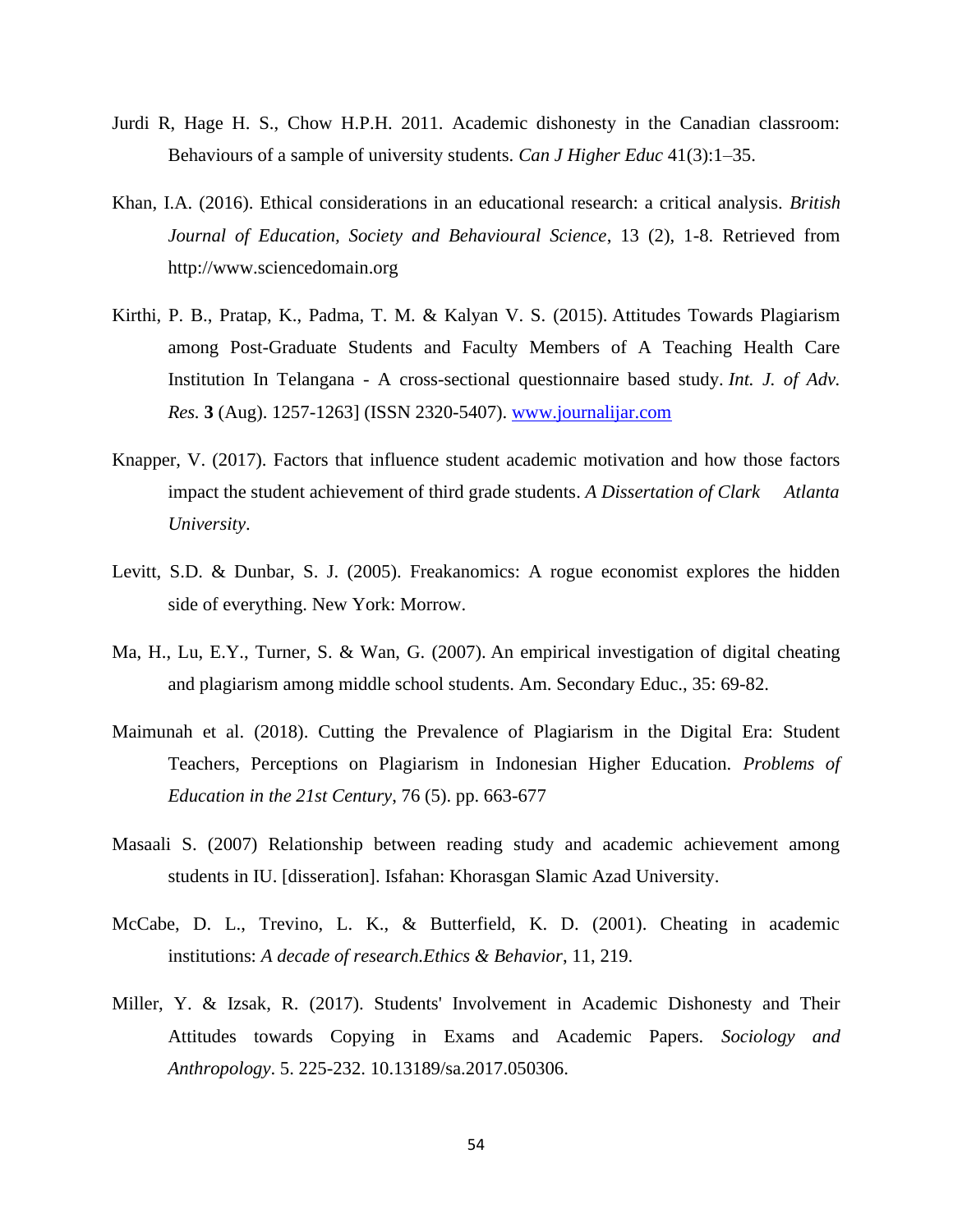- Miller, Y. & Izsak, R.. (2017). Students' Involvement in Academic Dishonesty and Their Attitudes towards Copying in Exams and Academic Papers. *Sociology and Anthropology*. 5. 225-232. 10.13189/sa.2017.050306.
- Mohamadi Y. (2006) (Translator).[Understanding motivation and emotion].Reev JM (Author). 4th ed. Tehran:Virayesh.
- Molavi P, Rostami KH, Fadaeenaeini AR, Mohamadnia H, Rasolzadeh B. (2007). Factor responsible for lack of motivation among medical students of Ardabil Medical University. The Journal Iranian of Med Ass. 25(1): 53-80.
- Moore, S., Armstrong, C. & Pearson, J. (2008). Lecture absenteeism among students in higher education. Journal of higher Education, Politics and Management. 30 (1) 15-24.
- Muraina, K.O (2013): Influence of some psychological factors on the learning gains of secondary school students in Mathematics in Itesiwaju Local Government Area of Oyo State. Unpublished Med thesis, University of Ibadan, Ibadan, Nigeria.
- Murdock, T. & Anderman, E. (2006). Motivational Perspectives on Student Cheating: Toward an Integrated Model of Academic Dishonesty. *Educational Psychologist*. 41. 129-145. 10.1207/s15326985ep4103\_1.
- Murdock, T. B., Miller, A., & Kohlhardt, J. (2004). Effects of classroom context variables on high school students' judgments of the acceptability and likelihood of cheating. *Journal of Educational Psychology*, 96, 765–777.
- Murdock, T. B., Miller, A., &Anderman, E. M. (2005). Is cheating a function of classroom context? A reanalysis of two studies using HLM. Paper presented at the annual meeting of the American Educational Research Association, Montreal, Canada.
- Murdock, T. B., Miller, A., &Goetzinger, A. (2005). Effects of classroom context on college students' attitudes towards academic dishonesty: Mediating and moderating influence. Under revised review.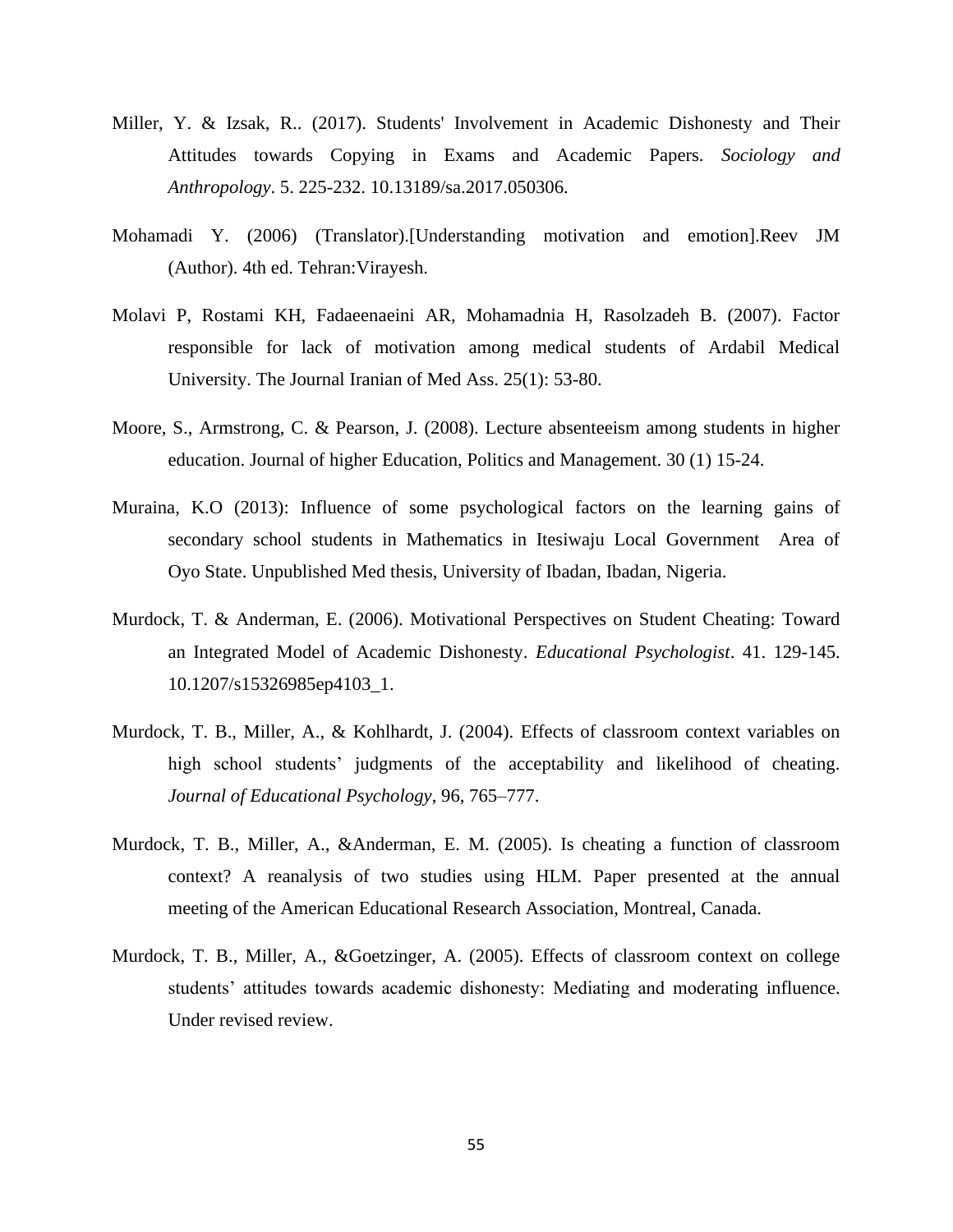- Murdock, T.B. & Anderman, E.M. (2006). Motivational Perspectives on Student Cheating: Toward an Integrated Model of Academic Dishonesty. *Educational Psychologist*, 41(3), 129–145
- Murtaza, Zafar, Bashir & Hussain (2013). Evaluation of Students' Perception and Behaviour towards Plagiarism in Pakistani universities. *Acta Bioethica*.19(1). Pp. 125-130
- Newstead, S. E., Franklyn-Stokes, A., &Armstead, P. (1996).Individual differences in student cheating. *Journal of Educational Psychology*, 88, 229–241.
- Nuthanap, G. (2007). Gender analysis of academic achievement among high school students. Unpublished thesis submitted to the Department of Human Development, College of Rural Home Science, Dharwad University of Agricultural Sciences.
- Nwankwo, O. C. (2005). Psychology of learning: The human perspectives. Port Harcourt: Pam Unique Publishers.
- Okeke, B. (2001), "Quality Management and National Goal Attainment in Education: The Case of Nigeria", Inaugural lecture presented at the University of Port Harcourt 8th Feb. 2001", Available online at [http://www.academia.edu/1856174/Quality\\_management\\_and\\_national\\_goal\\_attainme](http://www.academia.edu/1856174/Quality_management_and_national_goal_attainment_in_education_The_case_of_Nigeria) [nt\\_in\\_education\\_The\\_case\\_of\\_Nigeria](http://www.academia.edu/1856174/Quality_management_and_national_goal_attainment_in_education_The_case_of_Nigeria)
- Oladeji et al. (2016).A Survey of the Status of Nigerian Universities in Curbing Plagiarism. Conference paper. Retrieved from <https://www.researchgate.net/publication/314299135>
- Omonijo et al. (2017). The Menace if Plagiarism: Sensitizing Faculty, Staff and Students in Nigerian Higher Educational Systems. Saudi Journal of Humanities.2(1). pp. 19-26
- Onovughe, O. G. (2012). Internet Use and Reading Habits of Higher Institution Students. *Journal of Emerging Trends in Educational Research and Policy Studies, (JETERAPS),* 3(1), 11-15.
- Onuoha, U.D. (2016). Attitude to plagiarism and the personal information management behaviour of undergraduates at Babcock University, Nigeria. Information Impact: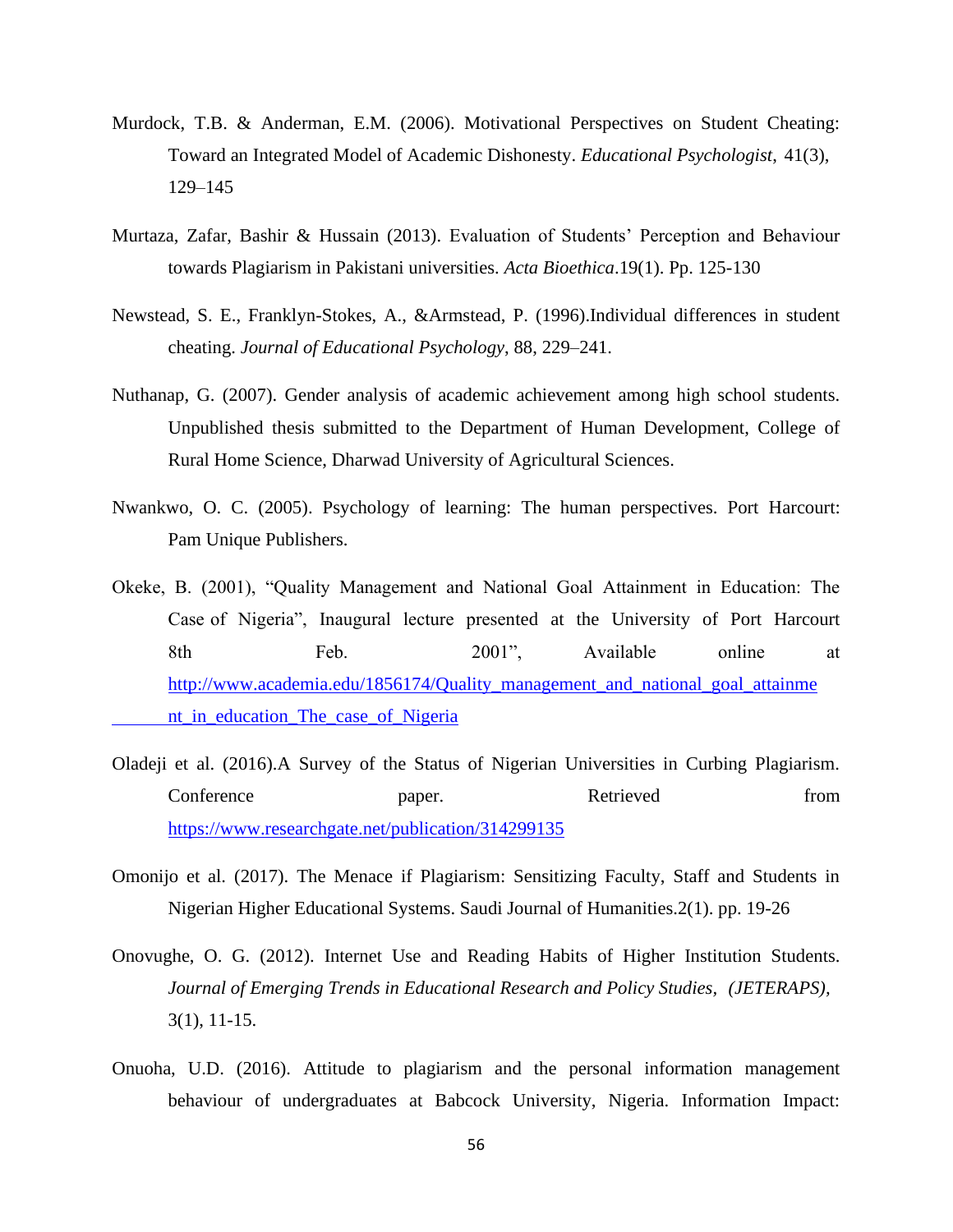*Journal of Information and Knowledge Management*. 7:1, 19-31. Retrieved from [http://www.informationimpact.org](http://www.informationimpact.org/)

- Onuoha, U.D. and Ikonne, C.N. (2013). Dealing with the Plague of Plagiarism in Nigeria. *Journal of Education and Practice*, Vol. 4, No. 11
- Orim S.I. (n.d.) An Insight into the Awareness, Perception and Attitude of Nigerian Students to Plagiarism. Available at: [http://wwwm.coventy.ac.uk/researchnet/elphe/students/Documents/ORIM%20Stella\\_](http://wwwm.coventy.ac.uk/researchnet/elphe/students/Documents/ORIM%20Stella_Profile.pdf) [Profile.pdf](http://wwwm.coventy.ac.uk/researchnet/elphe/students/Documents/ORIM%20Stella_Profile.pdf)
- Oyewole O, Rasheed A. A, Ogunsina S. T. (2018). Awareness, Perception and Attitude towards Plagiarism by Distance Learners in University of Ibadan, Nigeria. *Inter. J. Acad. Lib. Info. Sci*. 6(4): 101-113
- Oyewole, O. and Abioye, A. (2018). Awareness of Plagiarism Acts and Policy by Postgraduate Students in University of Ibadan, Nigeria. *Library Philosophy and Practice (e-journal).*  1956. http://digitalcommons.unl.edu/libphilprac/1956
- Park C. In other (people's) words: Plagiarism by university students–literature and lessons. Assessment & Evaluation in Higher Education. 2003; 28(5): 471–488.
- Pavela, G. (1997). Applying the power of association on campus: A model code of academic integrity. *Journal of Business Ethics*, 16(1), 97-118.
- Perry, A. R., Kane, K. M., Bemesser, K. J., & Spicker, P. T. (1990). Type A behavior, achievement striving, and cheating among college students. Psychological Reports, 66, 459–465.
- Pintrich, P. R., & Zusho, A. 2002. The development of academic self-regulation: the role of cognitive and motivational factors. In A. Wigfield,  $\&$  J. S. Eccles (Eds.), Development of achievement motivation (pp. 249–284). San Diego: Academic Press.
- Pulvers, K., & Diekhoff, G. M. (1999).The relationship between academic dishonesty and college classroom environment. Research in Higher Education, 40, 487–498.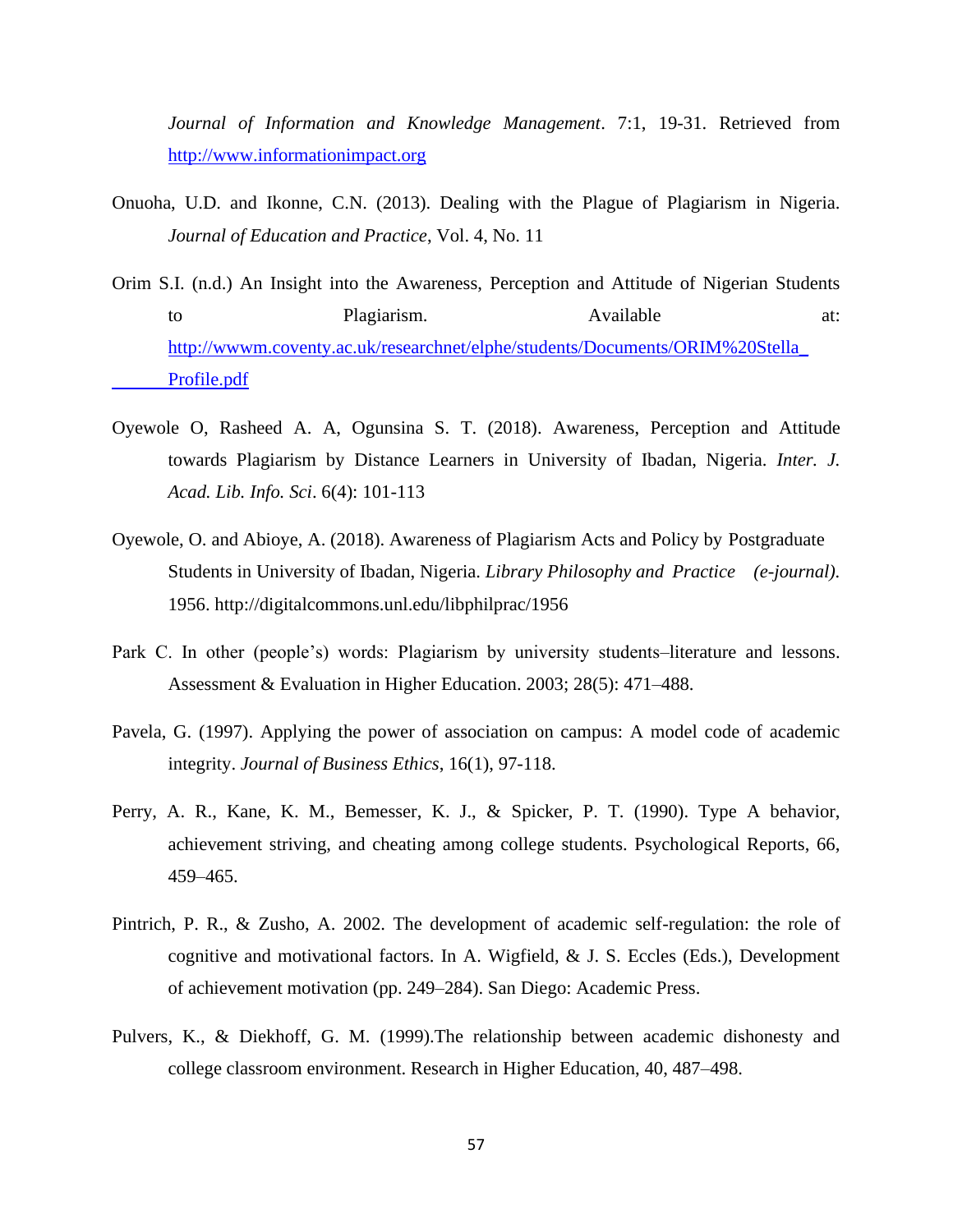- Pupovac, V., Bilic-Zulle, L., & Petrovecki, M. (2008). On academic plagiarism in Europe. An analytical approach based on four studies. Digithum, 10, 13-19.
- Pupovac, V., Bilic-Zulle, L., Mavrinac, M. & Petrovecki, M. (2010). Attitudes toward plagiarism among pharmacy and medical biochemistry students – cross-sectional survey study. *Biochemia Medica* 20(3), 307-313
- Quinn, M.J., 2011. *Ethics for the Information Age*. 4th Edn., Addison-Wesley, USA.
- Quispe et al. (2018).Attitudes towards Plagiarism in Business Administration Students from Two Private Universities in Arequipa. *Propósitosy Representaciones*, 7(1), 33-58. Doi:<http://dx.doi.org/10.20511/pyr2019.v7n1.264>
- Razera D, Verhage H, Pargman T.C, & Ramberg R. (2010). Plagiarism awareness, perception, and attitudes among students and teachers in Swedish higher education-a case study. Paper Presented at the  $4<sup>th</sup>$  International Plagiarism Conference-Towards an authentic future. Newcastle Upon Tyne, UK. Available from <http://www.plagiarismadvice.org/researchpapers/item/plagiarism-awareness>
- Rhoads T.L. (2008). Microbiology 2215, Fall 2008. South Georgia College (2008).
- Rigby, D, Burton, M, Balcombe, K, Bateman, I, & Mulatu, A (2015) Contract cheating & the market in essays, *Journal of Economic Behavior & Organization* <http://www.sciencedirect.com/science/article/pii/S0167268114003321>
- Roig, M. (2006). Ethical writing should be taught. BMJ: *British Medical Journal*, 333 (7568), 596
- Rowell, L. & Hong, E. (2013). Academic motivation: Concepts, strategies, and counseling approaches. *Professional School Counseling, 16*(3), 158-171. American School Counselor Association. <http://dx.doi.org/10.5330/PSC.n.2013-16.158>
- Ryan, G., Bonanno, H., Krass, I., Scouller, K., & Smith, L. (2009).Undergraduate and postgraduate pharmacy students' perceptions of plagiarism and academic honesty. *American Journal of Pharmaceutical Education*, 73(6), 105.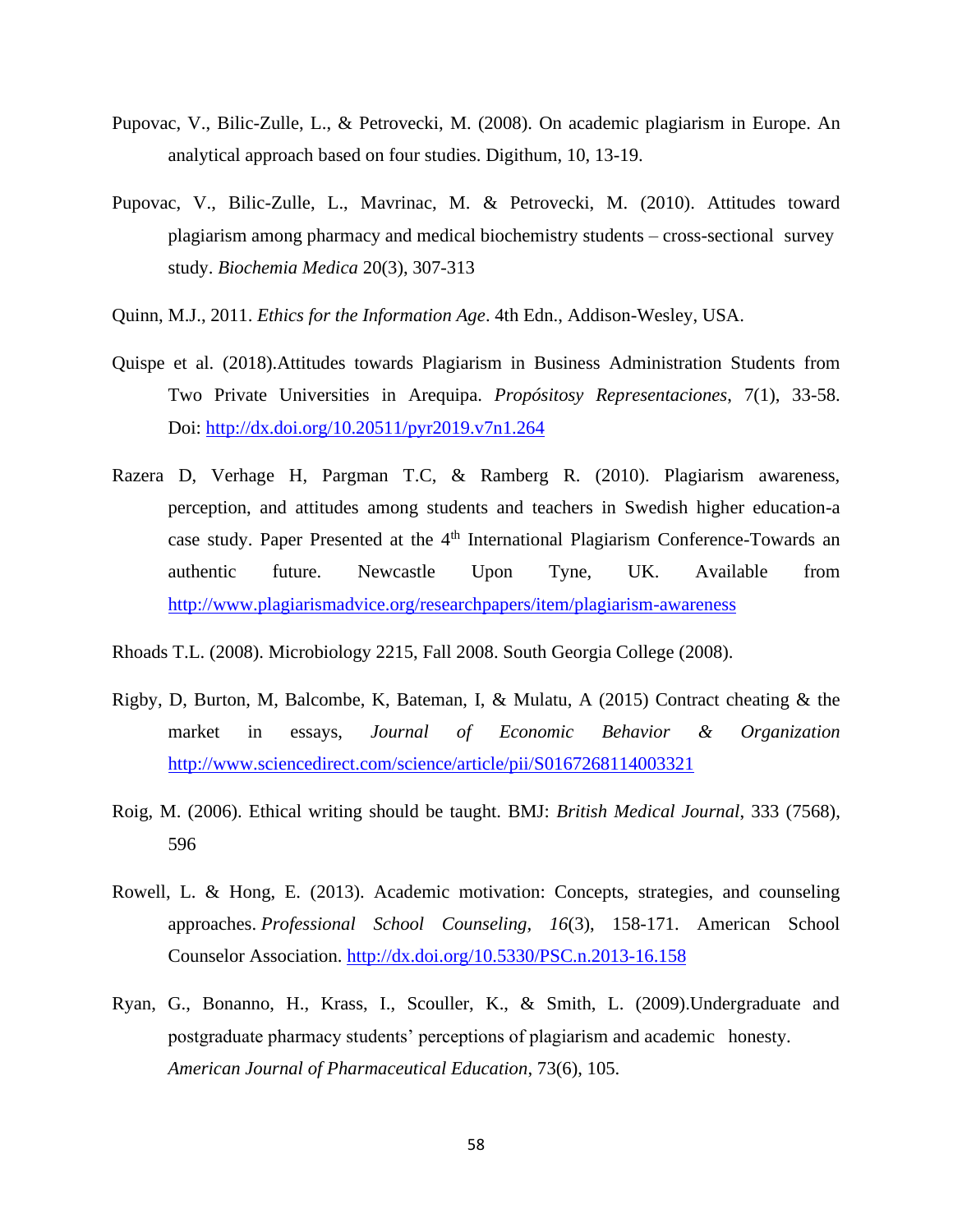- Samat, Kamal & Rajib (2017). Academic motivation of Secondary School Students: A Critical Study. *European Journal of Education Studies*. 3(4). Pp. 661-674
- Scheel, M., Madabhushi, S. & Backhaus, A. (2009). The Academic Motivation of At-Risk Students in a Counseling Prevention Program. *The Counseling Psychologist*. 37. 1147- 1178. 10.1177/0011000009338495.
- Schrimsher, R.H., Northrup, L.A. and Alverson, S.P. (2011). A survey of Samford University students regarding plagiarism and academic misconduct. International Journal for Educational Integrity. 7:1, 3-17. Retrieved from <http://www.ojs.unisa.edu.au/journals/index.php/IJEI/>
- Sentleng, P. M. & King, L. (2012).Plagiarism among undergraduate students in the Faculty of Applied Science at a South African Higher Education Institution.*SA Jnl Libs & Info Sci* 78(1).
- Singh, H.P. and Guram, N, (2014). Knowledge and Attitudes of Dental Professional of North India Toward Plagiarism. *North American Journal of Medical Science*. 6(1), 6-11.
- Smith, C. P., Ryan, E. R., & Diggins, D. R. (1972). Moral decision making: Cheating on examinations. *Journal of Personality*, 40, 640–660
- Soyemi, O.D. & Ojo, A.I. (2015). Lecturers' Perception and Attitude Towards Plagiarism among Students: Implications for Higher Education in Nigeria. Paper presented at the 3rd School of Education and Humanities International Conference on the Future of Higher Education in Africa. August 24-26 2015.
- Šprajc, P., Urh, M. Jerebic, J. Trivan, D. & Jereb, E. (2017). Reasons for Plagiarism in Higher Education. Organizacija. 50. 33-45. 10.1515/orga-2017-0002.
- Steinmayr, R., and Spinath, B. (2009). The importance of motivation as a predictor of school achievement. *Learn. Individ. Differ.* 19, 80–90. doi: 10.1016/j.lindif.2008.05.004
- Stephens, J. M. (2004, April). Beyond reasoning: The role of moral identities, sociomoral regulation and social context in academic cheating among high school adolescents.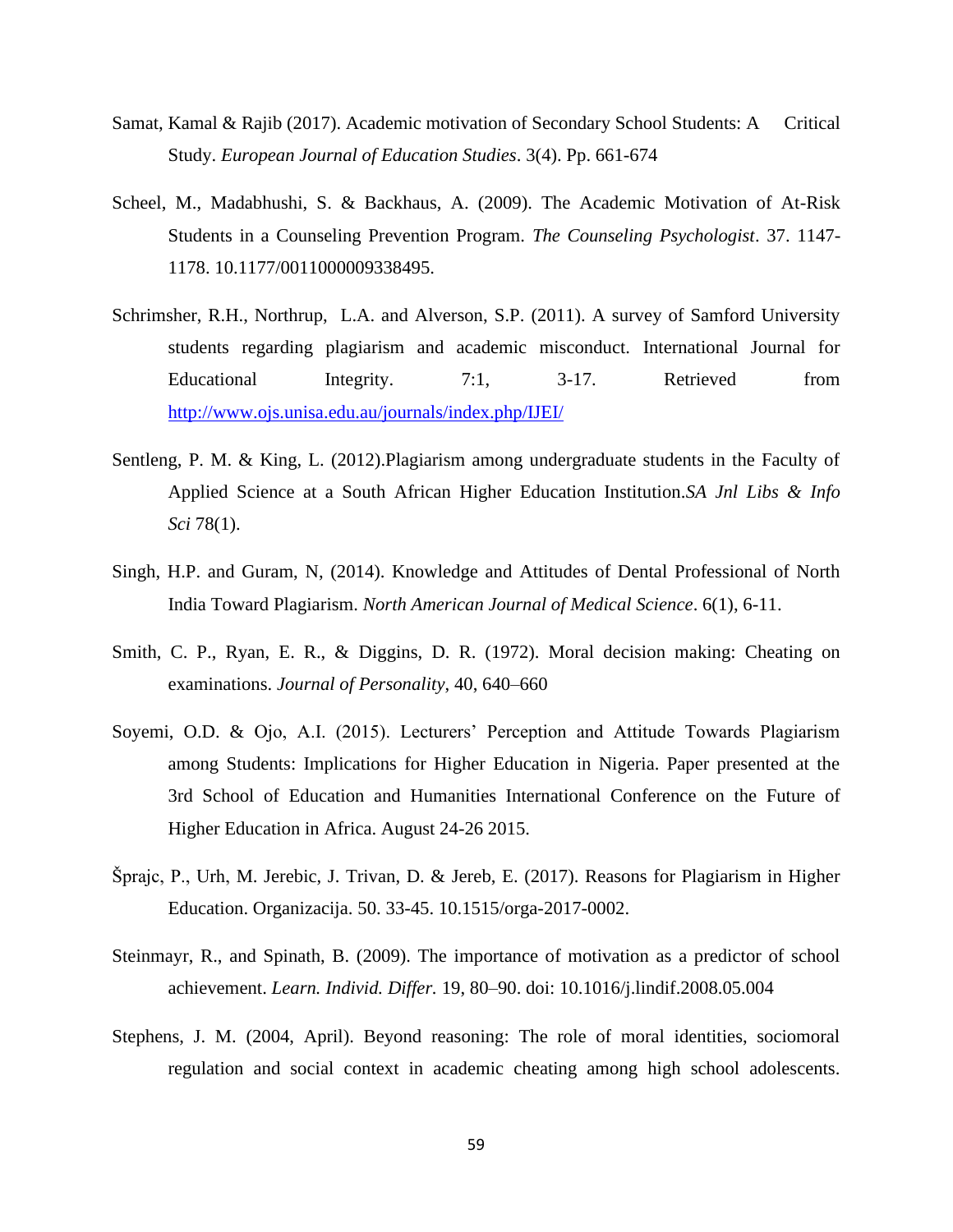Paper presented at the annual meeting of the American Educational Research Association, San Diego.

- Student Learning Support, Student Affairs Department, Ryerson University, Canada (2016). Plagiarism: What is it? Retrieved from [www.ryerson.ca/sls.](http://www.ryerson.ca/sls)
- Tayraukham S. (2009) Academic ethics in research methodology. *The Social Sciences*. 4(6): 573–577.
- Thompsett, A., & Ahluwalia, J. (2010). Students turned off by turnitin? Perception of plagiarism and collusion by undergraduate bioscience students. *Bioscience Education*, 16(3), 1-15.
- Ting, S. (2013). Academic writing: citation is troublesome and plagiarism is no big deal. Proceedings of the International Conference on Social Science Research, ICSSR.4-5 June 2013, Penang, Malaysia. Retrieved from <http://www.ir.unimas.my/717/1/Academic%2Bwriting%2B%2528abstract%2529.pdf>
- Tripathi, R. & Kumar, S. (2009). Plagiarism: A Plague. *7th International CALIBER*. pp. 514- 559
- Tucker, C. M., Zayco, R. A., & Herman, K. C. (2002). Teacher and child variables as predictors of academic engagement among low-income African American children. *Psychology in the Schools*, 39(4), 477-488.
- Walcott, P. (2016). Attitudes of Second Year Computer Science Undergraduates towards Plagiarism. *Carribbean teaching Scholar*.6(1). Pp. 63-80
- Walker, J. (2010). Measuring plagiarism: Researching what students do, not what they say they do. *Studies in Higher Education*, 35 (1), 41–59.
- Wang, F & Lin, K (2008) Built to Engage: Liberal Arts Colleges and Effective Educational Practice. In Liberal Arts Colleges in American Higher Education (ACLS Occasional Paper), edited by F. Oakely, 122-150. New York: American Council of Learned Societies.